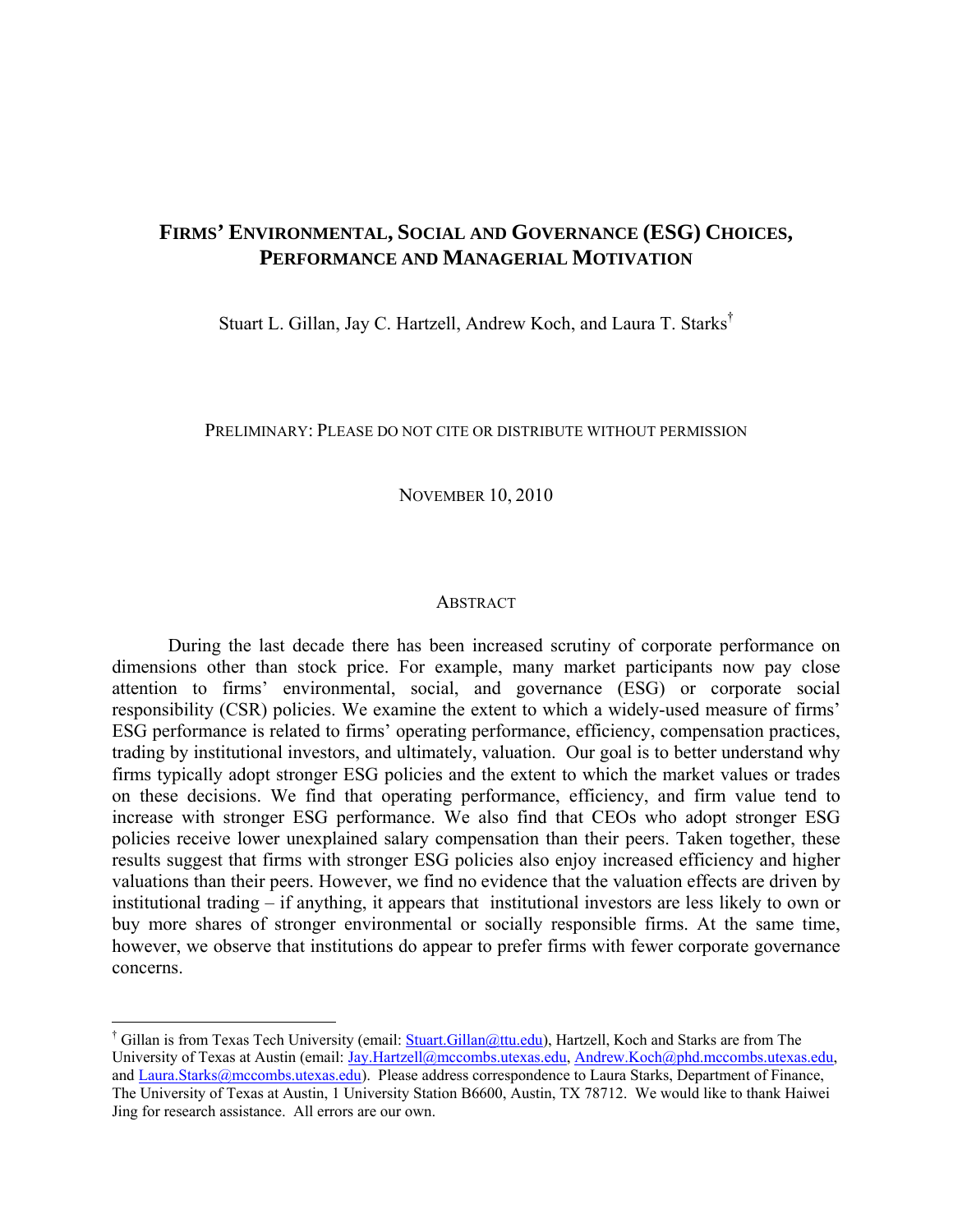#### **Firms' Environmental, Social and Governance (ESG) Choices, Performance and Managerial Motivation**

Investors, both individual and institutional, appear to be increasingly interested in corporations' activities that arguably extend beyond simply maximizing shareholder wealth. Three areas that are the subject of the most scrutiny are firms' environmental footprints, the degree to which they exhibit a sense of social responsibility, and their corporate governance. In fact, a new acronym has been developed to jointly capture firms' actions in these areas: *ESG* (Environmental, Social, and Governance).

Institutional investors, in particular, may be using ESG as a factor in their investment decisions. Their public stances suggest as much – for example, many institutional investors are signatories to the United Nations' "Principles for Responsible Investment" (UNPRI), which states, "As institutional investors, we have a duty to act in the best long-term interests of our beneficiaries. In this fiduciary role, we believe that environmental, social and corporate governance (ESG) issues can affect the performance of investment portfolios."<sup>1</sup> The UNPRI website reports over 800 signatories including both public and private pension funds and investment managers. Moreover, as of September 2010, these signatories managed assets in excess of \$22 trillion, more than 10% of the UNPRI's estimated total value of global capital markets.<sup>2</sup>

As further indication of the increasing importance of ESG to institutional investors, several third-party data providers now rate companies on their ESG "performance," or activities, in these three areas. By tabulating companies' ESG practices and policies, ESG indices offer investors the ability to compare firms along the environmental, social, and governance dimensions. One of the leading such data providers, Kinder, Lydenberg, Domini (KLD), states

<sup>&</sup>lt;sup>1</sup> They add the caveat, "(to varying degrees across companies, sectors, regions, asset classes and through time)."<br><sup>2</sup> See http://www.uppri.org/ J erge institutional investors who are signatories include CelBEBS. Goldman

<sup>&</sup>lt;sup>2</sup> See http://www.unpri.org/. Large institutional investors who are signatories include CalPERS, Goldman Sachs, JBWere Superannuation Fund (Australia), Swiss Reinsurance Company, TIAA-CREF, Black Rock, T. Rowe Price, and UBS Global Asset Management.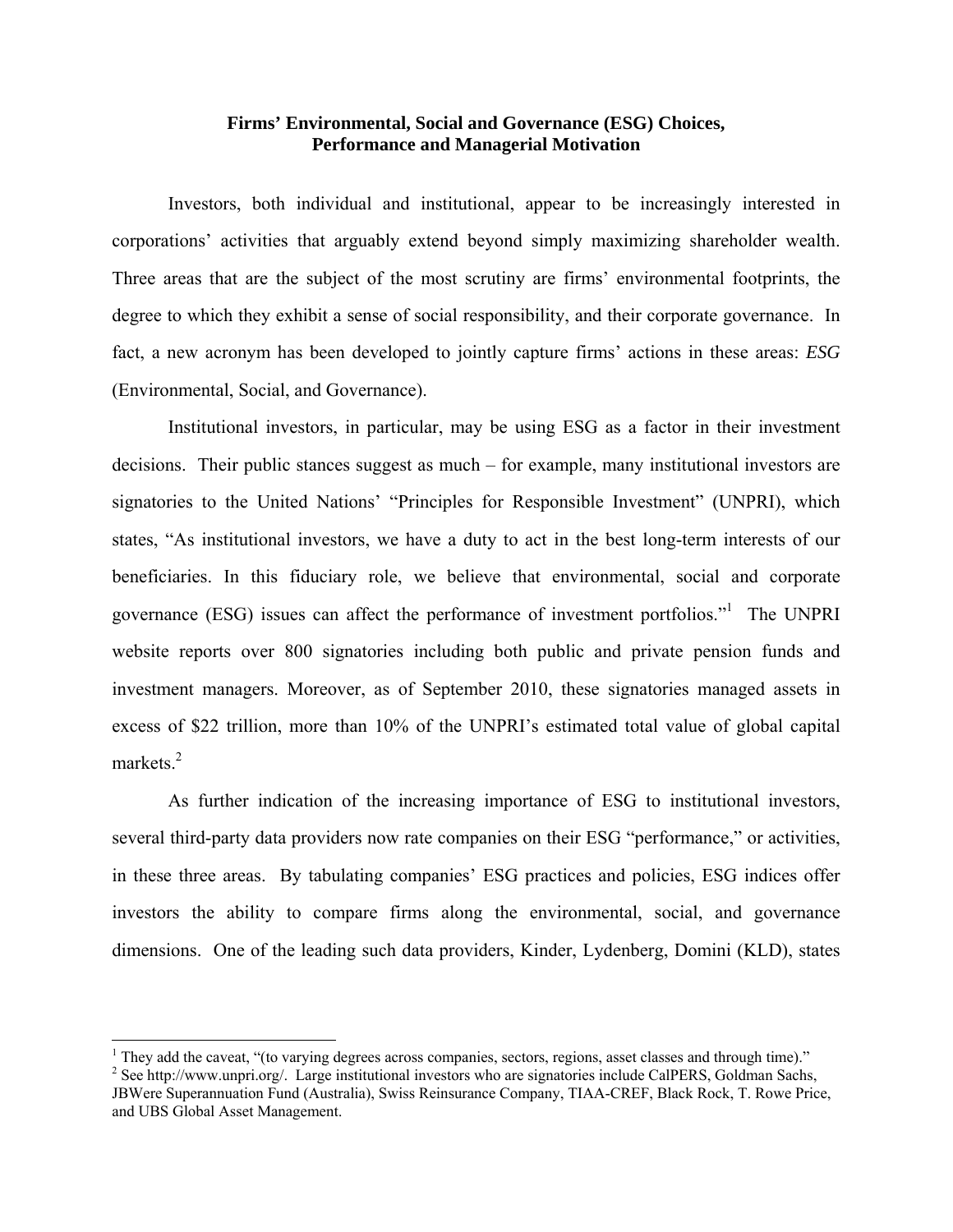that 31 of the top 50 institutional money managers worldwide use their research to integrate ESG factors into their investment decisions.<sup>3</sup>

While at least some institutional investors appear to use ESG in investment decisionmaking, this begs the question as to whether or not ESG *should* be a factor in such decisions. Perhaps not surprisingly, opinions on this issue are split. Some argue that "doing good" is good for society, implying that firms should take a broader view of the long-run impact of their actions. However, others argue that judging firms based on metrics such as their ESG-related performance leads to a focus on the "wrong" corporate objective function. That is, firms should focus on profits or shareholder wealth rather than social responsibility (see, for example, Friedman, 1970; Reich, 2008; and Karnani, 2010).

We address several issues related to this controversy. First, we attempt to ascertain why firms undertake activities that improve their ESG performance. To do so, we examine the relation between firms' ESG performance and both their operating performance and CEO compensation. As we discuss further below, a positive relation between ESG performance and operating performance suggests that ESG activities may boost firms' profitability, but causality is difficult to assign based on these tests alone. Associations between ESG and CEO compensation practices may shed additional light on managerial motivations for pursuing ESG policies. For example, if CEOs are using ESG to extract personal rents, then one would expect stronger ESG performance in firms with higher unexplained CEO compensation. That is, rent extraction by CEOs likely occurs simultaneously along multiple dimensions.

We also examine whether or not institutional investors' holdings and trading practices are associated with firms' ESG performance. While many institutions have publicly stated a preference for firms that appear stronger on ESG measures, whether or not they follow through by holding more of these firms (or changing their holdings in response to changes in ESG activities) is an open empirical question. Even if institutions have a preference for firms with

<sup>&</sup>lt;sup>3</sup> See www.kld.com/about/index.html. This obviously does not imply that these institutional investors employ KLD research for *all* of their investment decisions.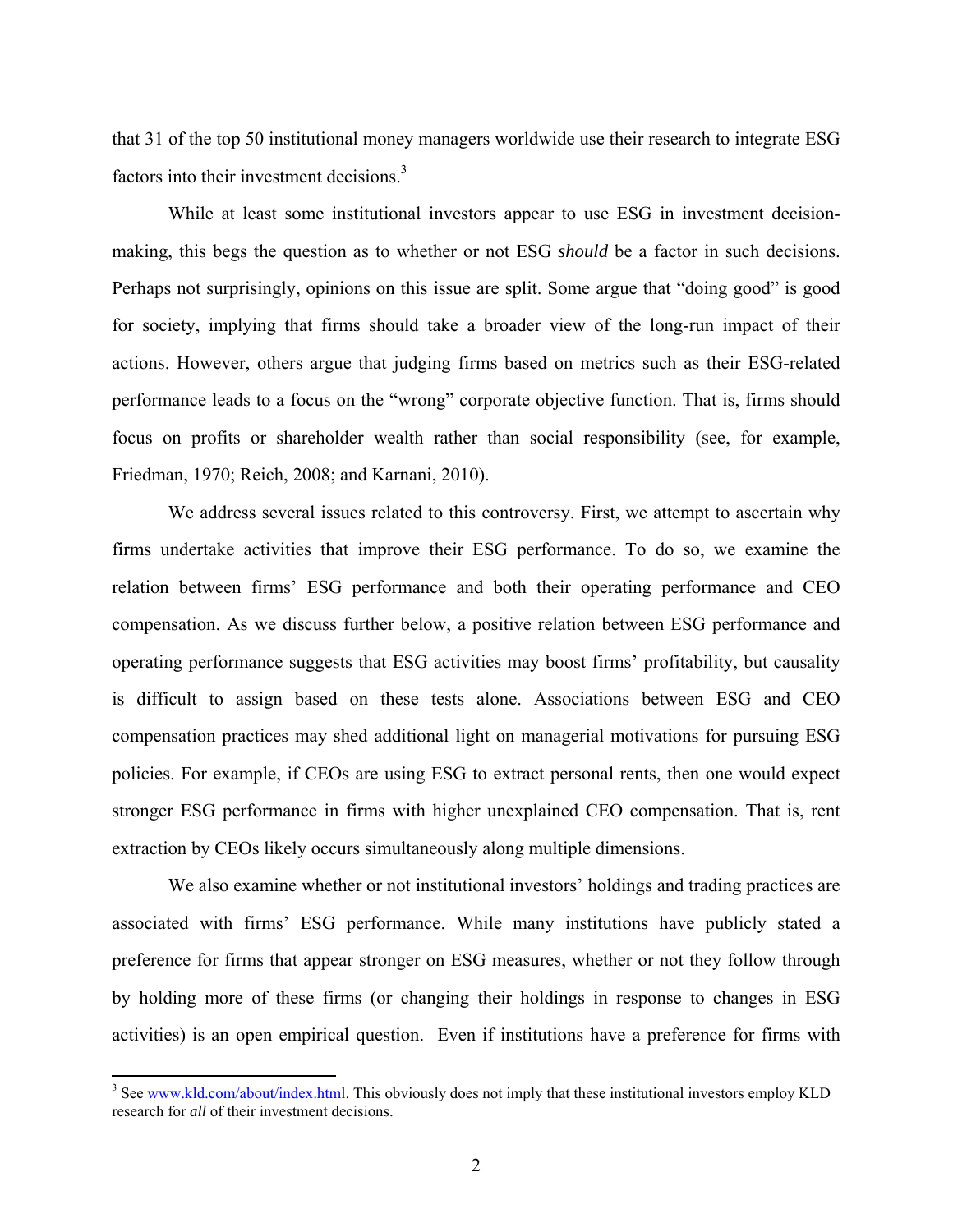stronger ESG ratings, all else equal, it might be the case that non-institutional (e.g., retail) investors care even more about firms' ESG practices. If so, the fractional institutional ownership in a firm might actually decrease with firm ESG performance.

Finally, we ask whether or not firm value is related to ESG performance. Such a relation could arise from two sources. First, ESG performance could be correlated with firms' fundamentals, or their expected future cash flows. For example, perhaps consumers prefer (or will eventually prefer) to buy products from firms that are viewed as environmentally conscious or socially responsible, implying that ESG performance could predict financial performance and firm value. Second, if many of the largest institutional investors are indeed using ESG in their investment decisions – as suggested by UNPRI in the first principle, "We will incorporate ESG issues into investment analysis and decision-making processes," then the prices of these firms could be driven up relative to those of otherwise comparable firms.

Given that the definition of, and terminology surrounding, ESG actions is imprecise, our study of ESG fits within a broader set of theoretical and empirical papers that examine related issues. Such related studies refer to ESG, corporate social responsibility (CSR), and corporate social performance (CSP). However, there is little consensus as to what is meant by corporate social responsibility. According to the World Bank's International Finance Corporation (IFC), "Corporate social responsibility is the commitment of businesses to contribute to sustainable economic development by working with employees, their families, the local community and society at large to improve their lives in ways that are good for business and for development."<sup>4</sup> A related concept is Sustainable and Responsible Investing, SRI, defined by Eurosif (the European Sustainable Investment Forum) as, "a generic term covering any type of investment process that combines investors' financial objectives with their concerns about Environmental, Social and Governance (ESG) issues."<sup>5</sup> However, even the acronym SRI does not have the same

 $\frac{4 \text{ http://www.ifc.org/ifcext/economics.nsf/content/csr-intropage}}{5 \text{ Soe European SPI Study } 2010}$ . This technically does not include

<sup>&</sup>lt;sup>5</sup> See European SRI Study 2010. This technically does not include all assets managed in such a way because if legislation requires such investment those assets are not counted in the total. An example is that the Belgian Parliament in 2007 approved a law prohibiting the direct and indirect financing of the certain types of weapons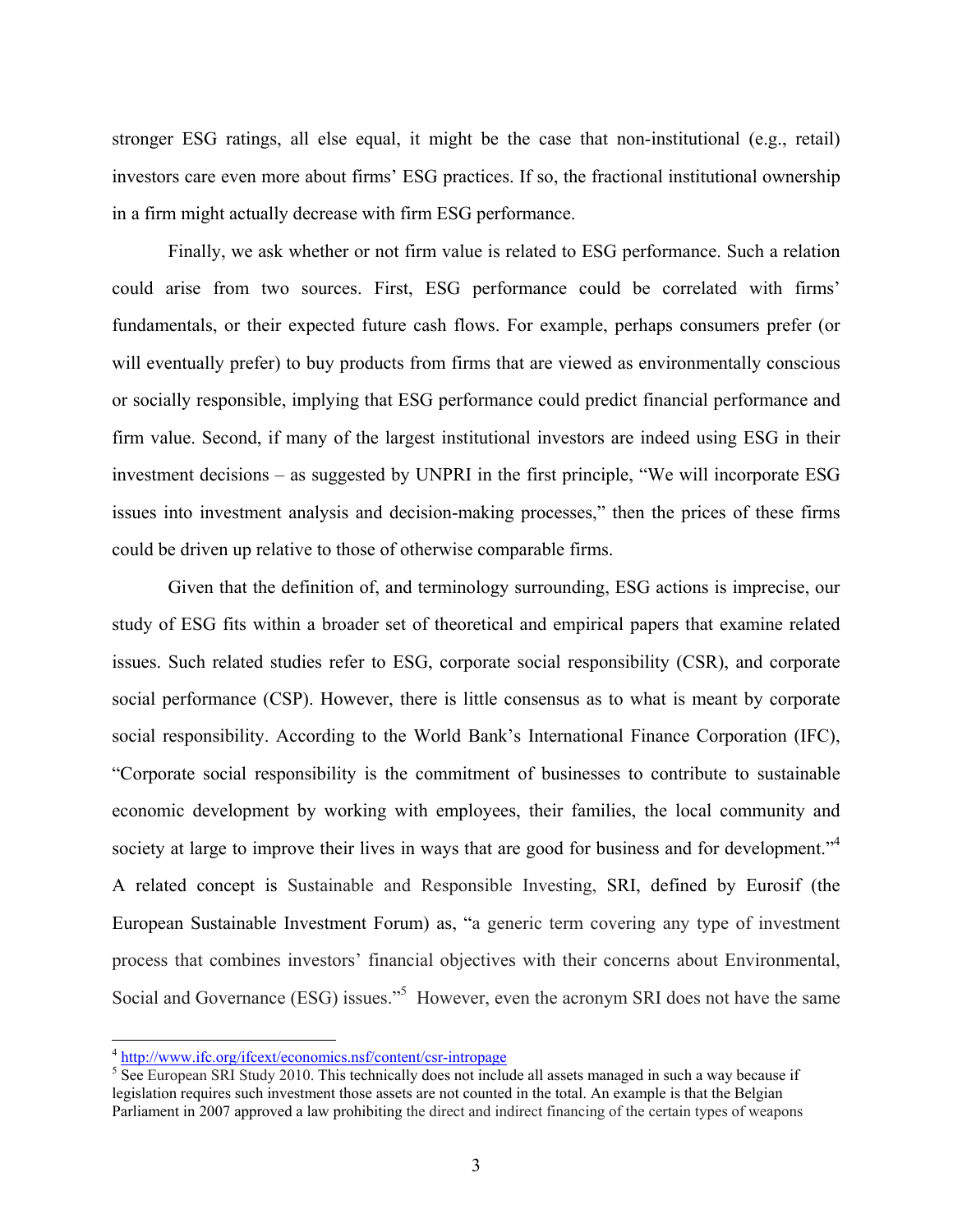underlying meaning for everyone – some interpret this as Socially Responsible Investing or Socially Responsible Investments, which may or may not be viewed as the same as Eurosif's definition.

From a theoretical perspective, Benabou and Tirole (2010) develop three hypotheses as to why firms engage in corporate social responsibility (CSR): (1) CSR policies help the firm in the long-run by avoiding myopic decisions and strengthening their market position. (2) Shareholders have delegated their social responsibility to the corporation. (3) CSR is simply a matter of corporate executives and boards enhancing their own philanthropic abilities. The first two hypotheses imply that firm performance and value increases if firms adopt CSR practices. In contrast, the third hypothesis suggests that managers use CSR (or ESG, etc.) activities to capture rents and thus improve their own welfare rather than that of shareholders. This in turn implies that firm performance would be decreasing in the strength of CSR choices.

Baron's (2008) theory of CSR is similar to that of Benabou and Tirole (2010). Specifically, Baron argues that CSR could be a productive investment because 1) it attracts consumers who value such expenditures and would be willing to pay more for products offered by the firm, or 2) employees work harder (or better) for a firm with CSR, thus increasing productivity. At the same time, Baron suggests that investors may value CSR investments even if such investments are expected to lower financial returns because they receive satisfaction from purchasing shares in a firm that makes social expenditures. Finally, managers may choose corporate social responsibility as a consumption activity or for their own personal satisfaction and public acclaim. In related theoretical work, Besley and Ghatak (2007) suggest that firms caught cheating on CSR promises will earn lower profits, while more responsible firms will earn higher profits as a reputational premium to support good behavior.

Numerous studies have empirically examined the question of whether or not "doing good" translates into "doing well" for shareholders. These studies have tended to focus on CSR

<u> 1989 - Johann Stoff, amerikansk politiker (d. 1989)</u>

manufacture, According to the European SRI 2010 study those assets pertaining to the Belgian asset management market have not been counted towards the total SRI assets under management (AuM) in 2010.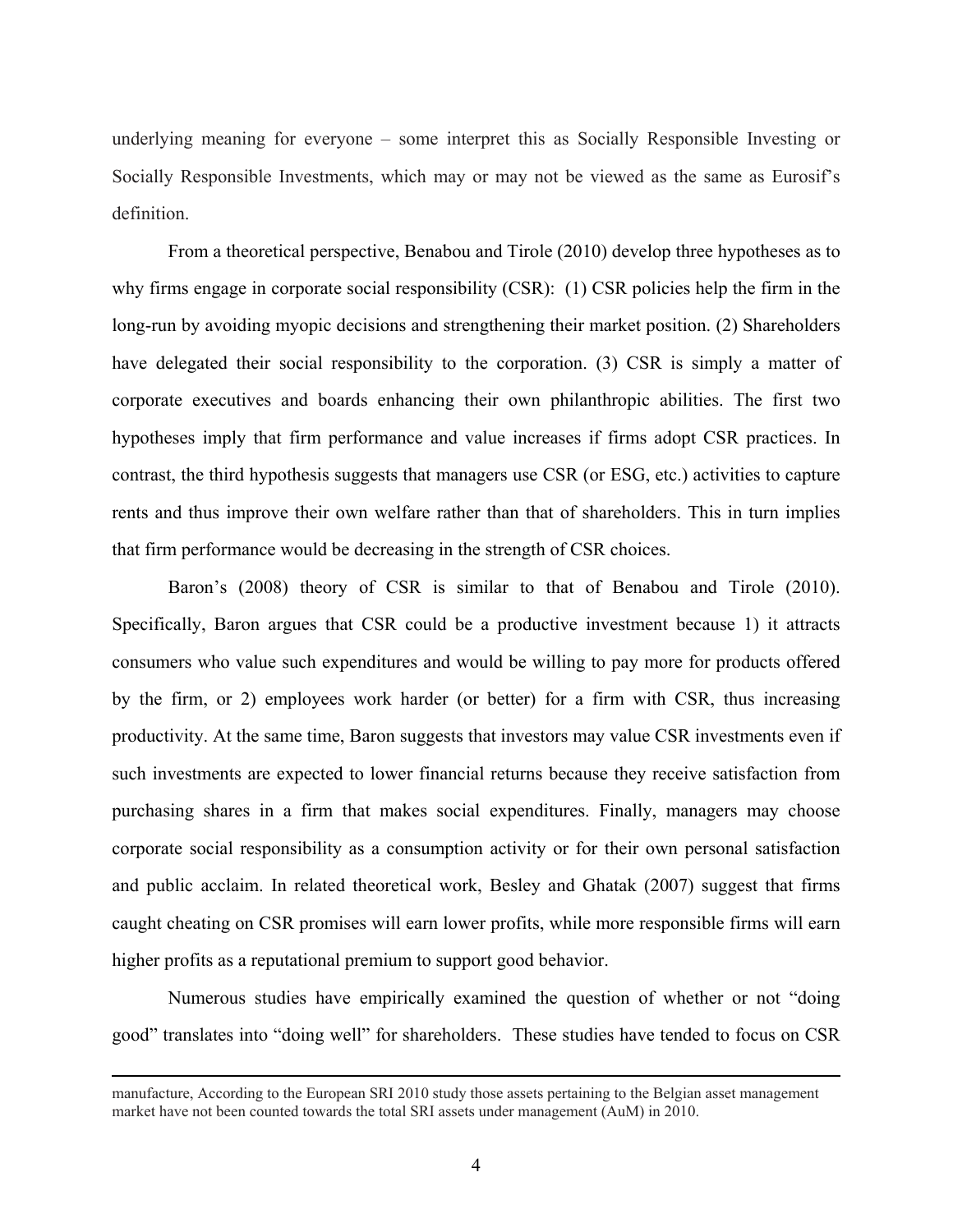rather than ESG, the difference between the two being the inclusion of the governance category in ESG.<sup>6</sup> As an example, in their survey of the management literature, Margolis and Elfenbein (2008) report that there is little evidence that CSR hurts shareholder value, because only two percent of the studies found a negative relation between CSR and performance. The authors point out, however, that any documented overall small positive correlation could be a result of reverse causality – companies that have had good financial performance are more able to contribute to society. Moreover, Fisher-Vanden and Thorburn (2010) suggest some CSR activities may adversely affect performance in that the market reacts negatively to news of companies joining the Environmental Protection Agency's Climate Leaders program (a program aimed at reducing greenhouse gas emissions).

The difficulty in testing the relation between CSR and firm performance is also noted by Benabou and Tirole (2010). In addition to reverse causality concerns, there are more general empirical issues. For example, firm performance and CSR (or ESG) decisions are likely endogenous. Moreover, it is likely that firms pursue CSR activities for all three hypothesized reasons. Given that the first two reasons outlined above are value enhancing, while the third detracts from value, tests of the average relation between CSR and performance may mask much of the richness of the data.

In light of this background, our study contributes to the literature in several ways. We use a third-party provider of ESG performance – data from KLD (Kinder, Lydenberg, Domini) – to test for associations between firms environmental, social, and governance choices and firm performance, institutional investors' behavior, and valuation.<sup>7</sup> Recognizing that the literature has

<sup>&</sup>lt;sup>6</sup> Many studies have examined a firm's governance and its relation to the firm's operating and return performance (e.g., Gompers, Ishii and Metrick, 2001; Cremers and Nair, 2005). See Bebchuk and Weisbach (2010) for a review of the literature. Studies have also examined whether investment companies that use SRI (socially responsible investing) as a primary principle for their investment policies have performed well. Renneboog, Ter Horst, and Zhang (2008) provide a review of the SRI literature. Several studies have used the KLD ratings to study empirical finance issues related to ESG (e.g., Statman and Glushkov (2008), Fernando, Sharfman, and Uysal (2010). We describe the differences in their analyses and ours later in this section.

<sup>&</sup>lt;sup>7</sup> KLD is now part of Morgan Stanley's RiskMetrics division. It is also worth noting that they changed their methodology in 2008, so our sample stops in 2007 in order to allow for a sufficient time series to provide power for our tests. Thus, our results might change in the most recent few years to the extent that KLD now measures different aspects of firms' performance along these three dimensions.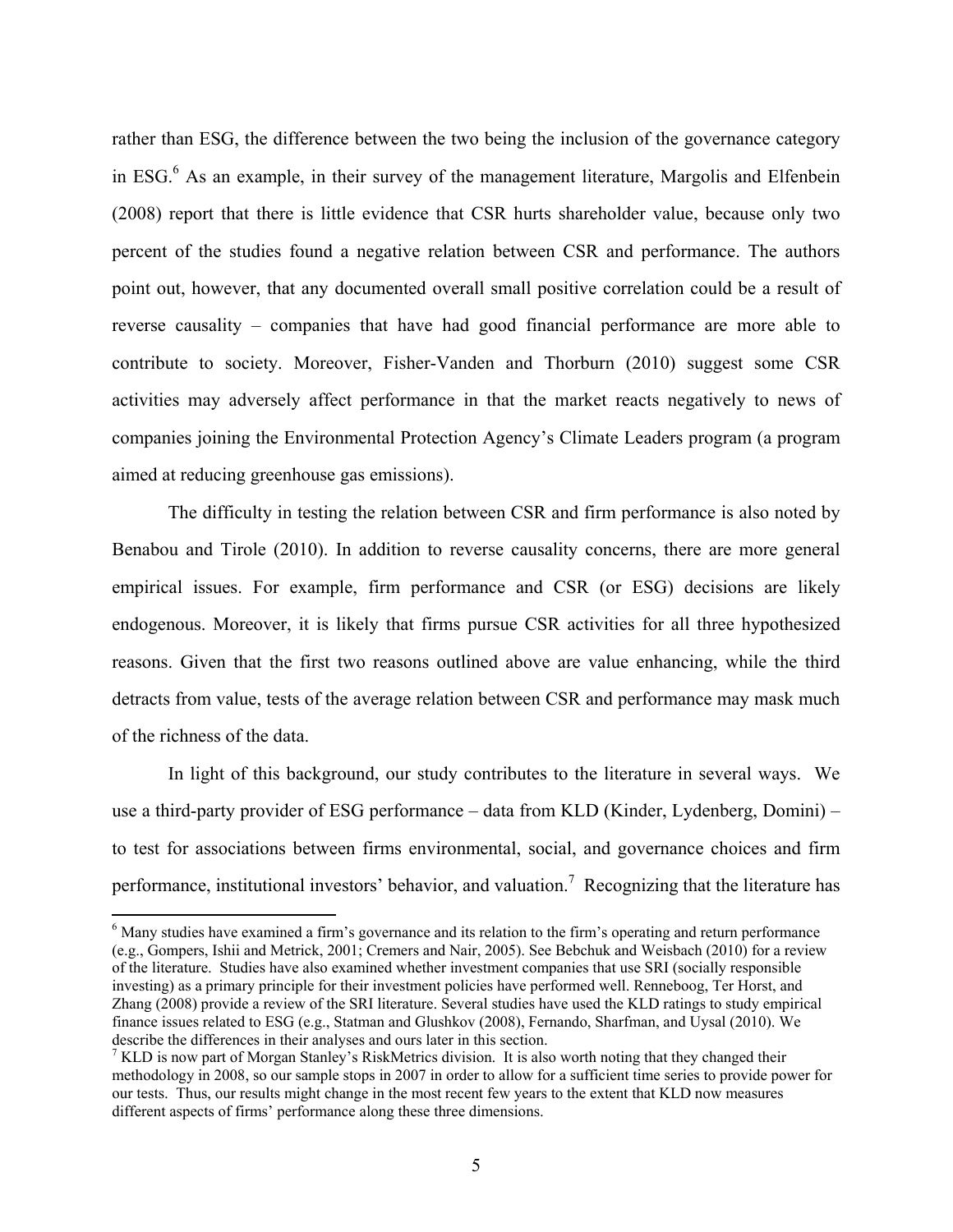struggled with identification issues, and without a perfect instrument or natural experiment, we analyze ESG behavior along multiple dimensions – operating performance, compensation policy, institutional investor behavior, and valuation – in order to gain a fuller understanding of which firms appear strong from an ESG perspective and how these strengths are viewed by, and acted upon, by market participants. While the literature has tended to focus on a single aspect of CSR or ESG, we study ESG as a whole, along with each of its components. Specifically, we use KLD's measures of environmental, social, and governance practices which they express as strengths, concerns about the firm in the area, and a net score of strengths less concerns. Given the importance of KLD as a market leader in this area, and their market share among institutional investors, our results also shed light on the degree to which their widely-used measures of ESG are correlated with firm performance, other firm governance choices, and institutions' observed trading behavior.

In examining the relation between ESG and operating performance, we find a consistent positive association between firms' returns on assets and their net scores for all three components – environmental, social, and governance. Decomposing the return on assets into asset turnover and operating expense ratios, we find that the positive association between ESG and operating performance stems from reductions in operating expenses for firms with higher ESG performance, as opposed to greater sales per dollar of assets. This suggests that high ESG performance firms are more efficient (e.g., through lower wages per dollar of assets), or that more efficient firms are more likely to adopt high-ESG practices. Generally, though, these results are inconsistent with the third motive for ESG/CSR behavior put forth by Benabou and Tirole (2010) and Baron (2008). That is, based on operating performance analyses it does not appear that managers adopt stronger ESG policies to pursue their own self interest.

To further test for the tendency of managers to adopt ESG practices for their own interests rather than those of the shareholders, we next focus on the association between CEO compensation and ESG performance. Measuring ESG by the net (strengths minus concerns) or by concerns alone we find consistent results across all three measures in that CEOs with greater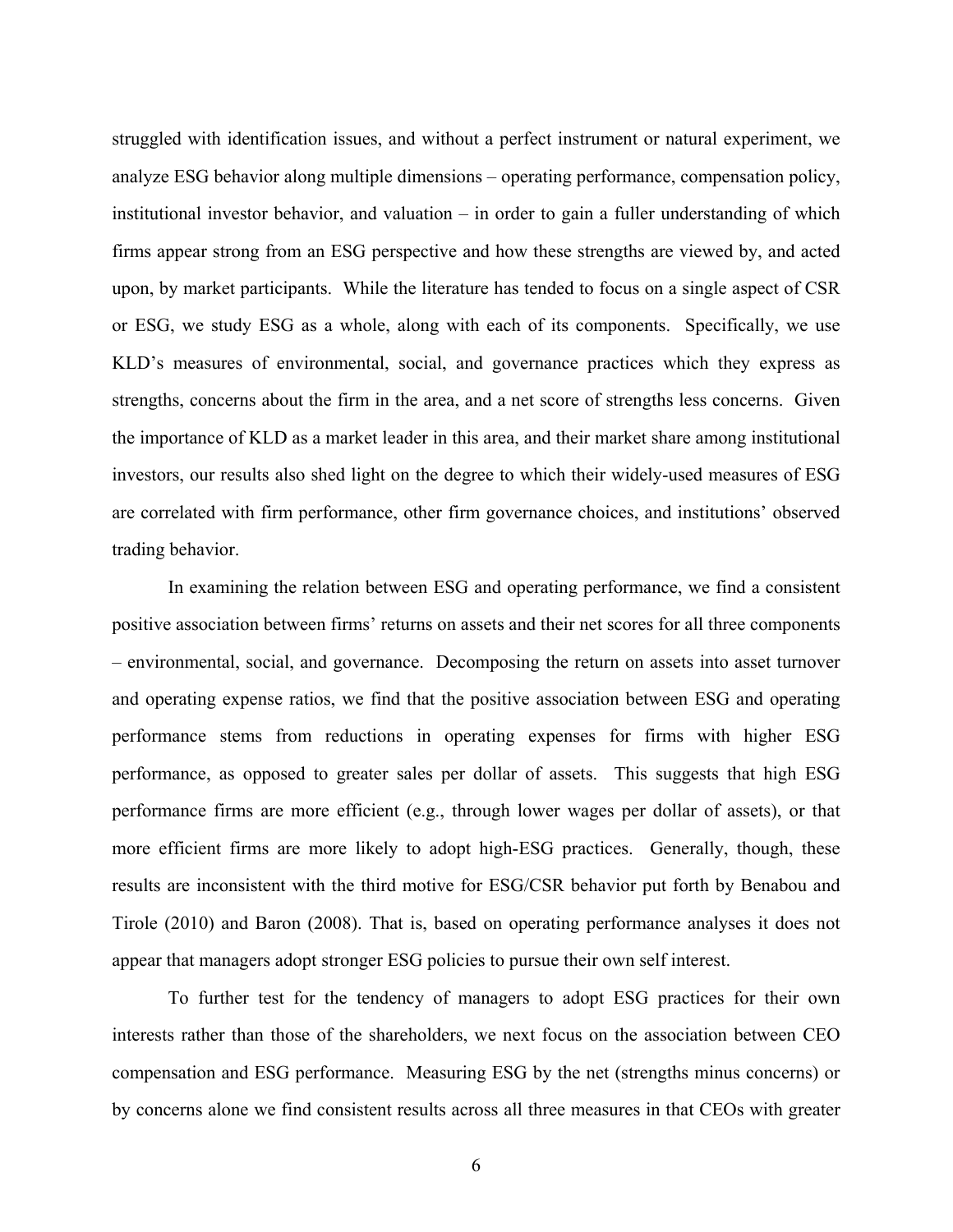E, S, or G net performance (or fewer E, S, or G concerns) tend to have lower salaries, all else equal. In general, the results appear consistent with the operating performance results and inconsistent with the self-interest hypothesis. To the extent that ESG activities are a mechanism for CEOs to extract rents, they appear to act as a substitute for extracting rents through higher compensation rather than a complement (i.e., CEOs do not appear to extract rents through both ESG activities and higher pay).

Having shown that, on average, firms with stronger ESG also appear to have stronger operating performance and lower CEO pay, we next focus on how institutional investor ownership varies with firms' ESG policies. Surprisingly, we find that institutional ownership (as a fraction of shares outstanding) is *lower* for firms with higher S and G net scores. But, we find conflicting evidence based on E, S, and G strengths and concerns: firms' institutional ownership decreases in strengths and concerns for environmental and social activities, decreases in governance strengths, but increases in governance concerns. To better understand the causal links in these relations, we examine whether or not changes in E, S, and G predict future changes in institutional ownership or vice versa. We find some evidence that institutions hold fewer shares of firms that improve their social and environmental net scores. Further, although we find no evidence that firms change their environmental or social practices in response to increases in institutional ownership, their net governance scores tend to increase following increases in institutional ownership. Taken together, these results suggest that perhaps retail investors have a stronger preference for environmental or social strengths, that on average companies are not attracting greater institutional interest by increasing their ESG performance, and that there is little evidence that institutional owners successfully pressure firms into changing their environmental and social practices. However, institutional pressures may be successful in the area of corporate governance.

Finally, when we turn our attention to firm valuation, we find evidence that ESG practices are associated with differences in valuation (as measured by Tobin's *q*). Specifically, greater net environmental and governance scores are associated with higher *q*s.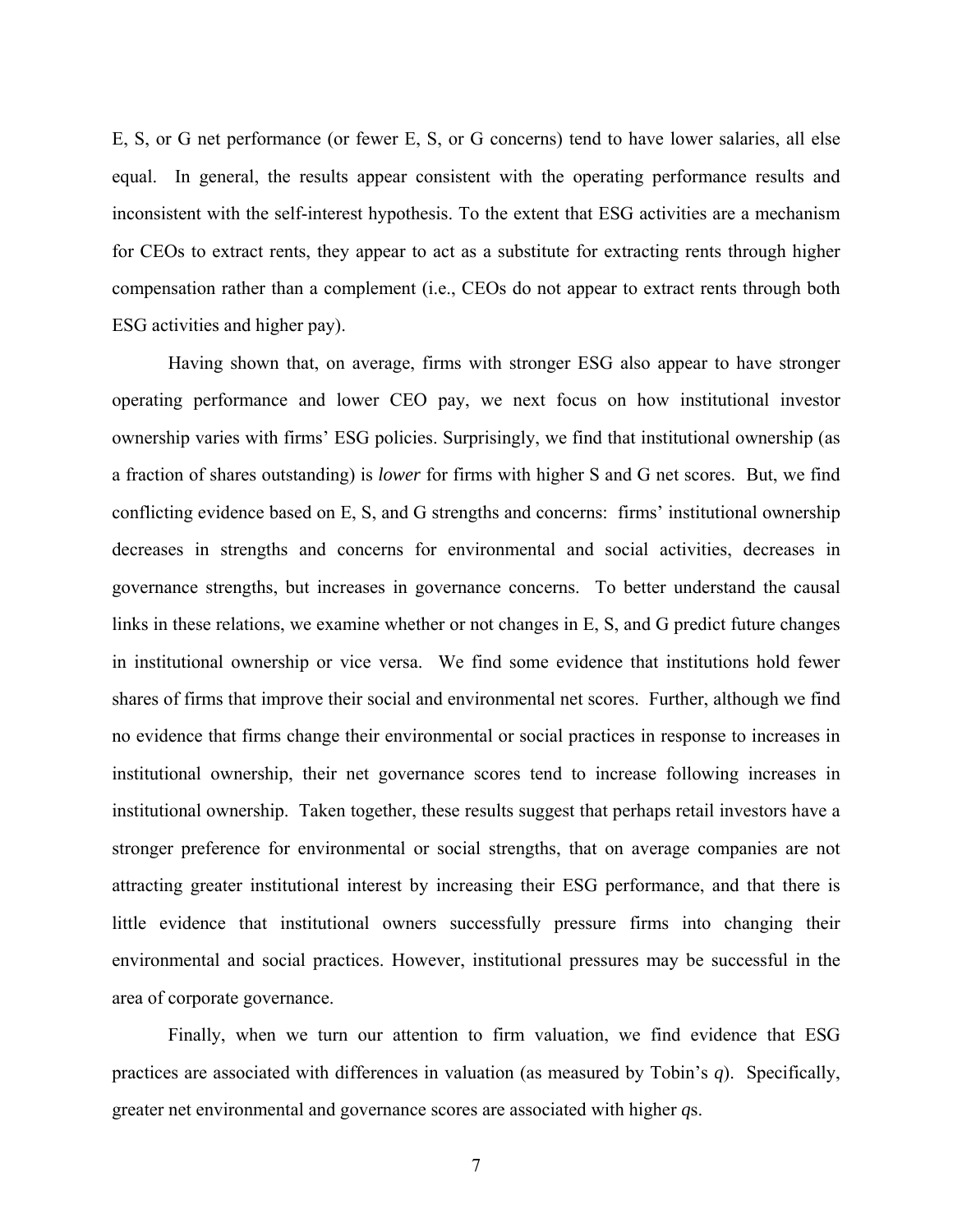In aggregate our findings suggest that strong E, S, and G performance (on average) comes from better performing firms (operating, or possibly, stock-market), and from firms with CEOs who appear less well paid, if anything. This is more consistent with firms "doing well by doing good" than with entrenched CEOs using ESG practices as one more way to extract the personal gains at the expense of shareholders. However, for all of the attention paid to institutional investors' preferences for strong ESG firms, we find little evidence that they change their holdings in response to changes in firms' practices along these lines – if anything, the results are the opposite, suggesting that institutions are net sellers of strong ESG firms.

Other papers have addressed finance issues using the KLD scores on individual companies (e.g., Barnea and Rubin, 2010; Statman and Glushkov, 2009; Fernando, Sharfman and Uysal, 2010). The focus and approach of these papers differ from our own. For example, Barnea and Rubin employ a dichotomous division across firms as being socially responsible or socially irresponsible and focus on the relation between being socially responsible and proxies for conflicts of interest, finding a negative relation between a firm's inclusion in the socially responsible group and the firm's insider ownership and leverage. Statman and Glushkov form year-end portfolios on the basis of KLD scores by buying equal-weighted amounts in the topthird of firms with such scores and shorting equal-weights in the bottom-third of stocks in each of the seven ESG categories. The only category that had statistically significant excess abnormal returns was the employee relations category, but this significance disappeared or became marginal when portfolios were formed using value weights. Fernando, Sharfman and Uysal focus on firms' environmental performance as judged by KLD and the relationship of that performance to institutional ownership, Tobin's q, and analyst coverage. They find that institutional investors hold less in both the best and the worst environmental performers. They also find that the worst environmental performers have lower Tobin's *q* and higher portfolio returns relative to firms with zero environmental strengths or concerns. Our contribution is to better understand why firms typically adopt stronger ESG policies and the extent to which the market values or trades n these decisions.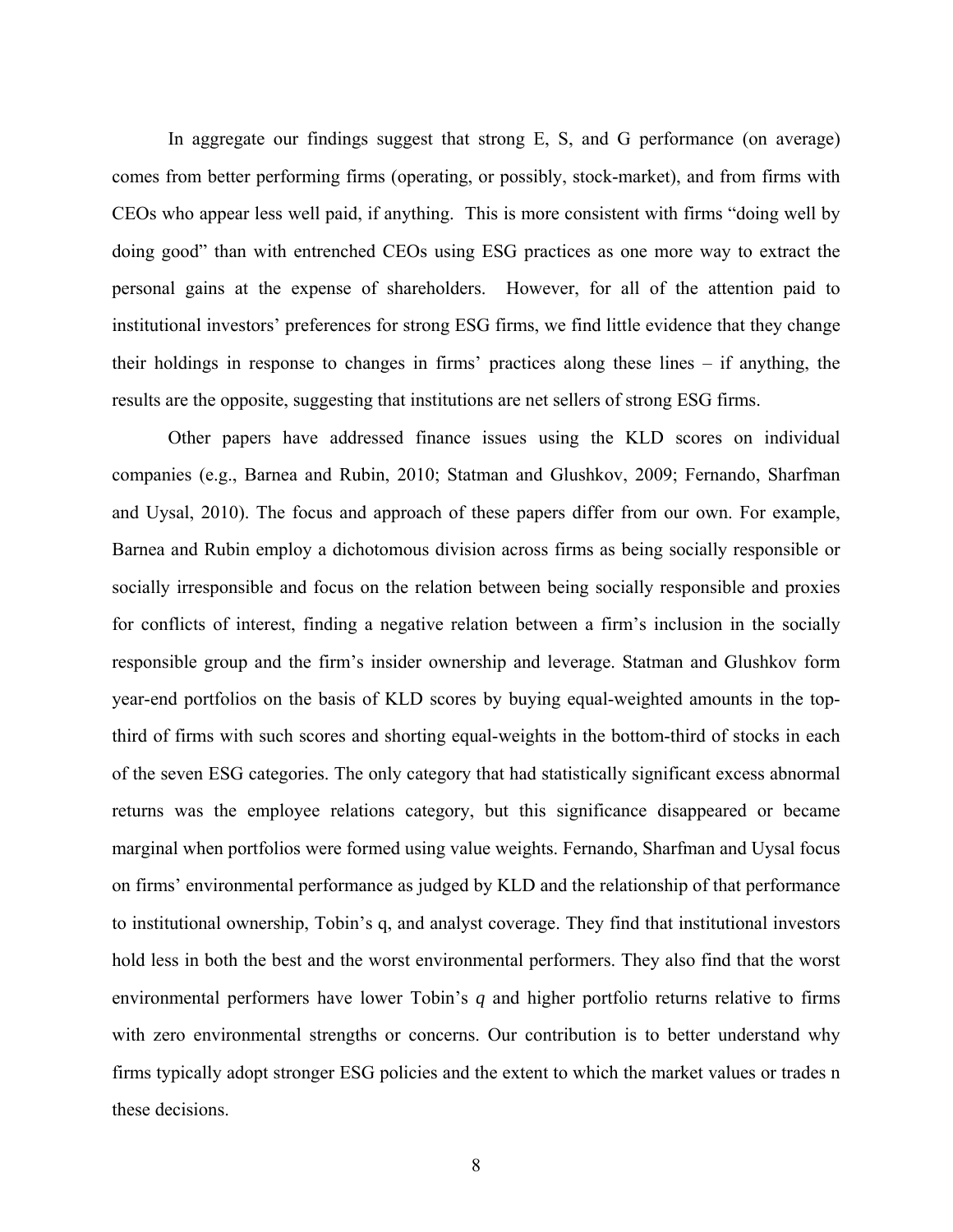The remainder of the paper is organized as follows. The next section describes the data used in the study. Following that discussion we report documenting our empirical results. The final section concludes.

#### **Data**

We employ ESG measures developed by the KLD database from 1992 through 2007. Table I presents the number of firms assessed by KLD in each year. As the table shows, in the early years, there were relatively fewer firms being rated with the smallest number of firms (527) in 1999. The number of firms covered was expanded to more than 1,000 in 2003 and to over 2,000 in 2004. Our overall sample comprises 21,638 firm-year observations.

During our sample period, KLD analysts rated each firm individually on their ESG characteristics by rating their strengths and concerns (or weaknesses) in seven qualitative areas that they view as being part of ESG: environment, community, diversity, employee relations, human rights, product, and corporate governance. KLD also lists concerns for six "controversial business issues" – alcohol, gambling, tobacco, firearms, military and nuclear power. We focus on the ESG measures and not the controversial business issues that are typically used as proxies for exclusionary investment restrictions.<sup>8</sup>

Each of the three rating areas has a number of factors on which firms are rated, and the rating for each factor is a binary measure. If KLD analysts view a firm as having a strength for a factor – e.g., employee involvement as a part of the social responsibility characteristic – KLD assigns the firm a one on that aspect of ESG and a zero otherwise. On the other hand, if the analyst believes that a concern exists about the firm (e.g., in their union relations), KLD assigns the firm a one for the (union relations) concern and a zero otherwise. KLD combines the

 $8$  The issues we examine, although related, differ from those of the "sin" stock literature. Studies have found that sin stocks, i.e., publicly traded stocks for companies that are involved in producing alcohol, tobacco, and gaming, tend to earn higher risk-adjusted returns. There is something of a debate on what causes the differences between these stocks and "otherwise comparable" stocks – different studies claim it is due to neglect, litigation risk or better accounting disclosure (See, for example, Fabozzi (2008), Hong and Kacperczyk (2009) or Statman and Glushkov (2008).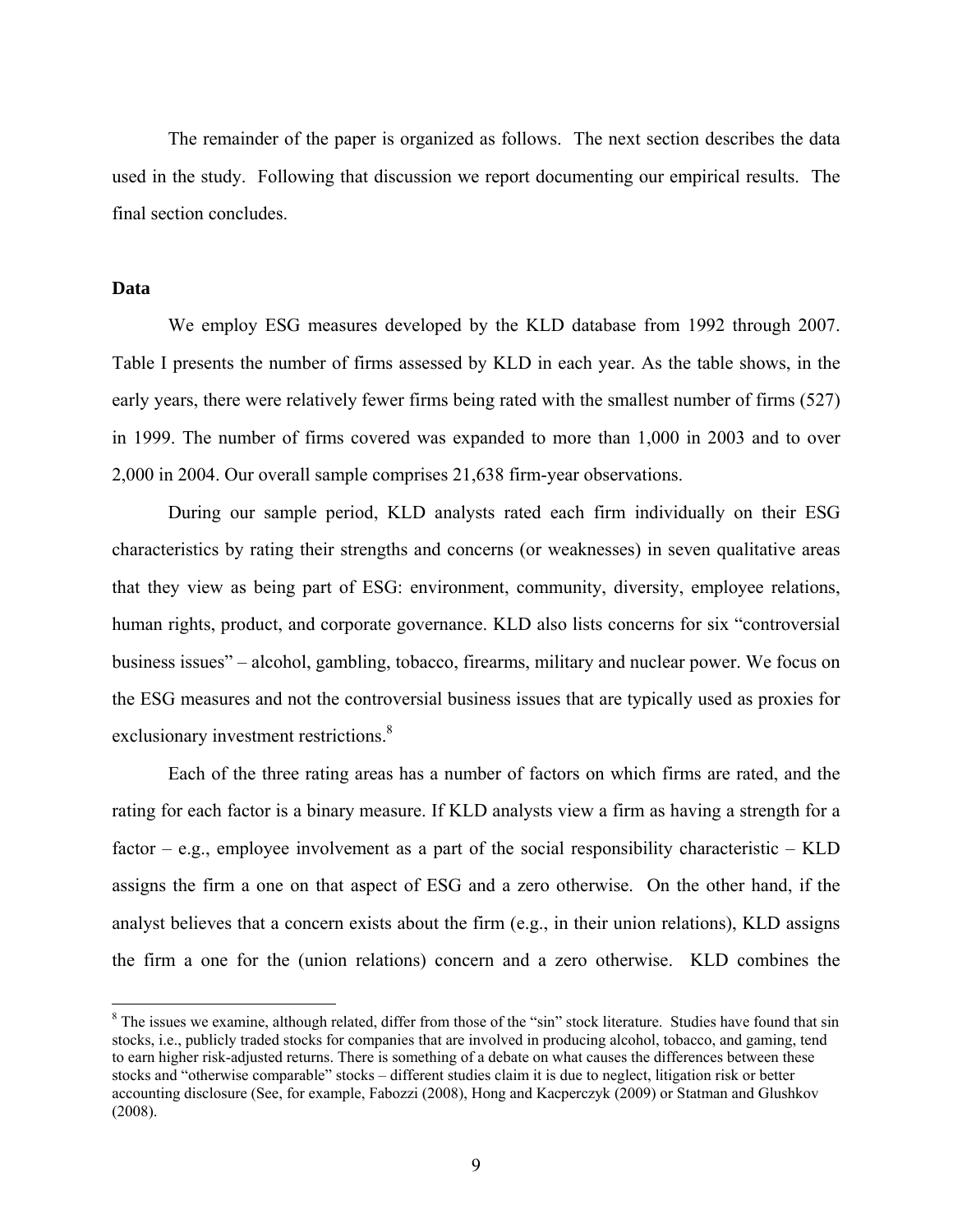indicators in each of the three ESG areas to get an overall environmental, social or governance score. Each firm has nine subscores: a strength score, a concern score, and a net score (the difference between the total strength and the total concern scores) for E, S and G, respectively.

Figures 1-3 show the histograms for firm-year observations for each of the ESG strengths and concerns with environmental in Figures 1a and 1b, social responsibility in Figures 2a and 2b and governance in Figures 3a and 3b. For all of the categories, the mode is zero, resulting in highly skewed distributions. For example, for the social responsibility characteristics there are over 30 strength factors (the individual factors are listed in the Appendix), but the maximum strength score that we observe any firm having in the data is 17. As Figure 2a shows, the distribution of the social strength scores is quite skewed, with almost half of the firm-year observations (48.8%) in our sample having a score of 0 on a given social strength. Only 10 observations had a social strength score greater than 13. We observe a similar level of skewness in the histogram of firm-year observations for the social weakness scores in Figure 2b.

Figures 4a, 4b, and 4c show the net scores for each of the ESG categories when for each firm-year, the concerns have been subtracted from the strengths. These distributions are very leptokurtic with again the mode being zero.

#### **Empirical Results**

As discussed earlier, Benabou and Tirole's (2010) first two hypotheses are: 1) CSR policies are beneficial in the long-run in that such policies help firms avoid short-termism while strengthening their market position, and 2) shareholders have effectively delegated the implementation of their social responsibility preferences to corporations. The empirical implication of these hypotheses is that firm performance is positively related to a firm's CSR policies. Similarly, Besley and Ghatak's (2007) model supports the first proposition of both Baron (2008) and Benabou and Tirole (2010). Specifically, Besley and Ghatak argue that their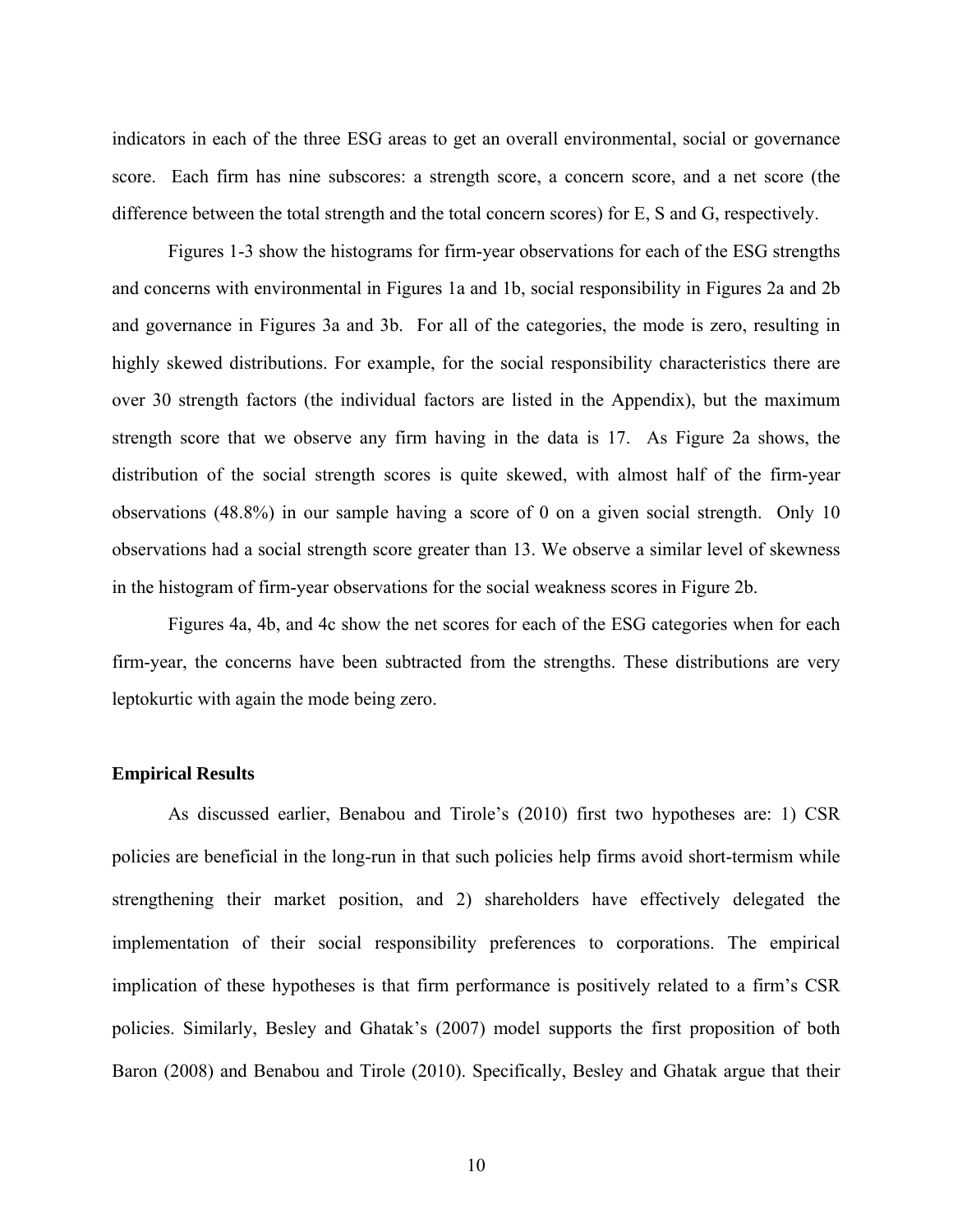model is consistent with the contention that firms caught cheating on CSR promises will earn lower profits, while more responsible firms will earn higher profits as a reputational premium to support good behavior. In contrast, the third Benabou and Tirole (2010) hypothesis is that CSR develops because corporate executives and boards are engaged in these policies for their own benefits. This implies a negative association between firm performance and CSR policies.

Of course, as noted by Benabou and Tirole (2010), empirical analyses of such issues are subject to the problems of endogeneity, reverse causation, and non-mutual exclusivity of the hypotheses. Keeping these caveats in mind, as a first step in this line of inquiry, we focus on the associations between ESG and firm performance.

In Table II we report the results of tests examining the association between a firm's operating performance and its net KLD scores based on the individual components, E, S, and G. Our proxy for firm performance is return on assets, measured as the ratio of *Earnings Before Interest and Taxes* (*EBIT*) to *Total Assets*. We also include indicators for each Fama-French (1993) 48-industry classification, so the estimated effects are industry-adjusted. The primary focus is on the firm's net KLD scores for environmental policies in Model (1), social responsibility policies in Model (2), and governance policies in Model (3). In all specifications, we control for firm size and the book-to-market ratio, include fixed year effects, and cluster standard errors by firm. Specifically, we test the following model:

(1) *EBIT/Assets*<sub>t</sub> =  $\alpha$  +  $\beta_1$ (*ESG score*)<sub>it</sub> +  $\beta_2$  ln(*Market Value of Equity*<sub>it-1</sub>) +ln(*Market-to-* $\textit{Book}$ )<sub>it-1</sub> + $\delta_{i,t}$  +  $\epsilon_{i,t}$ 

The results indicate a significant positive association between operating performance and both the net environmental and governance scores. That is, firms that have stronger environmental and governance polices in place tend to have better operating performance –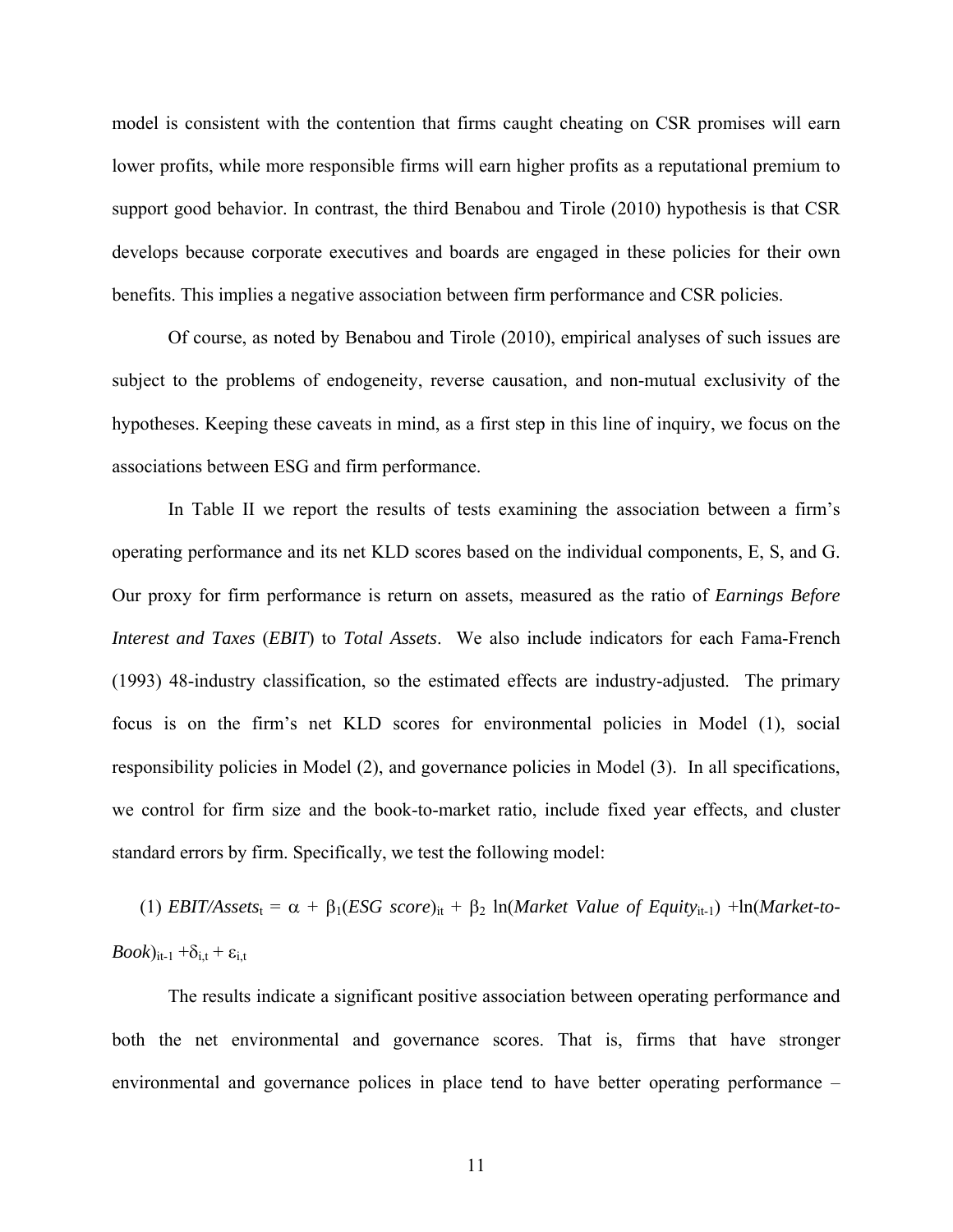results that are consistent with the first two hypotheses of Baron (2008) and Benabou and Tirole (2010) and the central empirical implication of Besley and Ghatak (2007). The coefficient on net Environmental score indicates that, holding environmental concerns constant, each additional environmental strength is associated with an additional 0.77% return on assets. The relationship between the net Governance score and operating performance is also economically significant. A one unit increase in net Governance is associated with an additional 1.15% return on assets. For comparison, the unconditional average return on assets in our sample is 6.94%. We hesitate to draw strong conclusions from these tests alone, however, as it could be the case that more profitable firms can "afford" to adopt policies that are viewed more favorably, or that revenue is increasing in such policies, or that costs are decreasing (e.g., due to lower wages at such firms).

#### **Motivation for ESG**

In order to provide further insights into how ESG might be linked to operating performance, and to further examine motivations for firms to engage in adopt stronger ESG policies, we decompose operating performance into revenues and expenses. In particular, in Table III, we employ an approach similar to that of Table II, and report results modeling the link between 1) *Revenue/Assets* and then 2) *Operating Expenses/Assets* and net E, S, and G scores (along with control variables). For completeness and ease of comparison, we also include the relevant specification from Table II.

 In Panel A of Table III we focus on the net environmental score, while in Panels B and C, we focus on the net Social and Governance scores, respectively. In Models 1, 3, and 5 of each panel we report results for base specifications modeling dependent variables *Revenue/Assets*, *Operating Expenses/Assets*, and *EBIT/Assets* (the latter as reported in Table II) as a function of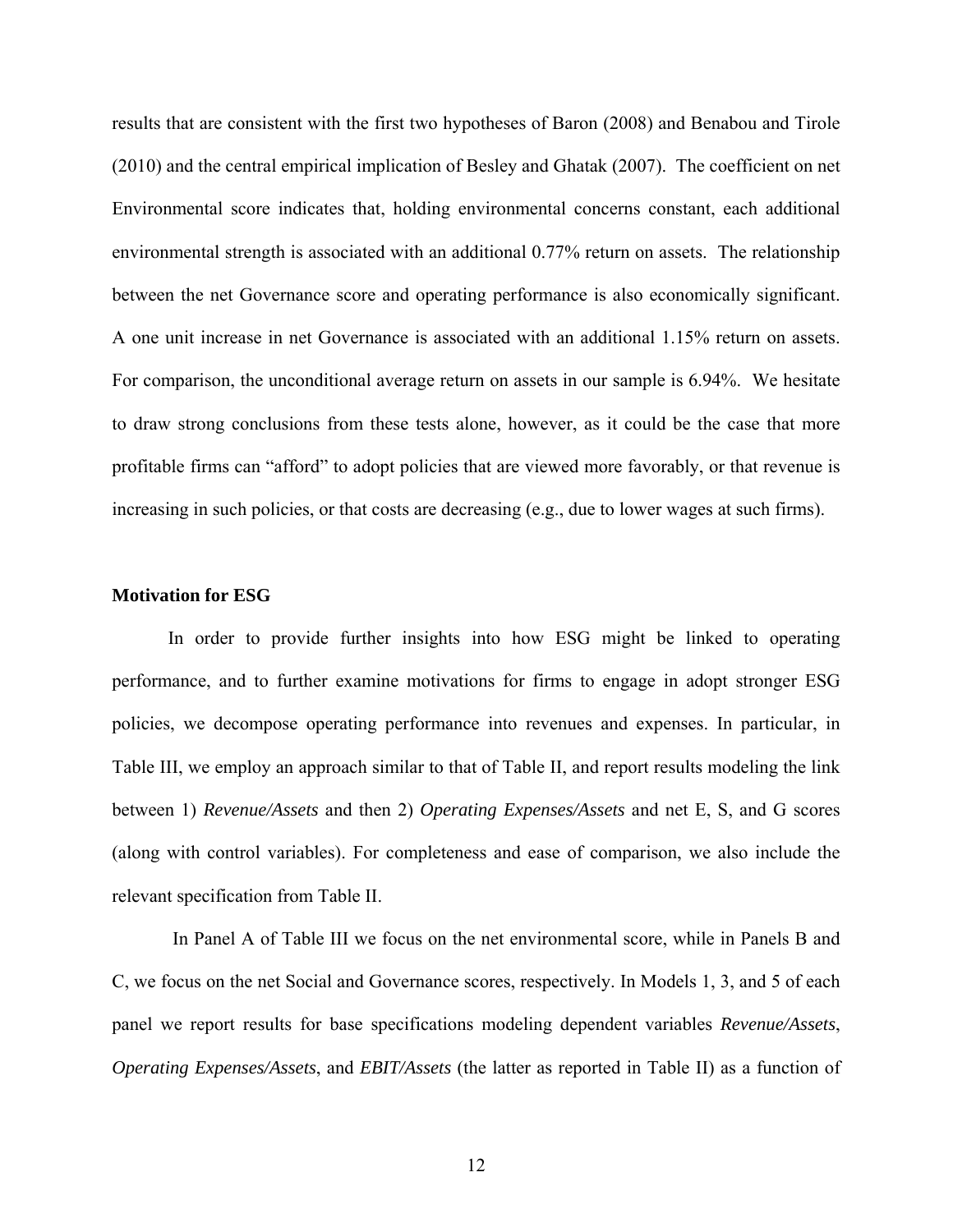industry and year fixed effects plus control variables. Models 2, 4, and 6 of each panel incorporate the respective individual net ESG scores. As before, for all regressions, we cluster the standard errors at the firm level.

At a fundamental level, if ESG policies are effective in attracting consumers, then we should observe a positive association between a firm's net ESG scores and its revenues. Although some prior work, particularly on corporate philanthropy, suggests that this could be the case, the evidence is contradictory. For example, Lev, Petrovits, and Radhakrishnan (2010) find that charitable contributions are associated with future revenues and that this association is strongest in consumer industries, a result that they interpret as indicating that corporate philanthropy is indeed a way to attract consumers. They test for reverse causation (i.e., companies with higher revenues contribute more to charity, but find that relationship to be only marginally significant. Similarly, Elfenbein and McManus (2007) present evidence that consumers will pay more if a product is part of a charity auction. However, Fich, Garcia, Robinson and Yore (2009) find that corporate philanthropy proxies for residual agency problems and that companies with more charitable contributions have lower Tobin's q, sales margins, and market-adjusted returns.<sup>9</sup>.

 Focusing on *Revenue/Assets* in Model 2 of each panel, we find little support for the hypothesis that ESG is revenue enhancing. In fact, we find some evidence to suggest the opposite in that there is a significant negative association between a firm's net governance score and *Revenue/Assets* (Panel C). Of note, however, the coefficients for environmental and social responsibility scores are not statistically different from zero, suggesting that these aspects of ESG are not associated with differences in firm revenues.

<sup>&</sup>lt;sup>9</sup> See, also, Brown, Helland, and Smith (2006) who conclude, that while their results provide some support for the theory that corporate philanthropy enhances shareholder value, they also find evidence that agency costs play a prominent role in explaining corporate giving.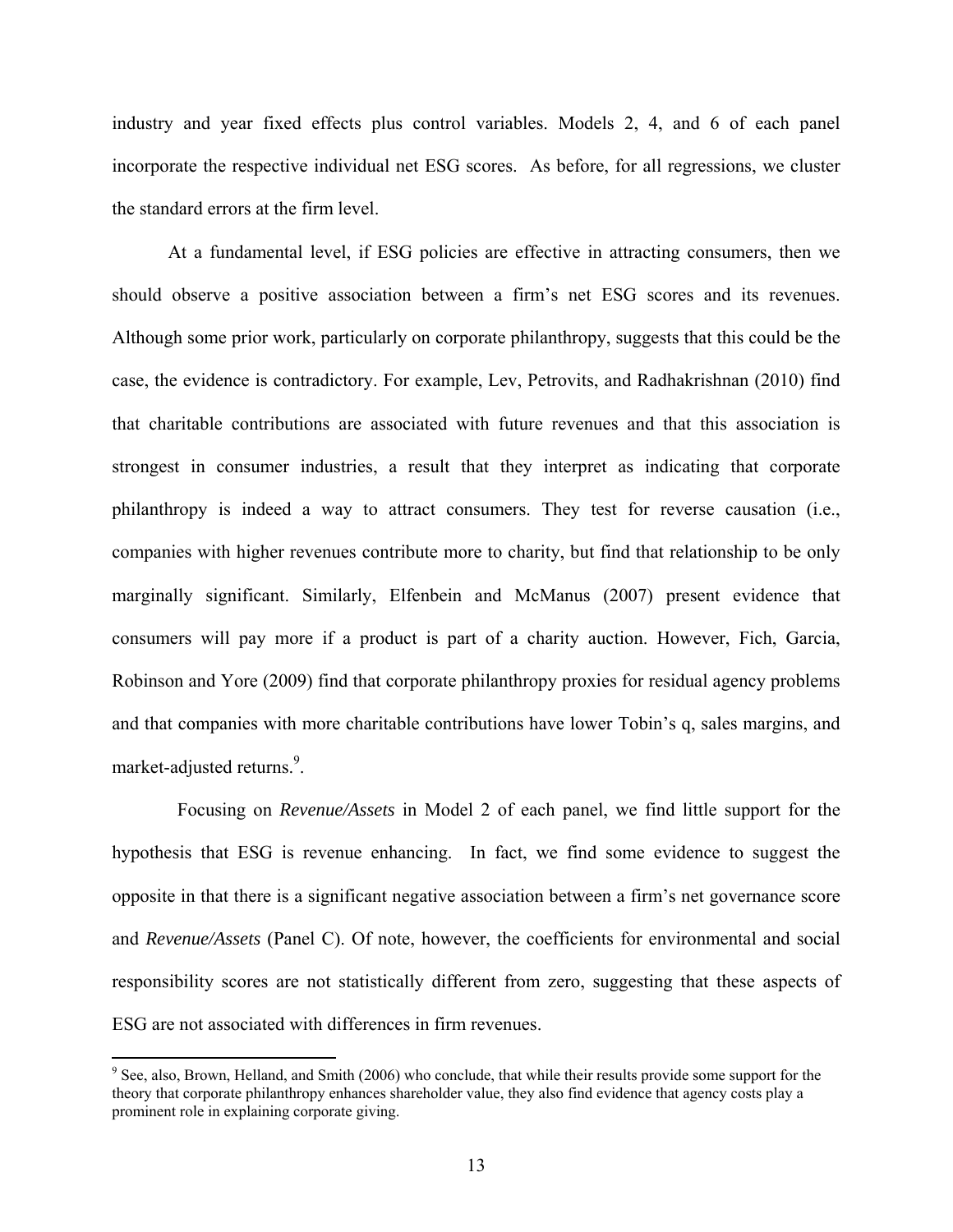Recall that Benabou and Tirole's (2010) third hypothesis is that corporate social responsibility develops because corporate executives and boards engage in such policies for their own benefit. If so, then one possible outcome is that these policies result in costs to the firm, costs that are borne by shareholders. An alternative hypothesis with the opposite prediction is that firms that appear stronger in terms of ESG experience costs savings – for example, through lower wages to employees who (all else equal) would prefer to work for firm that is perceived to be "good." To study this question, in Model 4 of each Panel, we examine whether or not firms' operating costs (scaled by assets) are related to the ESG scores. Specifically, if managers incur costs associated with ESG policies then we would expect to observe a positive association between ESG and operating costs. In contrast, if ESG strength translates into costs saving (e.g., lower wages), then we would expect to see a negative relation. The data suggest that the latter hypothesis is true on average: firms with higher net environmental and governance scores have significantly lower expenses relative to their assets. The coefficient on net social scores is not significantly different from zero. Together with the regressions in Model 6 (or Table II), these results suggest that stronger ESG (especially E and G) practices are associated with improved operating performance, and that this improvement stems from relations with operating expenses rather than asset turnover or increased revenues. The governance result is broadly consistent with the findings of Core, Guay, and Rusticus (2006) using the Gompers, Ishii, and Metrick (2003) governance index.

The tests focusing on operating expenses do not support the contention that the average firm engages in ESG practices in order to facilitate managerial rent extraction. To the extent that managers are extracting rents at shareholders' expense, then this would likely manifest itself in other ways. More specifically, we would expect managers who engage in positive ESG policies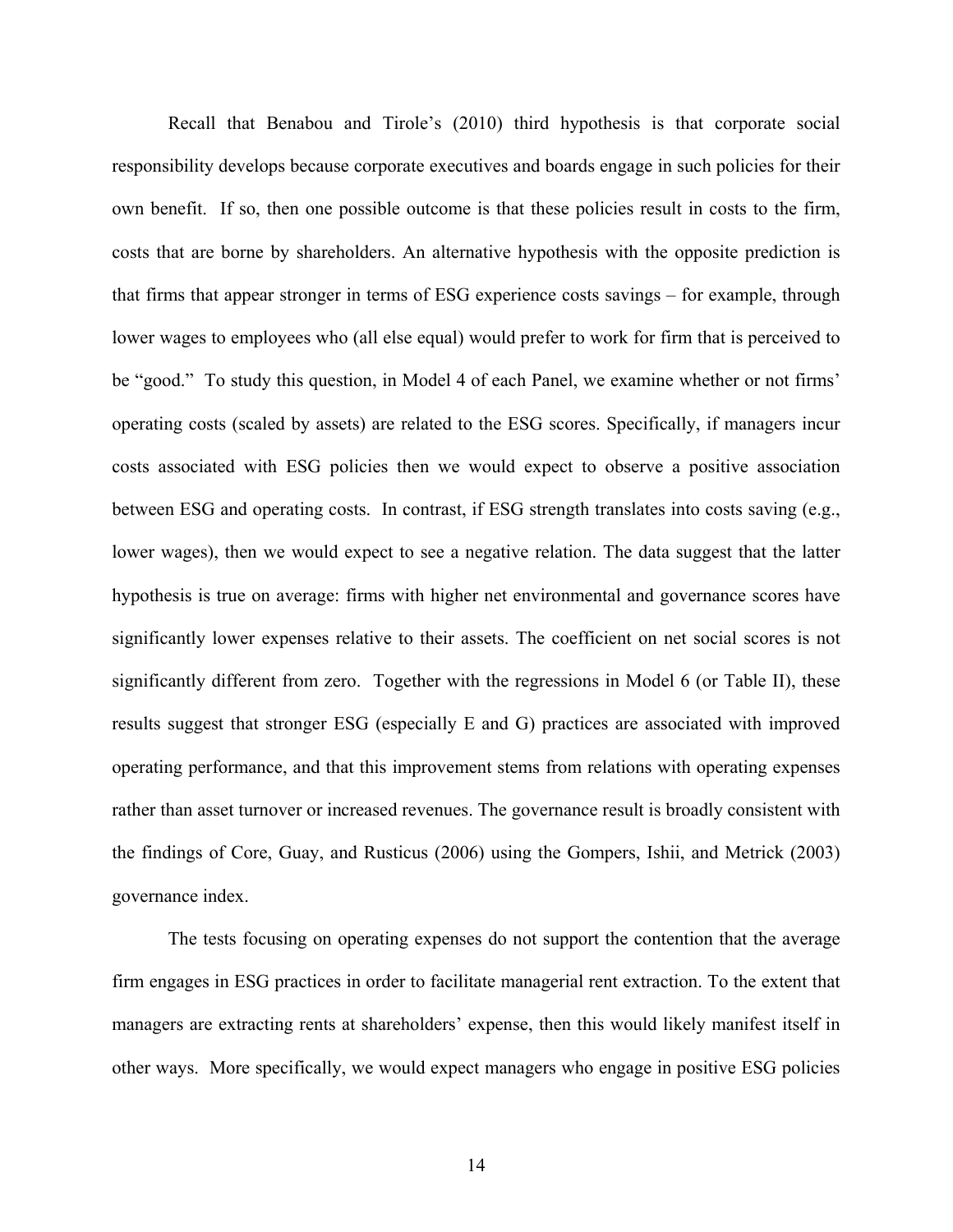for their own benefit to capture rents from the firm in other ways, for example, through excess compensation. Thus, we turn to an examination of how the level of CEO compensation is associated with ESG scores. To do so, we estimate following specification:

(2) *CEO compensation*<sub>it</sub> =  $\beta_1 \Delta (Shareholder\text{ Wealth})_{it} + \beta_2 \Delta (Shareholder\text{ Wealth})_{it-1}$  +  $\beta_3$  (*ESG score*<sub>it-1</sub>) +  $\Sigma \beta_k$  (*Control Variables*<sub>it</sub>),

where the level of compensation is measured by either salary or total direct compensation (the sum of salary, bonus, option and stock grants, long-term incentive plan payouts, and other compensation). The control variables in these models are the change in shareholder wealth for the years ending at times *t* and *t*-1, the firm's book-to-market ratio, the log of the firm's market value of equity, and the firm's ROA (*EBIT/Assets*). These regressions are pooled using data from the 1992-2007 time period, and include industry fixed effects with standard errors clustered by firm.10 Moreover, in this analysis we focus on ESG in two ways. First, as in our prior analyses, we include the net score on each of the three aspects of corporate social responsibility. Second, we focus on how the individual ESG concerns (or weaknesses) along each dimension of ESG are associated with compensation.

In Table IV, Panel A, we find consistent results across all three ESG components, measured as the net score (strengths minus concerns), or as concerns alone. Firms with greater E, S, or G performance (or fewer E, S, or G concerns) tend to have CEOs who receive lower salaries, all else equal. Such findings are inconsistent with arguments that managers engaging in positive ESG activities capture rents by way of higher base pay. In Model 2, we focus on the link between CEO compensation and the presence of ESG concerns, rather than the net ESG scores. Interestingly, we find that the greater the number of ESG concerns, the higher the CEO's salary.

<sup>&</sup>lt;sup>10</sup> Using the Fama-MacBeth (1973) technique for cross-sectional regressions over the entire time period produces similar results.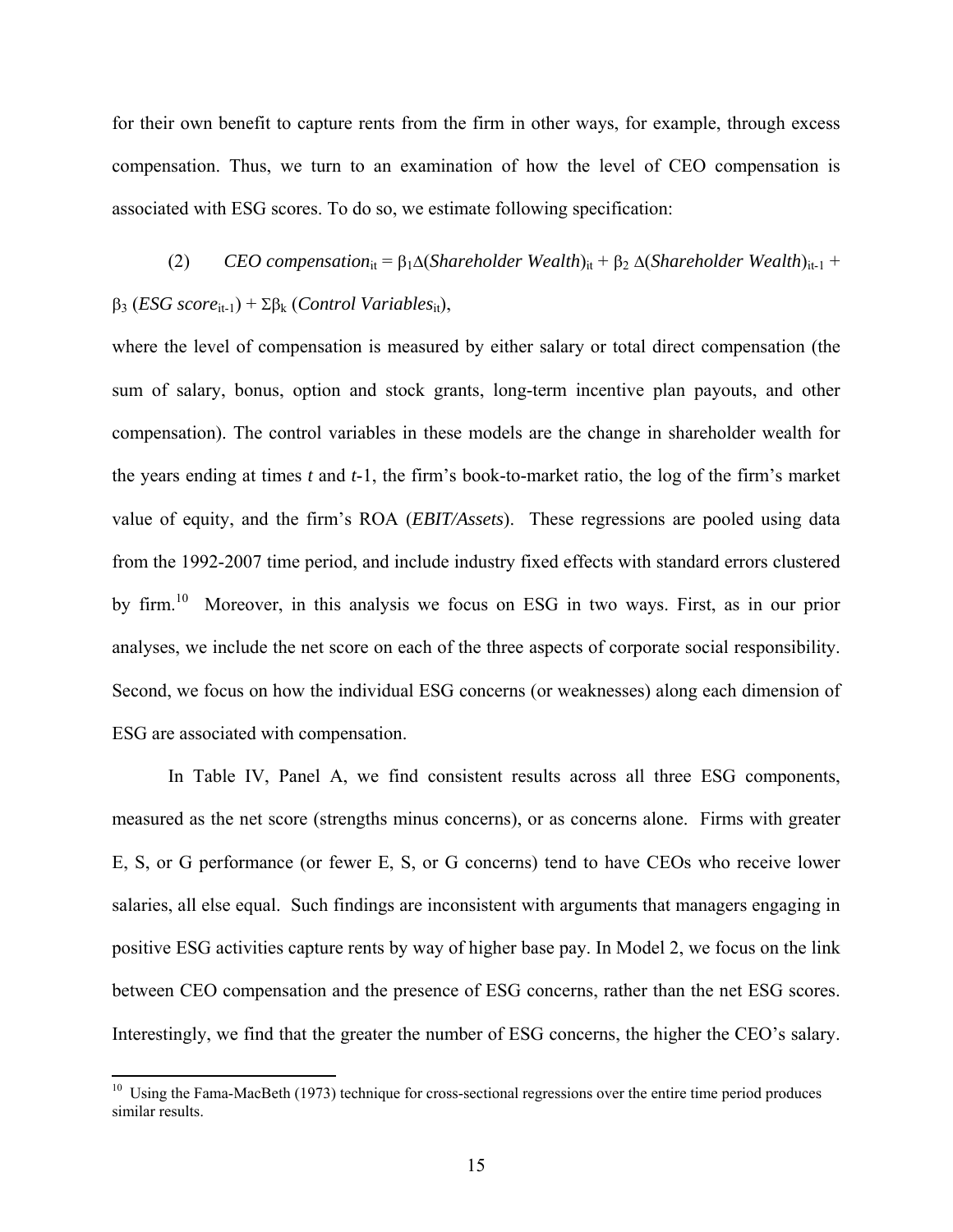On average, firms with 1 unit net  $E(S, G)$  pay their CEO 42 (7,52) thousand dollars less in salary than firms with net values of zero. These results imply that firms with greater degrees of unexplained compensation tend to be also those with what are perceived as problematic ESG practices.

In Panel B of Table IV, we examine the association between total direct compensation and ESG scores. The results are somewhat mixed in that total direct compensation is positively associated with the net environmental score (consistent with the rent extraction hypothesis), but negatively associated with the net governance score, and we find no association with the net social responsibility score. When focusing on total direct compensation and ESG concerns in Model 2, we observe a significant negative association between pay and environmental concerns, a result opposite to that of the salary specification. However, consistent with our findings for salary, we find positive and significant associations between total direct compensation and social responsibility and governance concern scores.

Overall, the results on the motivation for ESG activities provide little support for the hypothesis that managers engage in these activities in order to pursue their own interests at the expense of the shareholders. Instead, the results suggest that managers at firms engaging in positive ESG activities are more careful with expenses, and have lower salaries. At the same time, our results suggest that substantial variation exists in how the different measures are associated with proxies for both firm performance and compensation. Put somewhat differently, our results suggest that different types of ESG policies may have very different costs and benefits, and thus different effects on firm value. More generally, this implies that caution is warranted when aggregating such measures into a single ESG score.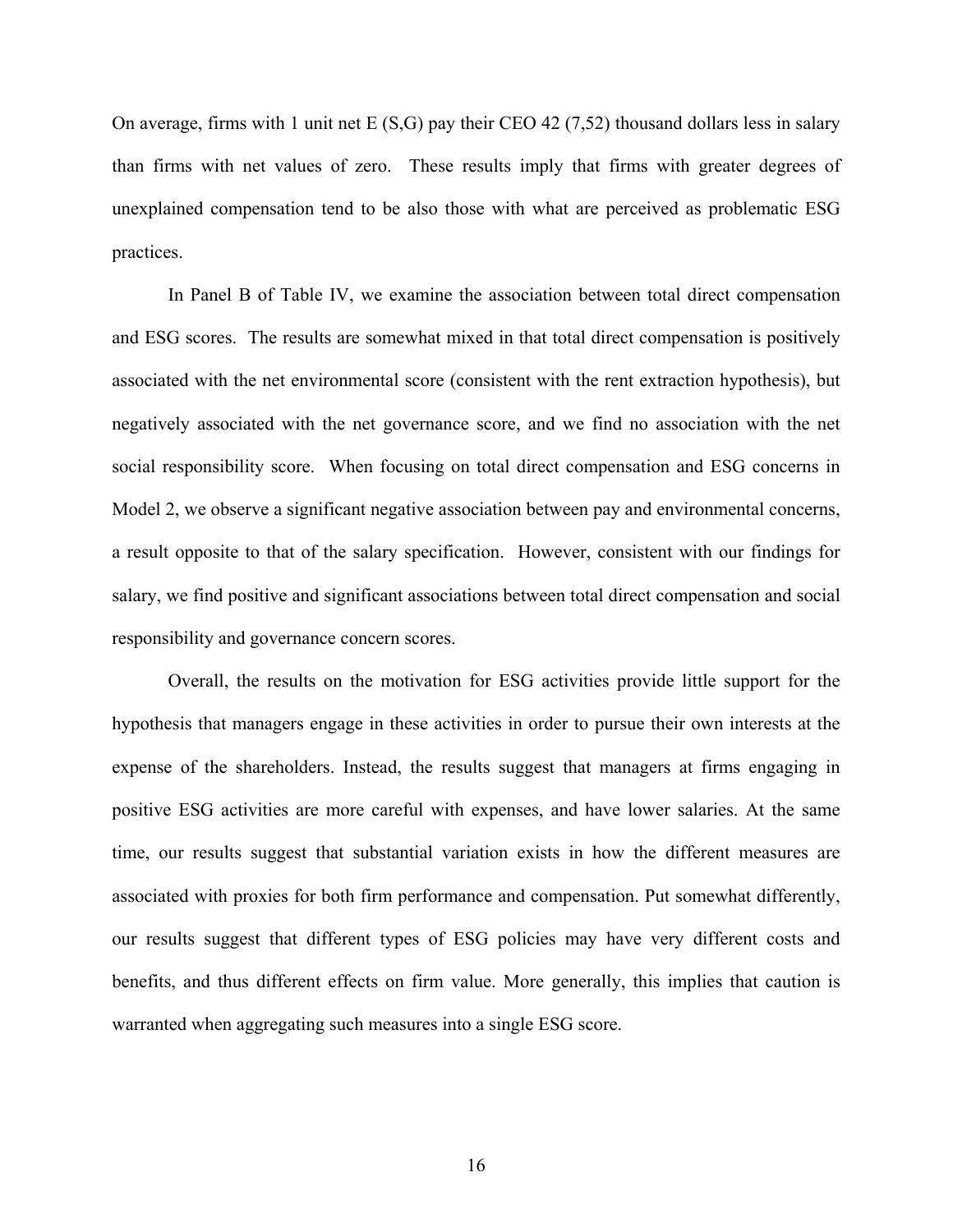To provide further insights into this issue, Table V reports the correlations among the ESG scores. With regard to the net scores, which consider both positive and negative aspects of the three ESG classifications, there is a 17.9% correlation between the net environmental and social responsibility scores, but little correlation between either of these and the net governance score. As a basis for comparison, and because of the idiosyncrasies of the KLD governance ratings pre-2008, we also include the Gompers, Ishii, and Metrick (2003) G index in this correlation table and find little to no association between the KLD ESG scores and the G index<sup>11</sup>.

#### **ESG and Institutional Investors**

As noted above, both conventional wisdom and the UNPRI webpage imply that large institutional investors tend to use ESG considerations in at least some of their investment decisions. If institutions are taking these factors into consideration, then we would expect to observe associations between measures of ESG and institutional ownership. To investigate this issue, we model the fractional institutional ownership in a firm as a function of each of the component E, S, and G scores individually, while controlling for other firm characteristics as in Bennett, Sias, and Starks (2003). The regressions are pooled panel data, with industry and year fixed effects and standard errors clustered by firm using data from the 1992-2007 time period.<sup>12</sup>

Table VI reports the coefficients for each of the ESG scores. Using the KLD ratings as proxies for ESG factors of interest to institutions we find little evidence that, in aggregate, institutional investors are attracted to firms with high net ESG scores. In fact, we find no association between fractional institutional ownership and the net environmental score. In

<sup>&</sup>lt;sup>11</sup> We also plan to examine the relation between each of the KLD ESG scores and another widely employed measure of firm governance, the entrenchment index developed by Bebchuk, Cohen and Ferrell (2009).

<sup>&</sup>lt;sup>12</sup> Using the Fama-MacBeth (1973) technique for cross-sectional regressions over the entire time period produces similar results.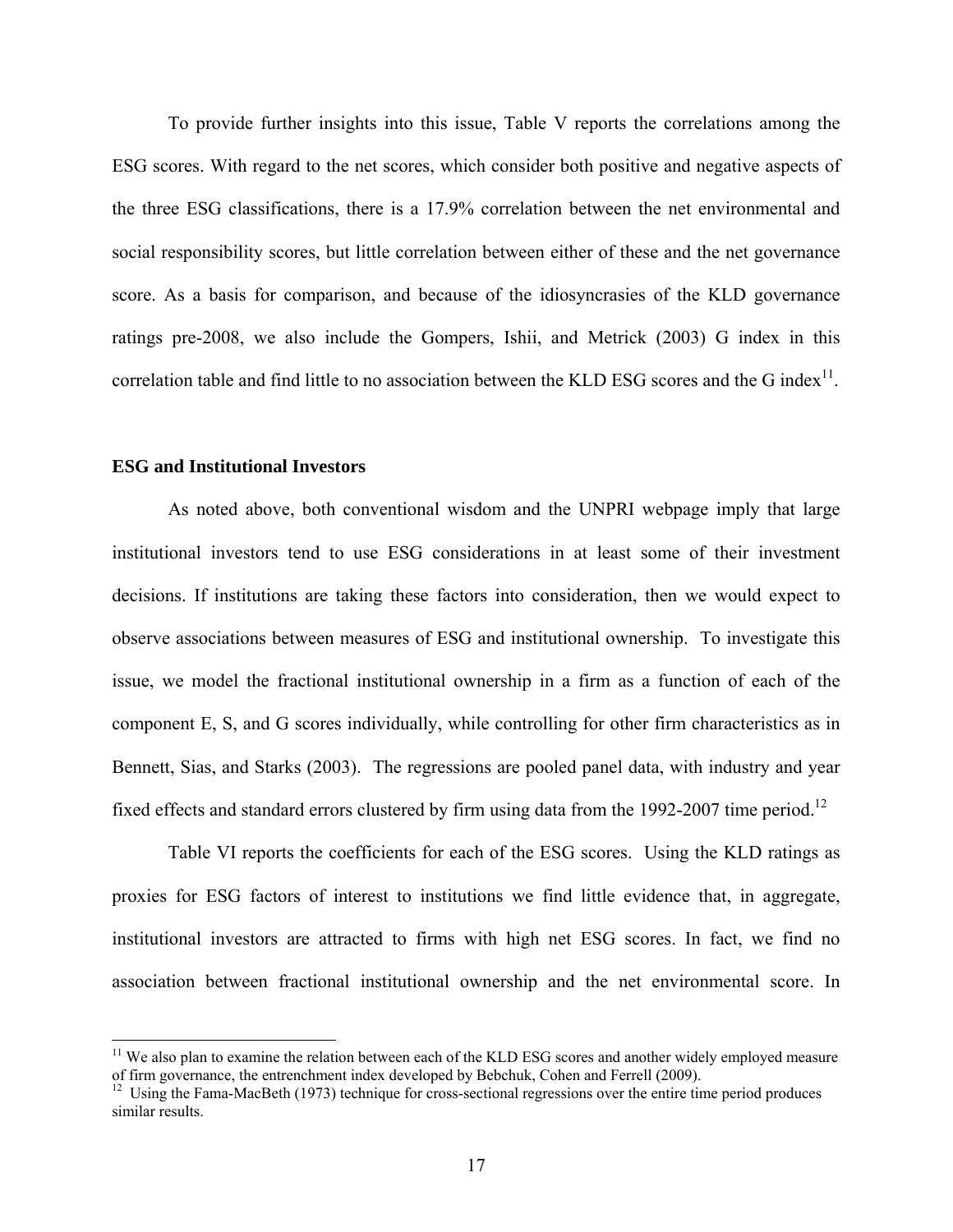contrast, we find significant negative associations between fractional institutional ownership and the net social responsibility and governance scores. The ownership relationship is strongest both statistically and economically for the net score. One additional unit net G is associated with 3.36% less ownership measured as the percent of shares outstanding. When we decompose the net ESG scores into their strengths and concerns, we find a negative association between fractional institutional ownership and each of the strengths. That is, proportional institutional ownership appears lower for firms that "do good." At the same time, we find negative associations between fractional institutional ownership and concern scores for both environmental and social classifications suggesting that institutions are, in aggregate, avoiding firms with ESG concerns. In contrast, we observe a statistically significant positive association between governance concerns and proportional institutional ownership. Thus, our results suggest that institutions hold less of firms with more environmental or social strengths or concerns. However, ownership is higher in firms with more governance concerns. Again, the strongest relationships between ownership and ESG strengths or concerns are with governance. Each additional unit of governance strength is associated with institutions owning 6.82% less of the shares outstanding. Each additional unit governance concern is associated with 1.14% greater ownership. The net results are mixed in that net environmental strength is not significantly related to institutional ownership (as a fraction), while net social responsibility and governance scores are negatively related. These results provide no support for the idea that institutional investors prefer firms with better ESG scores – if anything, the opposite case appears to be true.

Of course, the pooled tests in Table VI utilize both cross-sectional and time-series variation in the data, and omitted variables are a concern in interpreting these results. To obtain

18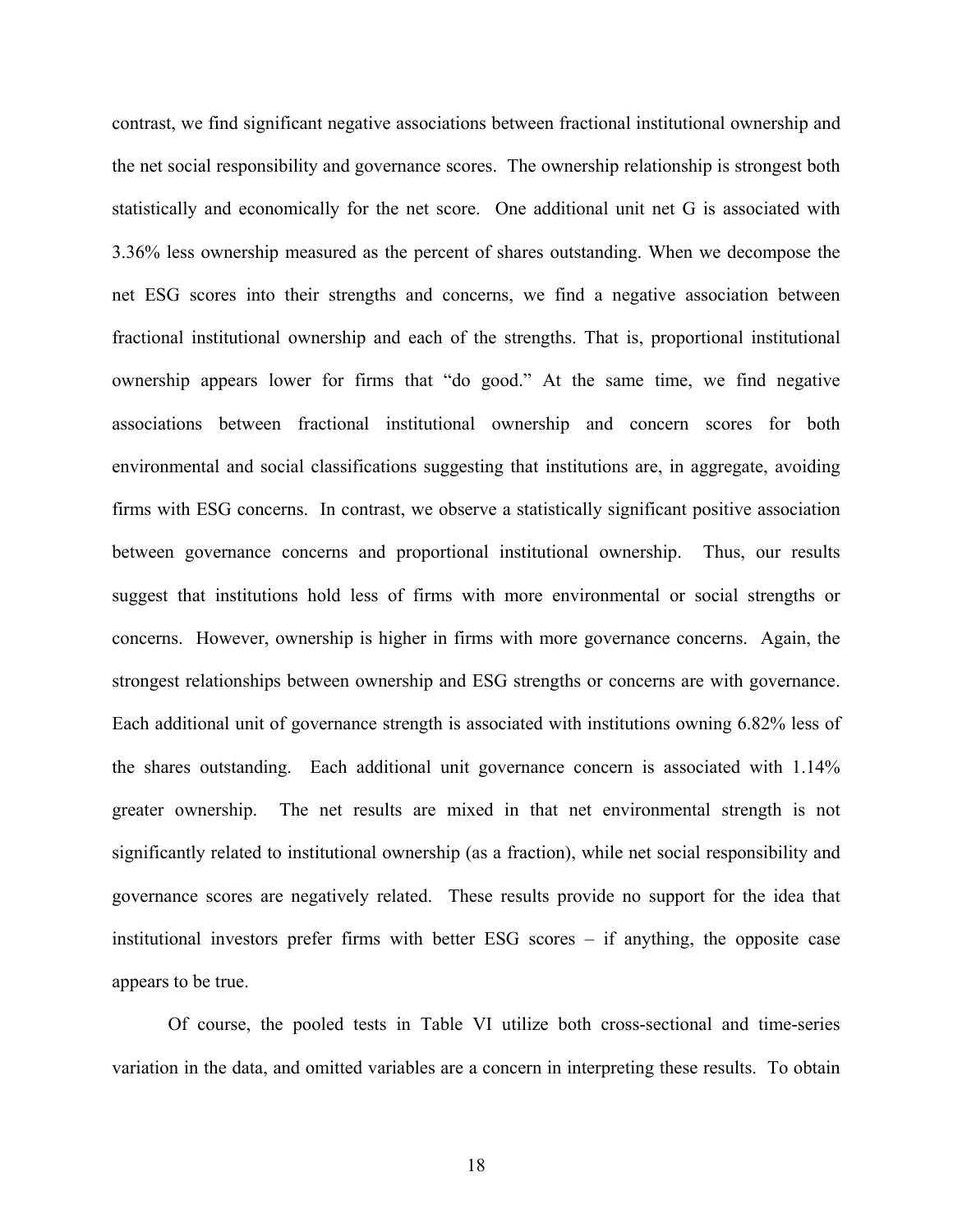better identification of the relation between firms' ESG scores and institutional ownership, we next examine within-firm (time-series) variation in the data. Specifically, we ask whether or not changes in ESG policies predict subsequent changes in institutional ownership (suggesting that institutions' investment decisions reflect ESG practices), and vice versa – if changes in institutional ownership predict changes in ESG practices (suggesting that institutions might affect the behavior of firms in which they have a larger presence). Such tests also have the advantage that any firm-specific omitted variables are swept out of the data by virtue of using first differences (to the extent that the omitted variables differ across firms but not over time).

To begin, we first document the degree to which we observe time-series variation in ESG policies as measured by the KLD indices. Table VII reports the number of firms with changes in ESG scores from one year to the next for each sample year, for each of the E, S, and G categories, where a firm must be rated in the previous year for a change to be calculated. For most years there are positive and negative score changes for both strengths and concerns. However, it also appears that a larger number of firms increased strengths or concerns relative to those that decreased strengths or concerns.

To utilize this time-series variation, we model 1) the change in institutional ownership on lagged changes in ESG scores and 2) the change in ESG scores on lagged changes in institutional ownership. In all specifications, we control for other firm characteristics that might affect institutional ownership, including firm size (natural logarithm of the market value of equity), stock price (also in natural log form), stock-price volatility (measured as the natural log of the standard deviation of monthly returns), the natural log of dividend yield, the natural log of share turnover, and the firm's stock returns over the previous six months.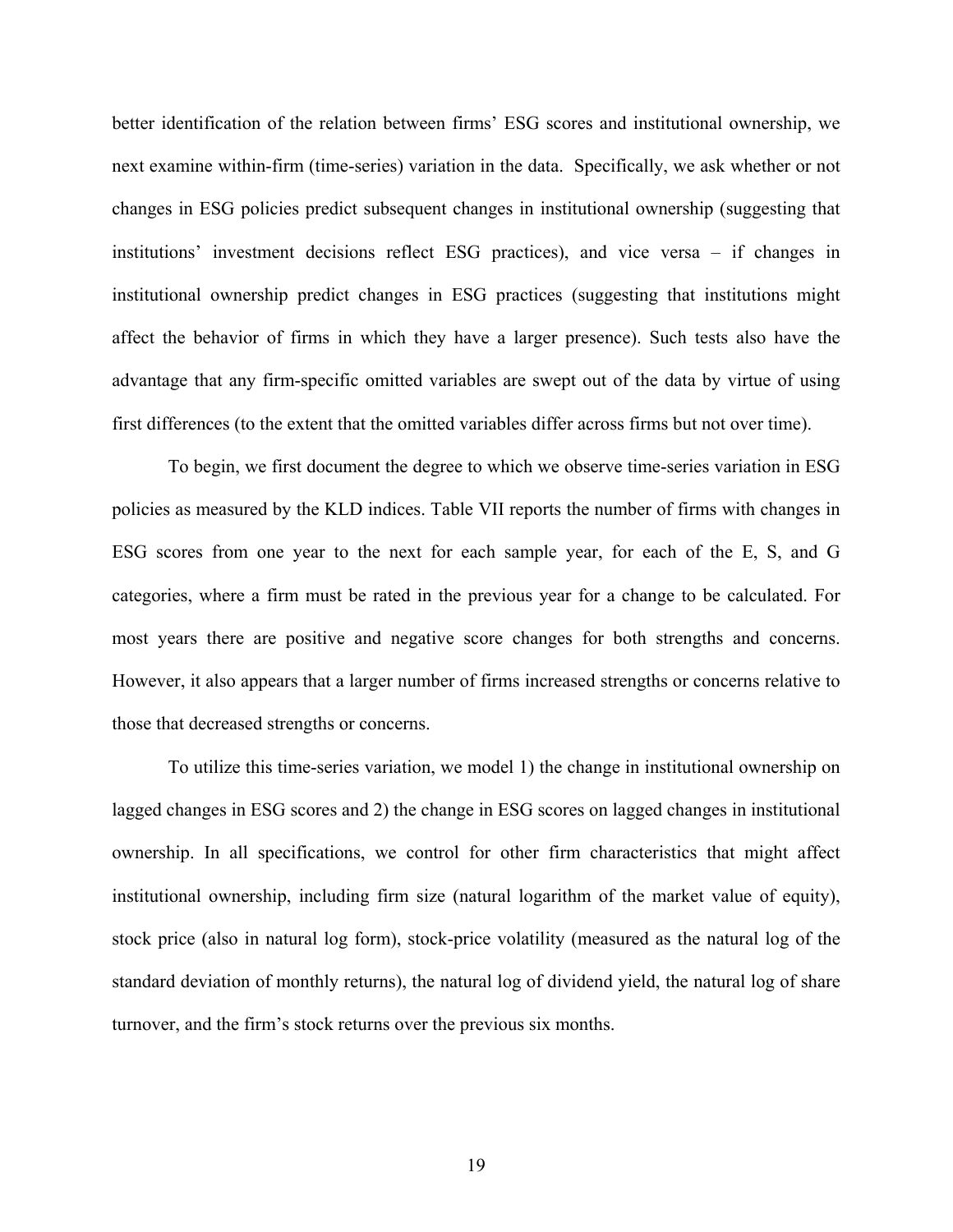In Table VIII, we report the results for strengths, concerns, and net scores for environmental issues in Panel A, social responsibility issues in Panel B, and governance issues in Panel C. In each panel, the first three columns report the coefficients from regressions of the change in institutional ownership on lagged changes in ESG scores (strength, concerns, and net scores). As the results show, increased environmental (Panel A) or social (Panel B) net scores are associated with lower institutional ownership going forward. We find no significant relation between lagged changes in governance scores and changes in future institutional ownership.

These results suggest that over our time period on average, institutional investors are not increasingly attracted to firms that strengthen their ESG policies as captured by the KLD ratings. Moreover, the negative and significant coefficient between changes in institutional ownership and lagged changes in the social strength scores suggest that institutional ownership declines for firms that move up in their social scores. This is consistent with the pooled results for the level of (fractional) institutional ownership, but inconsistent with the argument that institutions are using ESG in their investment decisions – at least, in terms of institutions buying more shares of firms with better ESG performance. We note that our time period extends from 1992 through 2007, and ESG issues have become increasingly important during the latter part of our sample. Thus the association between ownership and ESG might differ across time, an issue that we will study further.

Focusing on Models 4-6, in which we regress changes in ESG scores on lagged changes in institutional ownership, we find no association between changes in environmental and social scores and institutional ownership changes. This provides little support for the contention that institutional investors pressure firms for changes on these issues. However, we do find that governance concerns decrease with increased institutional ownership, and net governance scores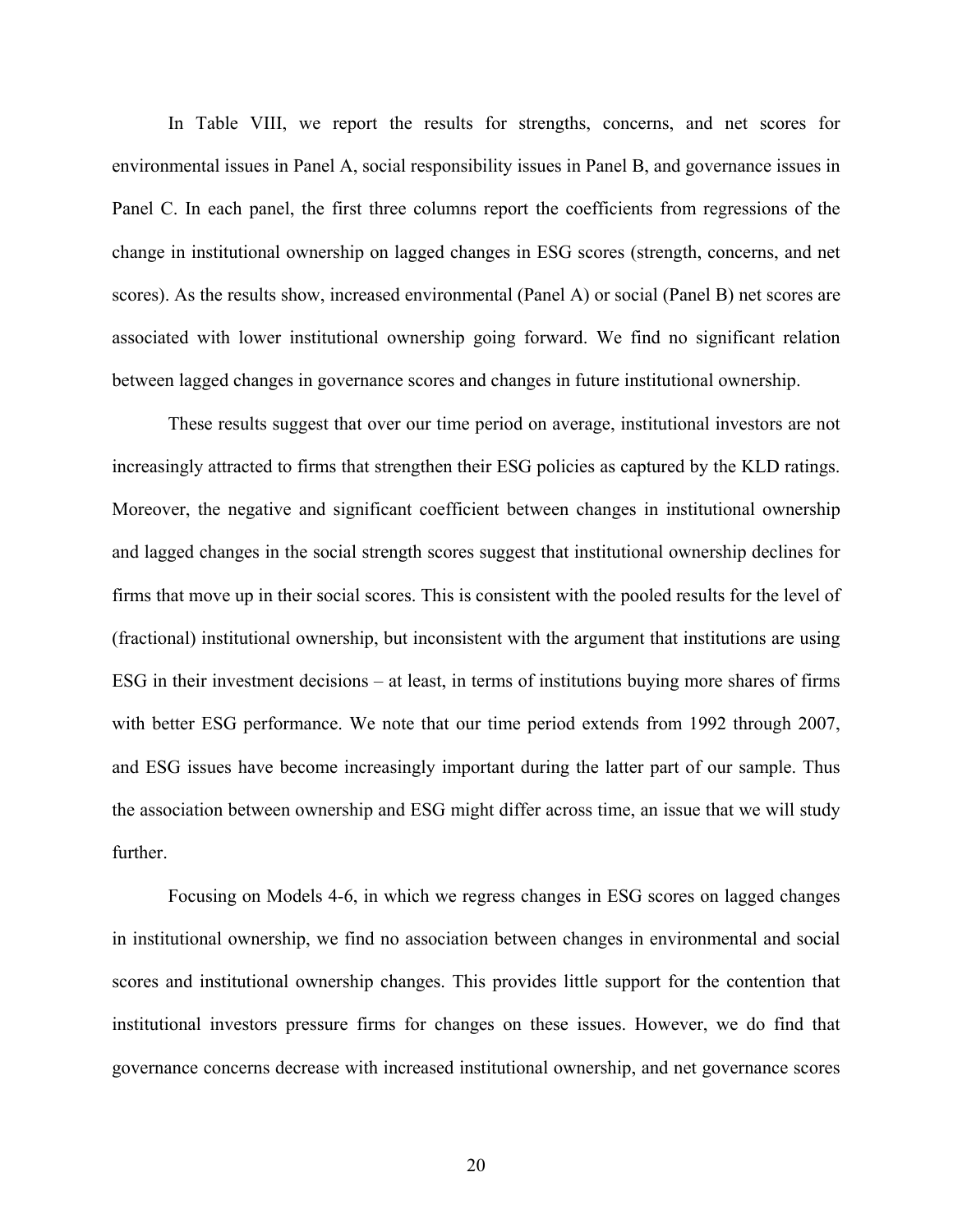improve, consistent with intuitional investors pressuring firms to improve their governance practices. Although this measure of governance and is quite different from other measures of governance used in the literature, it is consistent with earlier studies.

#### **ESG and valuation**

Finally, we address the issue of whether or not firms' ESG strategies have broader valuation consequences. Prior work has examined this issue. For example, Ioannou and Serafeim (2010) argue that if CSR strategies are value-creating, they should be reflected in valuations, and then test for such a relation. Their focus is on how financial analysts perceive CSR activities by firms. The authors report that analyst perceptions have changed over time. In the early years of their sample, it appears that CSR strategies were perceived as value-destroying, and thus had a negative impact on investment recommendations. However, in the latter years of their sample, Ioannou and Serafeim report that CSR strategies were perceived as value enhancing, and positively associated with investment recommendations. In contrast, Fernando, Sharfman and Uysal (2010) find that green environmental strategies do not increase the market valuation, but that toxic environmental strategies are associated with reduced valuations.

Consistent with prior work, we examine whether or not ESG scores are associated with value by estimating the relation between Tobin's *q* and ESG scores. Specifically, we model Tobin's *q* as a function of the net score on each of the ESG measures, along with controls including firm size, leverage, and the ratio of advertising to total assets. As in our previous tests, the regressions include industry and year fixed effects, with standard errors that are clustered at the firm level.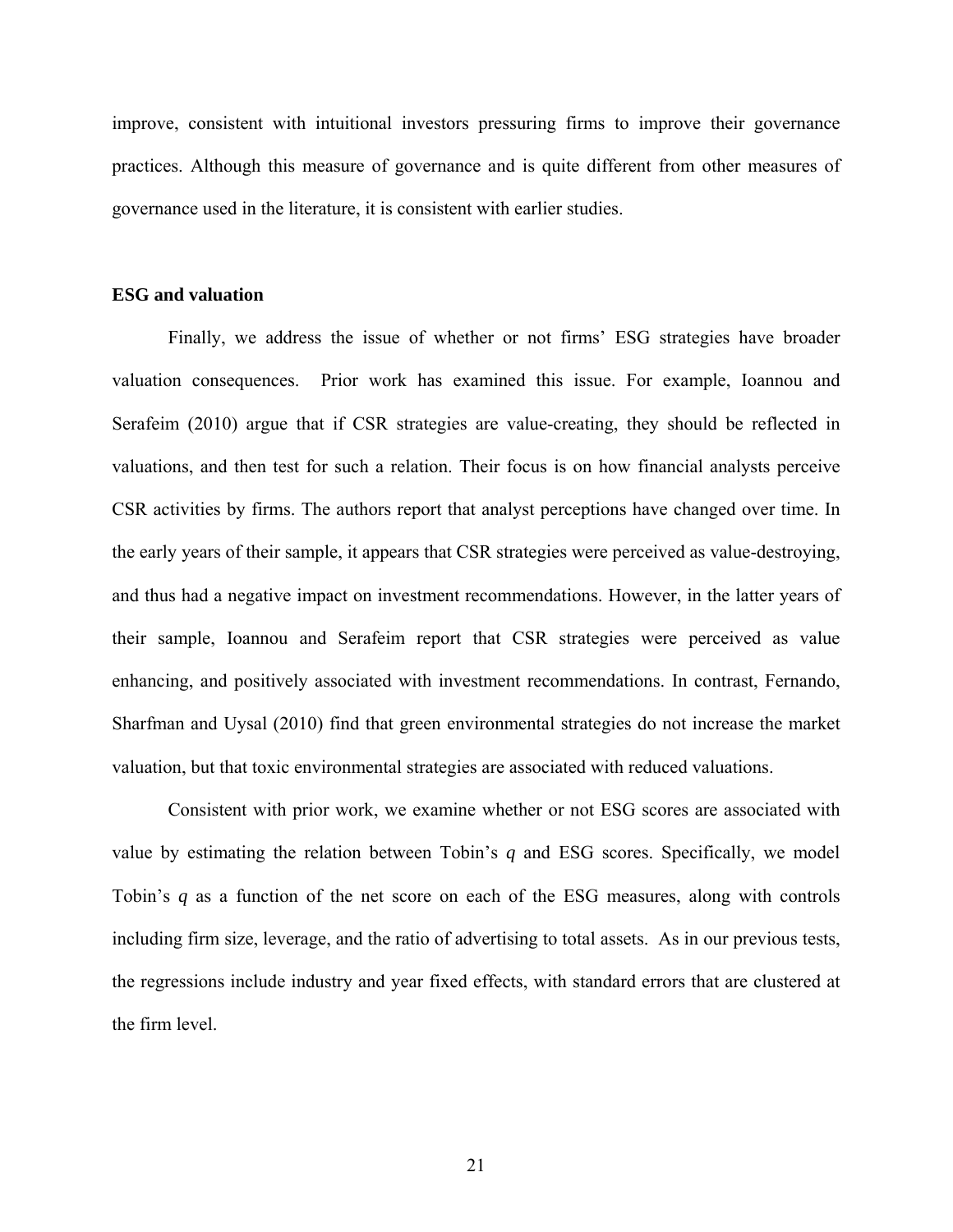The results of this analysis are reported in Table IX. We find that Tobin's *q* is positively related to all three components of net ESG – that is, higher net ESG scores are associated with increased firm value. Of note, while the coefficients are similar for both E and G scores, that for S is an order of magnitude lower. Specifically, firms with an additional unit of net S have Tobin's q that is on average 0.02 higher. By comparison, an additional unit of net E or G is associated with 0.14 higher Tobin's q.

While such tests suffer from well-known endogeneity concerns and causality is difficult to assign, the results are consistent with the first two hypotheses of Benabou and Tirole (2010), and with previous work on the impact of governance on firm value (e.g., Gompers, Ishii and Metrick (2003) and Bebchuk, Cohen and Farrell (2009)). They are also consistent with the earlier evidence on operating performance and expenses, and with the lack of evidence that high-ESG firms also tend to "overpay" their CEOs. Interestingly, the results on institutional ownership suggest that the valuation impact we estimate may not come through that investor channel

#### **Conclusion**

While the maximizing shareholder wealth is the canonical objective function taught in most corporate finance courses, many have argued for a broader view of corporate management's goals. Some of the most prominent areas being put forward as worthy objectives are firms' environmental, social and governance (ESG) or corporate social responsibility (CSR) policies. However, we still know little about the extent to which maximizing shareholder wealth subsumes such policies – as represented by the "doing well by doing good" slogan – or, about the impact of these policies on investors' decisions. As articulated and modeled by Benabou and Tirole's (2010), it could be that firms undertake CSR or ESG activities in order to maximize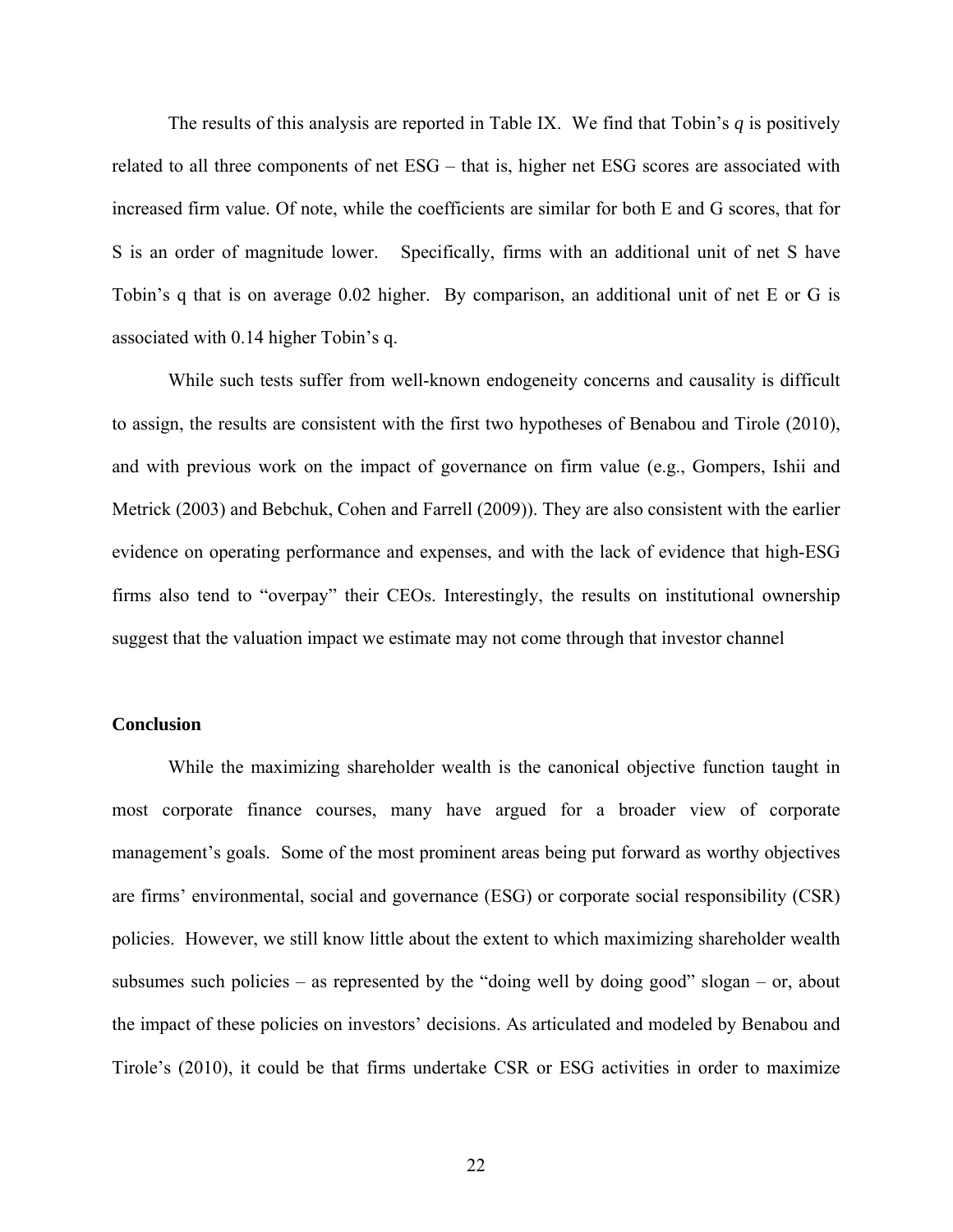their value (and to avoid myopic behavior), or because investors simply place higher valuations on such firms, or because it is in the managers' own self interests. These possibilities differ in terms of their predictions for relations between ESG or CSR performance and firm's operating performance, operational efficiency or revenues, managerial compensation, trading by institutional investors, and ultimately, firm value.

We examine these relations in a sequence of tests in hopes of better understanding the typical motive behind firms' ESG decisions and the market's response to those decisions. Using KLD's important index of firms' environmental, social and governance strengths, concerns, and the net of those two, we find little evidence that "good" ESG behaviors are typically pursued by self-interested managers at the expense of shareholders. Instead, it appears that ESG firms operate more efficiently, generate greater returns on assets, and have higher valuations. Further, it does not seem to be the case that managers implementing stronger ESG policies are more highly compensated than their peers, after controlling for standard determinants of compensation. This suggests that if CEOs are using ESG policies to extract rents, it is not linked to average profitability and expenses, and they are not also extracting rents via higher compensation.

Interestingly, while these results are consistent with the idea that firms benefit from investing in stronger ESG policies, the mechanism by which these practices are reflected in stock prices is unclear. One natural candidate, increased institutional investment, does not appear to be borne out in the data. If anything, it appears that on aggregate institutions own less, and sell more, of firms that have greater scores along the environmental, social, and governance dimensions, at least as measured by KLD through 2007. We do find some exceptions to these overall finding in the case of KLDs governance rankings. Specifically, there is evidence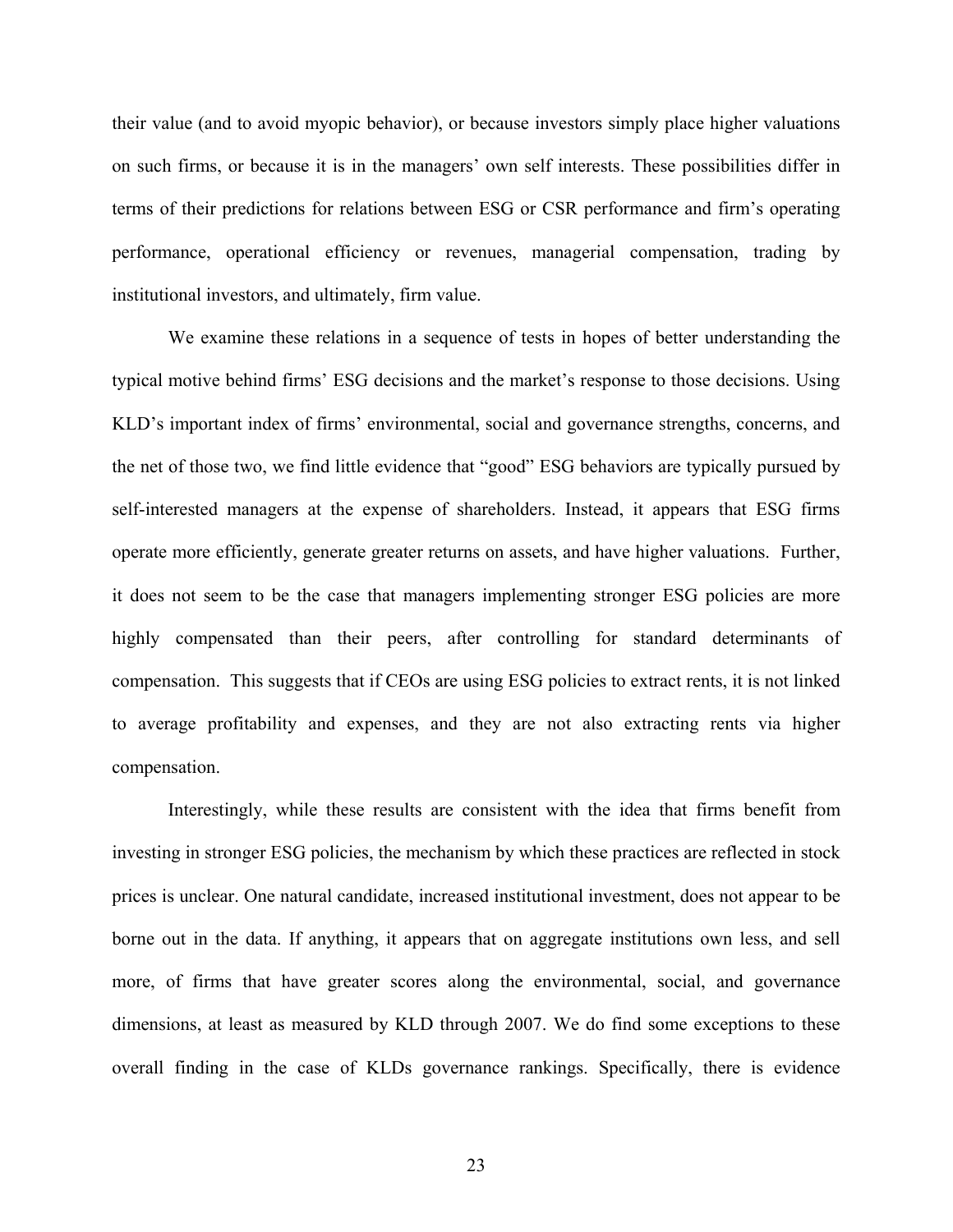suggesting that institutional investors may avoid firms with more governance concerns, and that institutions may also successfully pressure some firms into adopting more shareholder-friendly policies.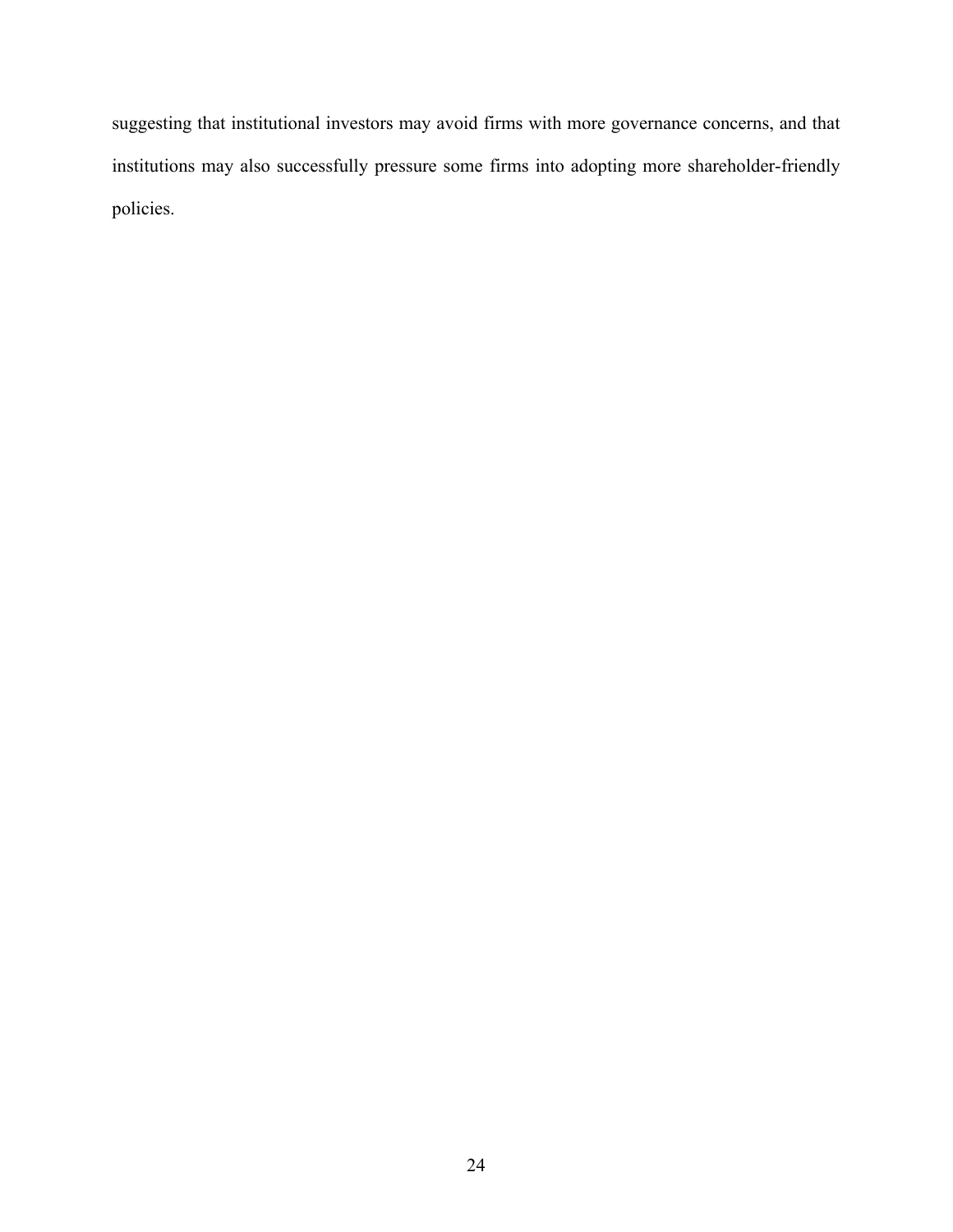#### **References**

- Barnea, Amir, and Amir Rubin, 2010, Corporate social responsibility as a conflict between shareholders, *Journal of Business Ethics* 97, 71-86.
- Baron, David, 2008, Managerial contracting and corporate social responsibility, *Journal of Public Economics* 92, 268–288.
- Bebchuk, Lucian, Alma Cohen, and Allen Ferrell, 2009, What matters in corporate governance. *Review of Financial Studies* 22, 783–827.
- Bebchuk, Lucian, and Michael Weisbach, 2010, The state of corporate governance research, *Review of Financial Studies* 23, 939-961
- Besley, Timothy, and Maitreesh Ghatak, 2007, Retailing public goods: The economics of social responsibility, *Journal of Public Economics* 91, 1645-1663.
- Brown, William, Eric Helland, and Janet Smith, 2006, Corporate philanthropic practices, *Journal of Corporate Finance* 12, 855-877.
- Core, John, Wayne Guay, and Tjomme Rusticus, 2006, Does weak governance cause weak stock returns? An examination of firm operating performance and investors' expectations, *Journal of Finance* 61, 655-687.
- Cremers, Martijn, and Vinay Nair, 2005, Governance mechanisms and equity prices, *Journal of Finance* 60, 2859-2894.
- Cremers, Martijn, Vinay Nair, and Chenyang Wei, 2007, Governance mechanisms and bond prices, *Review of Financial Studies* 20, 1359-1388.
- Elfenbein, Daniel, and Brian McManus, 2010, A greater price for a greater good? Evidence that consumers pay more for charity-linked products, *American Economic Journal: Economic Policy* 2, 28-60.
- Fabozzi, Frank, K.C. Ma and Becky Oliphant, 2008, Sin stock returns, *Journal of Portfolio Management* 35, 82-94.
- Fama, Eugene F., and James MacBeth, 1973, Risk, return, and equilibrium: Empirical tests, *Journal of Political Economy* 71, 607-636.
- Fernando, Chitru, Mark Sharfman, and Vahap Uysal, 2010, Does greenness matter? The effect of corporate environmental performance on ownership structure, analyst coverage and firm value, University of Oklahoma working paper
- Fich, Eliezer, Diego Garcia, Timothy Robinson, and Adam Yore, 2009, Corporate philanthropy, agency problems, and shareholder wealth, working paper.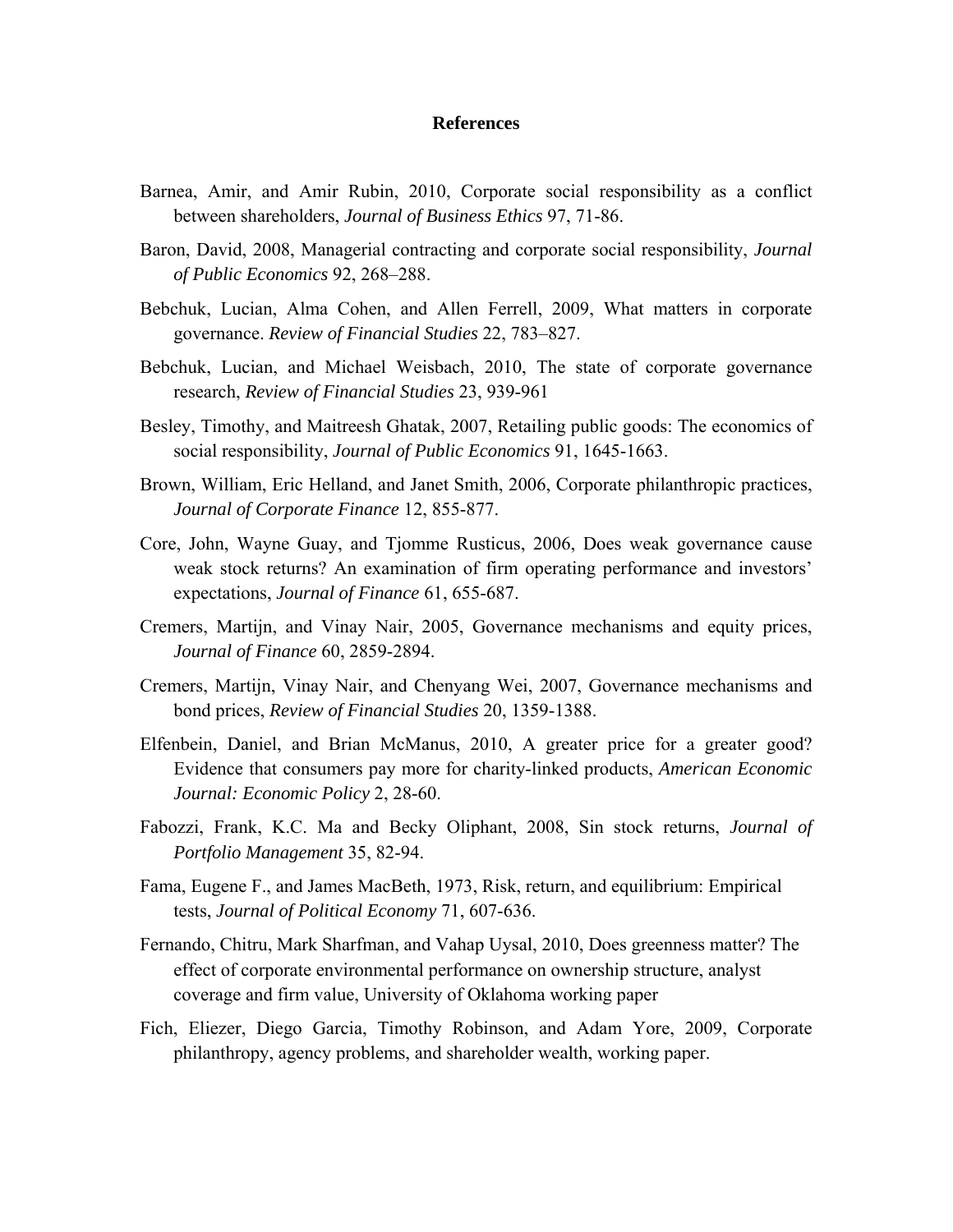- Fisher-Vanden, Karen, and Karin S. Thorburn, 2010, Voluntary corporate environmental initiatives and shareholder wealth, working paper, Pennsylvania State University.
- Friedman, Milton, 1970. The social responsibility of business is to increase its profits. *The New York Times Magazine*. September 13, 1970
- Gompers, Paul, Joy Ishii, and Andrew Metrick, 2003, Corporate governance and equity prices, *Quarterly Journal of Economics* 118, 107-155.
- Goss, Allen, 2007, Corporate social responsibility and financial distress, working paper, York University.
- Hartzell, Jay C., and Laura T. Starks, 2003, Institutional investors and executive compensation, *Journal of Finance* 58*,* 2351-2374.
- Hong, Harrison, and Marcin Kacperczyk, 2009, The price of sin: The effects of social norms on markets, *Journal of Financial Economics* 93, 15–36.
- Karnani, Aneel, 2010, The case against social responsibility, *Wall Street Journal*, August 23.
- Lev, Baruch, Christine Petrovits, and Suresh Radhakrishnan, 2010, Is doing good good for you? How corporate charitable contributions enhance revenue growth, *Strategic Management Journa*l 31, 182-200.
- Lougee, Barbara, and James Wallace, 2008, The corporate social responsibility (CSR) trend, *Journal of Applied Corporate Finance* 20, 96-108.
- Margolis, Joshua and Hilary Elfenbein, 2008, Doing well by doing good: Don't count on it, *Harvard Business Review.*
- Porter, Michael, and Mark Kramer, 2006, Strategy and society: The link between competitive advantage and corporate social responsibility, *Harvard Business Review,*  1-14.
- Reich, Robert, 2008, The case against social responsibility, working paper, University of California, Berkeley.
- Renneboog, Luc, Jenke Ter Horst, and Chendi Zhang, 2008, Socially responsible investments: Institutional aspects, performance, and investor behavior, *Journal of Banking and Finance* 32, 1723-1742
- Statman, Meir and Denys Glushkov, 2009, The wages of social responsibility, *Financial Analysts Journal* 65, 33-46.
- Tkac, Paula, 2006, One proxy at a time: Pursuing social change through shareholder proposals, *Federal Reserve Bank of Atlanta Economic Review*, 3rd quarter, 1-20.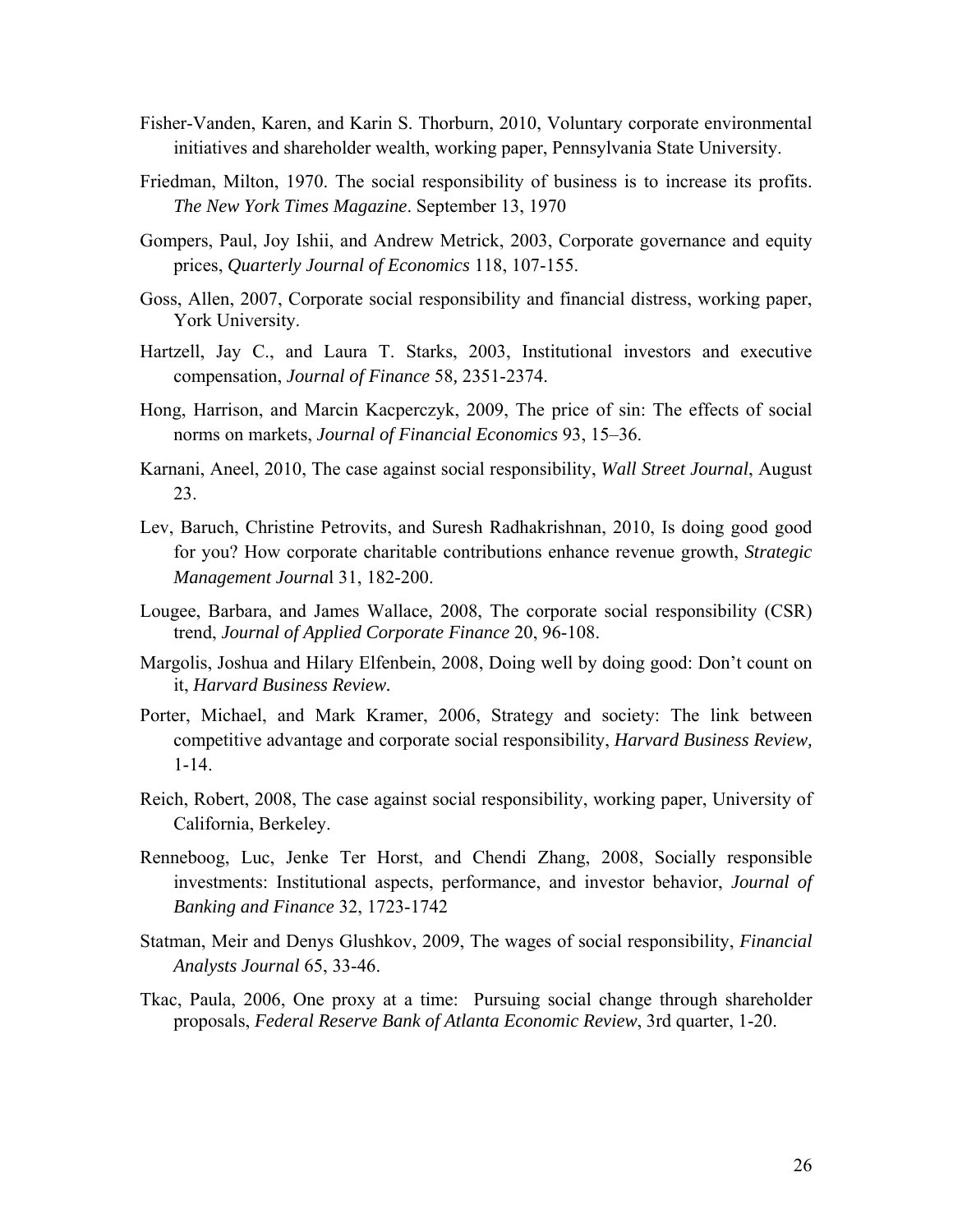# **Table I**

# **Firms assessed by KLD each year**

This table shows the number of firms with ESG scores in each year from 1992 through 2007.

| Year | Firms |
|------|-------|
| 1992 | 586   |
| 1993 | 577   |
| 1994 | 560   |
| 1995 | 563   |
| 1996 | 556   |
| 1997 | 550   |
| 1998 | 540   |
| 1999 | 527   |
| 2000 | 545   |
| 2001 | 554   |
| 2002 | 886   |
| 2003 | 1001  |
| 2004 | 2328  |
| 2005 | 2342  |
| 2006 | 2278  |
| 2007 | 2247  |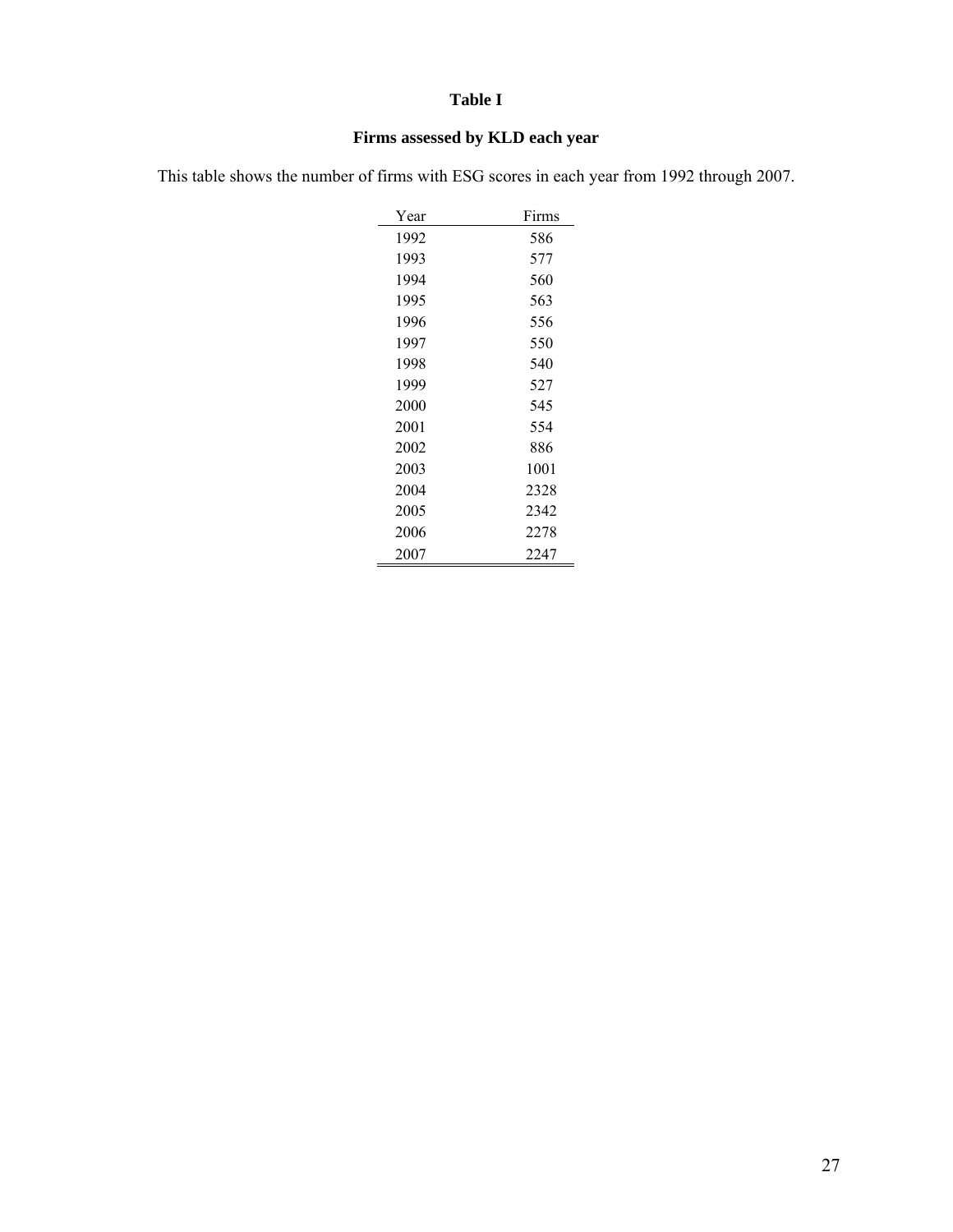#### **Table II**

#### **Firm Operating Performance and ESG Net Scores**

This table shows the relation between a firm's operating performance and its ESG net scores for each attribute separately, with the environmental net scores in column (1), the social responsibility net scores in column (2) and the governance net scores in column (3). The dependent variables are Earnings Before Interest and Taxes (EBIT)/Assets. All regressions include industry and year effects, where industry is defined using Fama-French (1993) 48-industry classification. Standard errors are clustered at the firm level.

|                                        | $\lceil 1 \rceil$ | $[2]$       | $[3]$       |
|----------------------------------------|-------------------|-------------|-------------|
|                                        | EBIT/Assets       | EBIT/Assets | EBIT/Assets |
|                                        |                   |             |             |
| Environmental net score                | $0.00771***$      |             |             |
|                                        | (4.62)            |             |             |
| Social responsibility net score        |                   | 0.000687    |             |
|                                        |                   | (0.87)      |             |
| Governance net score                   |                   |             | $0.0115***$ |
|                                        |                   |             | (5.81)      |
| In (market equity)                     | $0.0240***$       | $0.0231***$ | $0.0257***$ |
|                                        | (15.68)           | (15.07)     | (16.13)     |
| ln (book-to-market)                    | $-0.00233$        | $-0.00288$  | $-0.00223$  |
|                                        | $(-0.61)$         | $(-0.75)$   | $(-0.58)$   |
| Observations                           | 20960             | 20960       | 20960       |
| R-squared                              | 0.07              | 0.07        | 0.07        |
| t-statistics in parentheses            |                   |             |             |
| *** $p<0.01$ , ** $p<0.05$ , * $p<0.1$ |                   |             |             |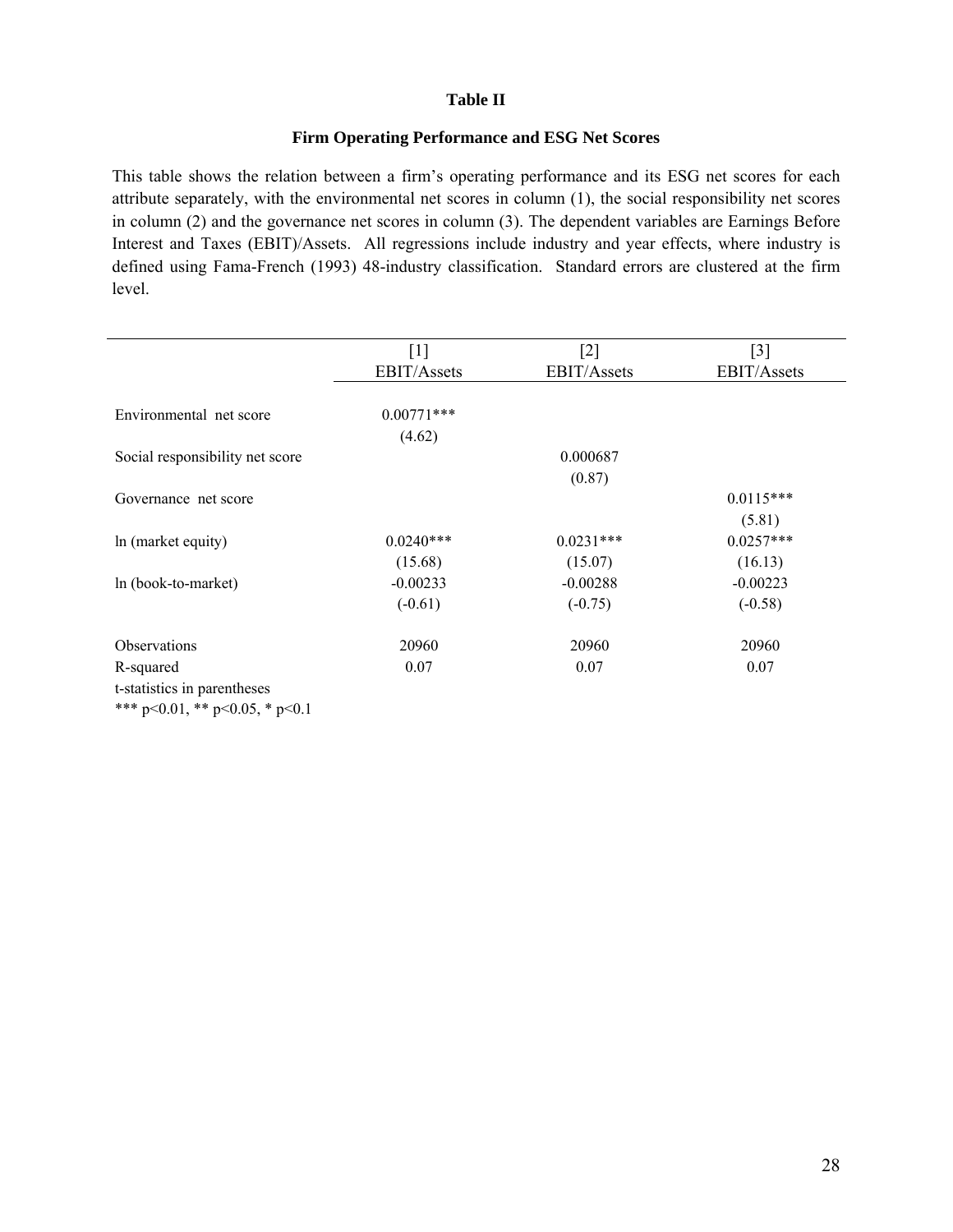#### **Table III**

#### **Decomposition of Operating Performance and ESG scores**

This table shows the relation between the decomposition of a firm's operating performance and its ESG scores for each attribute separately. The decomposition of operating performance for the environmental score is shown in Panel A, for the social score in Panel B, and for the governance score in Panel C. The dependent variables are Revenue/Assets in the first two columns, Operating Expenses/Assets in columns (3) and (4) and Earnings Before Interest and Taxes (EBIT)/Assets in columns (5) and (6). All regressions include industry and year effects, where industry is defined using Fama-French (1993) 48-industry classification. Standard errors are clustered at the stock level.

**Panel A. Environmental Net Score** 

|                            | [1]           | [2]            | $[3]$        | $\left[4\right]$  | [5]         | [6]                |  |  |
|----------------------------|---------------|----------------|--------------|-------------------|-------------|--------------------|--|--|
|                            |               | Revenue/Assets |              | Op Expense/Assets |             | <b>EBIT/Assets</b> |  |  |
| Environ, net score         |               | $-0.0200$      |              | $-0.0277**$       |             | $0.00771$ ***      |  |  |
|                            |               | $(-1.62)$      |              | $(-2.33)$         |             | (4.62)             |  |  |
| In (market equity)         | $-0.0420$ *** | $-0.0438***$   | $-0.0634***$ | $-0.0659***$      | $0.0233***$ | $0.0240***$        |  |  |
|                            | $(-6.79)$     | $(-7.13)$      | $(-10.79)$   | $(-11.23)$        | (15.34)     | (15.68)            |  |  |
| ln (booktomkt)             | $-0.111***$   | $-0.112***$    | $-0.105***$  | $-0.107***$       | $-0.00294$  | $-0.00233$         |  |  |
|                            | $(-8.46)$     | $(-8.61)$      | $(-8.57)$    | $(-8.78)$         | $(-0.77)$   | $(-0.61)$          |  |  |
| <i><b>Observations</b></i> | 21274         | 21274          | 21277        | 21277             | 20960       | 20960              |  |  |
| R-squared                  | 0.02          | 0.02           | 0.03         | 0.03              | 0.07        | 0.07               |  |  |

### **Panel B. Social Net Score**

|                     | $[1]$<br>[2] |                | $[3]$        | [4]               | [5]                | [6]         |  |
|---------------------|--------------|----------------|--------------|-------------------|--------------------|-------------|--|
|                     |              | Revenue/Assets |              | Op Expense/Assets | <b>EBIT/Assets</b> |             |  |
| Social net          |              | $-0.000192$    |              | $-0.00124$        |                    | 0.000687    |  |
|                     |              | $(-0.04)$      |              | $(-0.30)$         |                    | (0.87)      |  |
| In (market equity)  | $-0.0420***$ | $-0.0419***$   | $-0.0634***$ | $-0.0631***$      | $0.0233***$        | $0.0231***$ |  |
|                     | $(-6.79)$    | $(-6.48)$      | $(-10.79)$   | $(-10.26)$        | (15.34)            | (15.07)     |  |
| In (booktomkt)      | $-0.111***$  | $-0.111***$    | $-0.105***$  | $-0.105***$       | $-0.00294$         | $-0.00288$  |  |
|                     | $(-8.46)$    | $(-8.45)$      | $(-8.57)$    | $(-8.56)$         | $(-0.77)$          | $(-0.75)$   |  |
| <b>Observations</b> | 21274        | 21274          | 21277        | 21277             | 20960              | 20960       |  |
| R-squared           | 0.02         | 0.02           | 0.03         | 0.03              | 0.07               | 0.07        |  |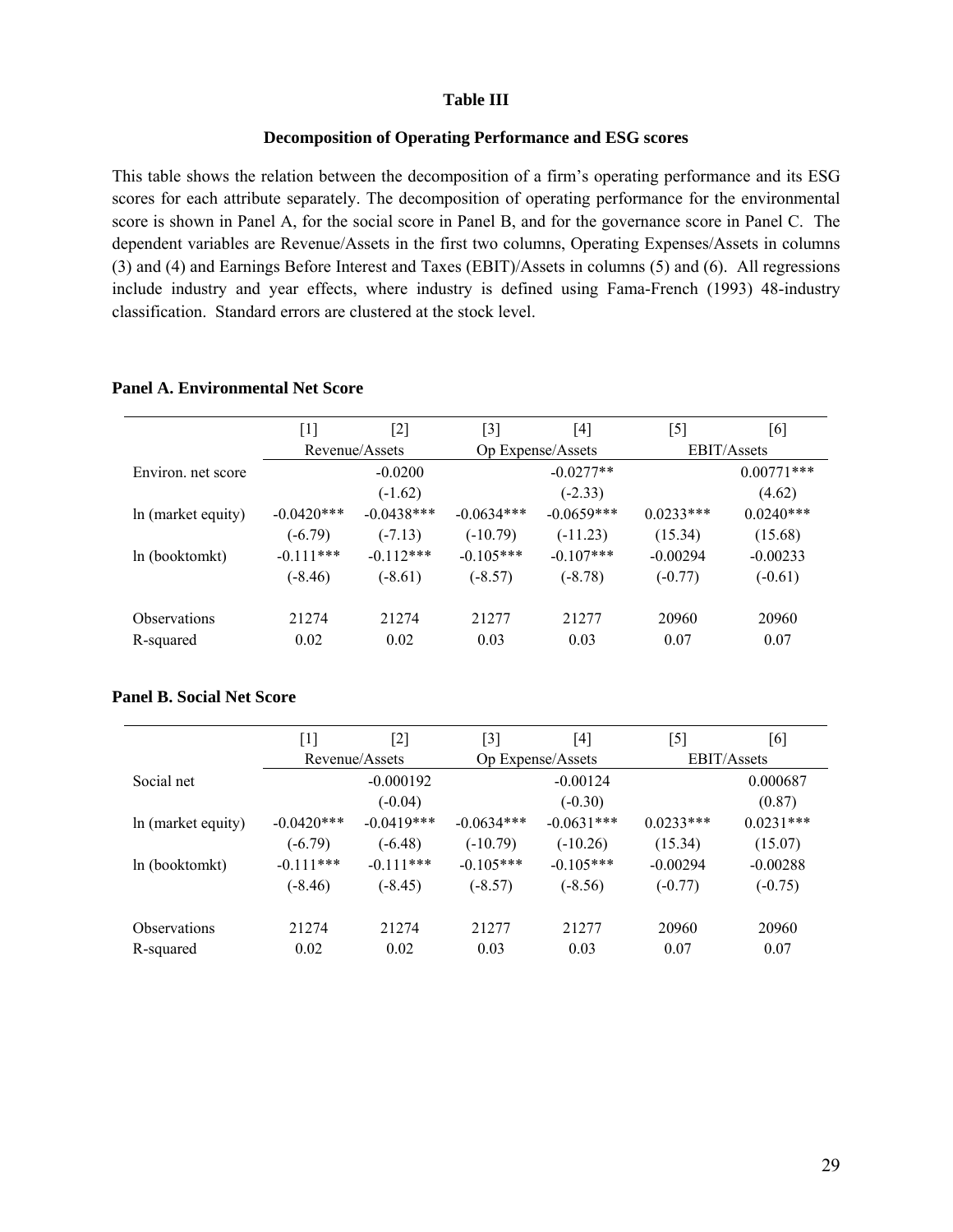# **Panel C. Governance Net Score**

|                     | $[1] % \includegraphics[width=0.9\columnwidth]{figures/fig_10.pdf} \caption{The graph $\mathcal{N}_1$ is a function of the number of~\textit{N}_1$ (left) and the number of~\textit{N}_2$ (right) are shown in \cite{N}_1$ (right) and the number of~\textit{N}_1$ (right) and the number of~\textit{N}_2$ (right).} \label{fig:1}$ | [2]            | $\lceil 3 \rceil$ | [4]               | [5]                | [6]         |  |
|---------------------|-------------------------------------------------------------------------------------------------------------------------------------------------------------------------------------------------------------------------------------------------------------------------------------------------------------------------------------|----------------|-------------------|-------------------|--------------------|-------------|--|
|                     |                                                                                                                                                                                                                                                                                                                                     | Revenue/Assets |                   | Op Expense/Assets | <b>EBIT/Assets</b> |             |  |
| Govern, net         |                                                                                                                                                                                                                                                                                                                                     | $-0.0233**$    |                   | $-0.0334***$      |                    | $0.0115***$ |  |
|                     |                                                                                                                                                                                                                                                                                                                                     | $(-2.17)$      |                   | $(-3.20)$         |                    | (5.81)      |  |
| In (market equity)  | $-0.0420***$                                                                                                                                                                                                                                                                                                                        | $-0.0468$ ***  | $-0.0634***$      | $-0.0703***$      | $0.0233***$        | $0.0257***$ |  |
|                     | $(-6.79)$                                                                                                                                                                                                                                                                                                                           | $(-7.22)$      | $(-10.79)$        | $(-11.47)$        | (15.34)            | (16.13)     |  |
| ln (booktomkt)      | $-0.111***$                                                                                                                                                                                                                                                                                                                         | $-0.112***$    | $-0.105***$       | $-0.107$ ***      | $-0.00294$         | $-0.00223$  |  |
|                     | $(-8.46)$                                                                                                                                                                                                                                                                                                                           | $(-8.60)$      | $(-8.57)$         | $(-8.78)$         | $(-0.77)$          | $(-0.58)$   |  |
| <b>Observations</b> | 21274                                                                                                                                                                                                                                                                                                                               | 21274          | 21277             | 21277             | 20960              | 20960       |  |
| R-squared           | 0.02                                                                                                                                                                                                                                                                                                                                | 0.02           | 0.03              | 0.03              | 0.07               | 0.07        |  |

t-statistics in parentheses

\*\*\* p<0.01, \*\* p<0.05, \* p<0.1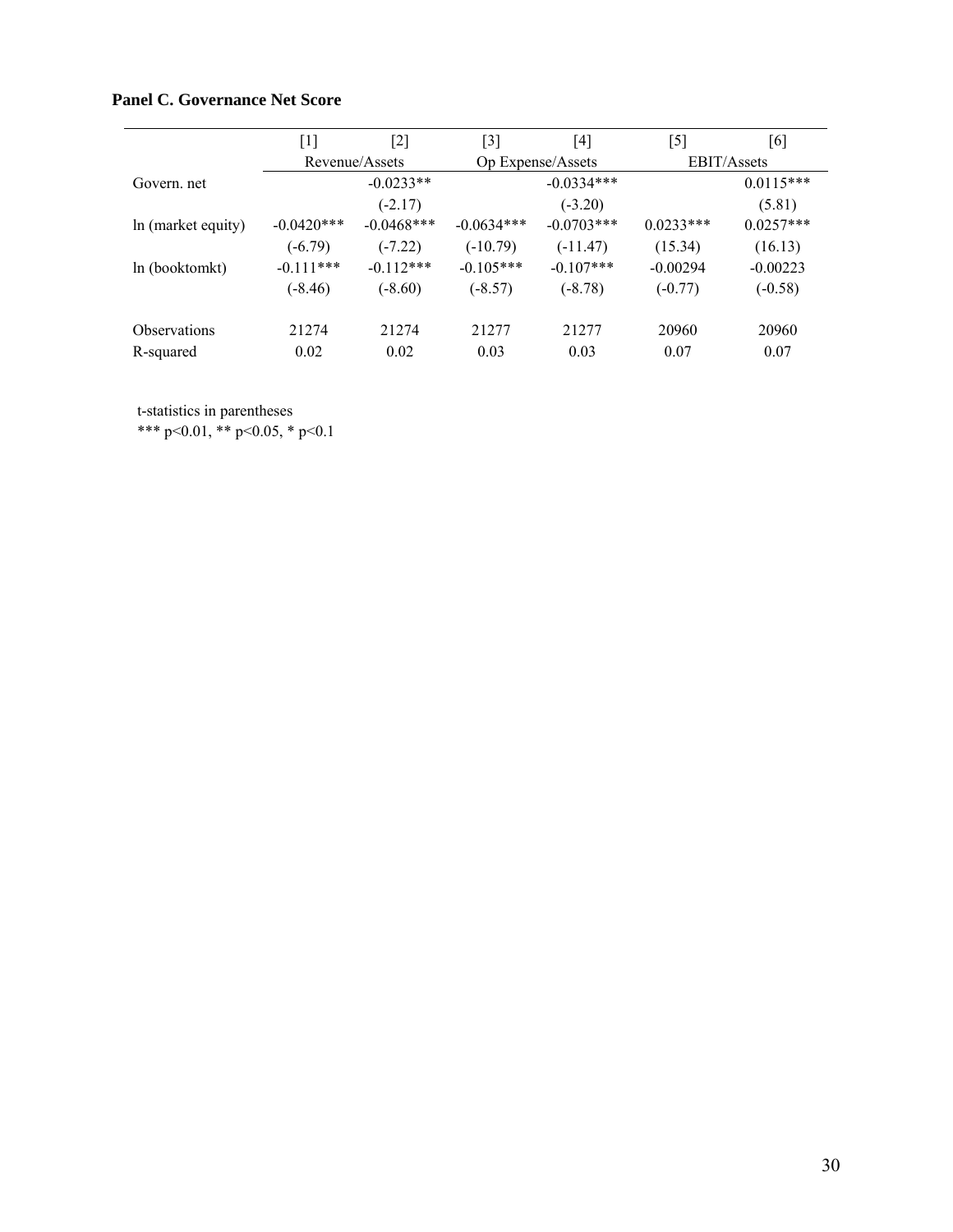#### **Table IV**

#### **Relation between CEO Compensation and ESG Scores**

This table shows the relation between a firm's CEO compensation and its ESG scores.. The dependent variables are respectively salary in Panel A and total direct compensation in Panel B. The independent variables are Change in shareholder wealth at time t and at time t-1; book-to-market, ln (market equity), ROA (Ebit/Assets) at time t-1. All regressions are pooled cross-sectional time series with industry fixed effects.

#### **Panel A: Salary**

|                                     |              | $\mathcal{D}_{\mathcal{L}}$ |
|-------------------------------------|--------------|-----------------------------|
| Change in shareholder wealth at t   | $-0.000254$  | $-0.000252$                 |
| Change in shareholder wealth at t-1 | $-0.000542$  | $-0.000478$                 |
| Book-to-market                      | $126.01***$  | 113.92***                   |
| Ln (market equity)                  | 136.07***    | 123.31***                   |
| <b>ROA</b>                          | $-139.73***$ | $-90.37***$                 |
| Environmental net score             | $-41.84***$  |                             |
| Social net score                    | $-7.45***$   |                             |
| Governance net score                | $-52.4***$   |                             |
| Environmental concerns score        |              | 49.03***                    |
| Social concerns score               |              | 28.61***                    |
| Governance concerns score           |              | 44.8***                     |
| $\#obs$                             | 9336         | 9336                        |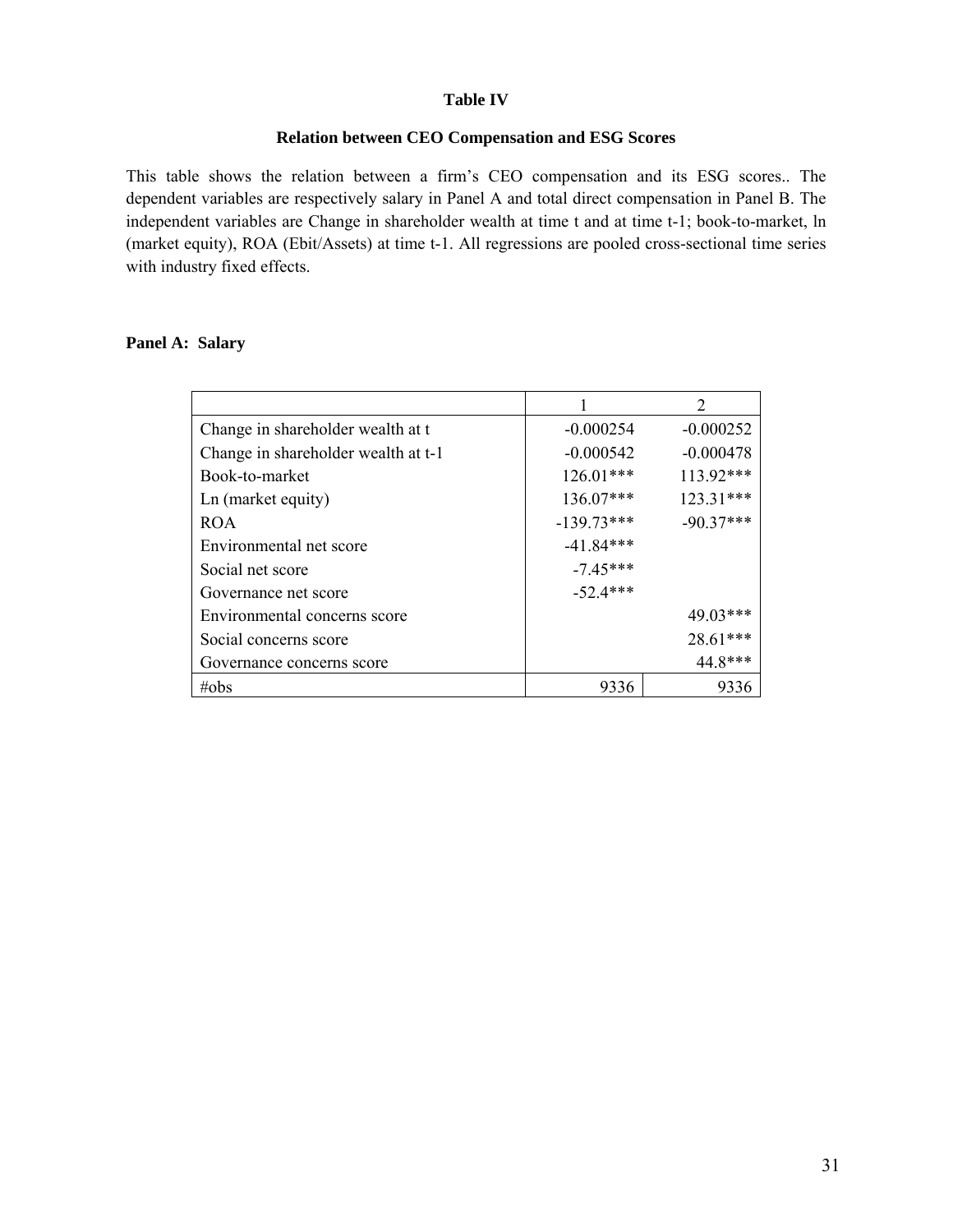# **Panel B: Total Direct Compensation**

|                                     |           | 2          | 3         |
|-------------------------------------|-----------|------------|-----------|
| Change in shareholder wealth at t   | $0.098**$ | $0.098**$  | $0.098**$ |
| Change in shareholder wealth at t-1 | 0.022     | 0.023      | 0.024     |
| Book-to-market                      | $441*$    | $406*$     | 299       |
| Ln (market equity)                  | $2751***$ | 2608***    | 2425***   |
| <b>ROA</b>                          | $-2416*$  | $-1767$    | $-1147$   |
| Environmental net score             |           | $201*$     |           |
| Social net score                    |           | $-114$     |           |
| Governance net score                |           | $-1249***$ |           |
| Environmental concerns score        |           |            | $-506***$ |
| Social concerns score               |           |            | $415***$  |
| Governance concerns score           |           |            | 1694 ***  |
| $\#obs$                             | 9291      | 9291       | 9291      |

t-statistics in parentheses

\*\*\* p<0.01, \*\* p<0.05, \* p<0.1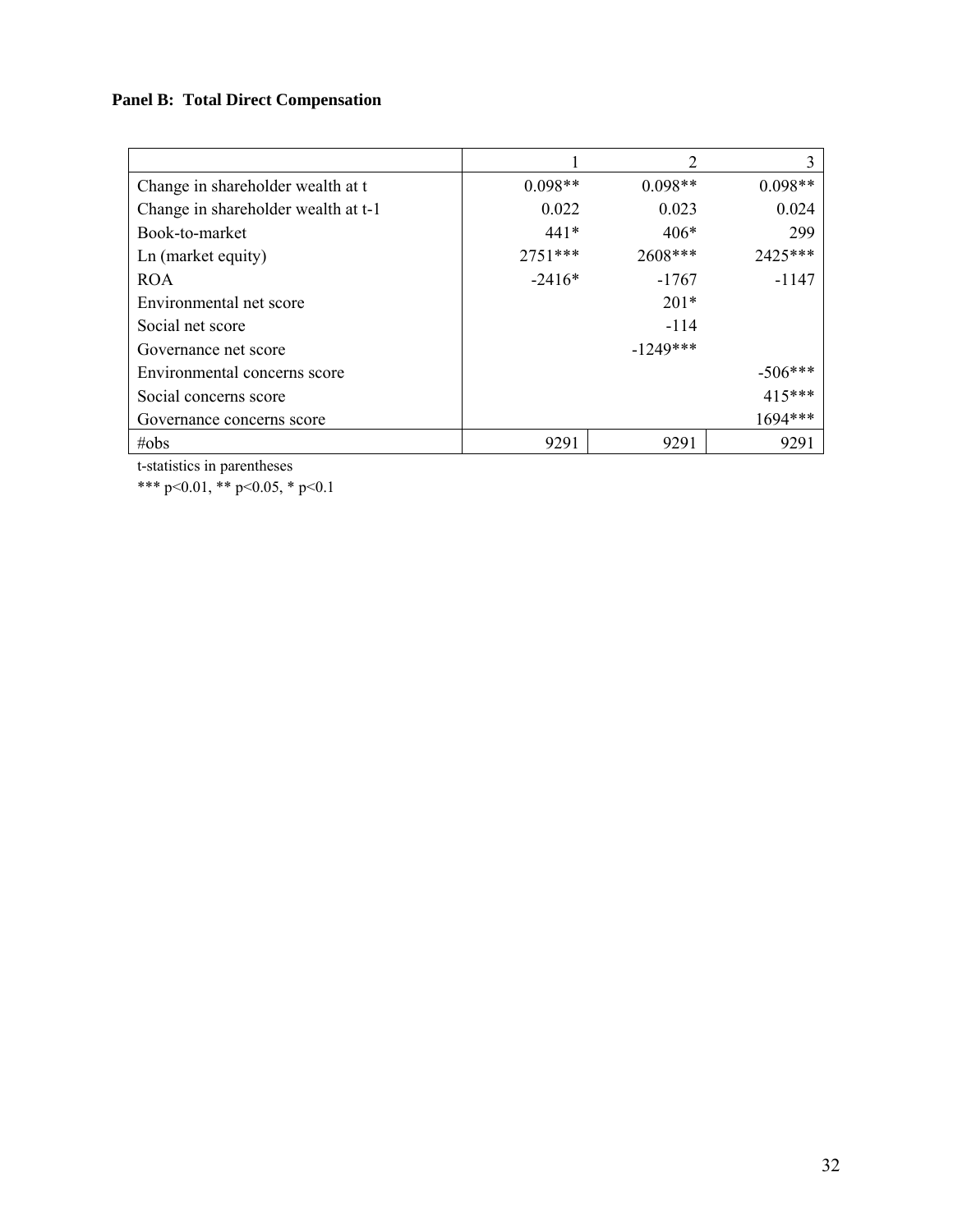#### **Table V**

#### **Correlations between ESG Scores**

This table shows the Spearman rank correlation coefficients between the KLD ESG scores as well as the Gompers, Ishii, and Metrick (2003) G index.

|                       | Env.<br><b>Net</b><br><b>Score</b> | Soc.<br><b>Net</b><br><b>Score</b> | Gov.<br><b>Net</b><br><b>Score</b> | Env.<br><b>Strength</b> | Soc.<br>Strength | Gov.<br><b>Strength</b> | Env.<br><b>Concerns</b> | Soc.<br><b>Concerns</b> | Gov.<br>Concerns | G<br><b>Index</b> |
|-----------------------|------------------------------------|------------------------------------|------------------------------------|-------------------------|------------------|-------------------------|-------------------------|-------------------------|------------------|-------------------|
| <b>Env. Net Score</b> | 1.000                              |                                    |                                    |                         |                  |                         |                         |                         |                  |                   |
| <b>Soc. Net Score</b> | 0.179                              | 1.000                              |                                    |                         |                  |                         |                         |                         |                  |                   |
| <b>Gov. Net Score</b> | 0.041                              | $-0.049$                           | 1.000                              |                         |                  |                         |                         |                         |                  |                   |
| <b>Env.</b> Strength  | 0.351                              | 0.147                              | 0.028                              | 1.000                   |                  |                         |                         |                         |                  |                   |
| Soc. Strength         | 0.052                              | 0.753                              | $-0.193$                           | 0.208                   | 1.000            |                         |                         |                         |                  |                   |
| Gov. Strength         | 0.042                              | 0.029                              | 0.463                              | 0.104                   | 0.065            | 1.000                   |                         |                         |                  |                   |
| <b>Env. Concerns</b>  | $-0.749$                           | $-0.086$                           | $-0.018$                           | 0.287                   | 0.081            | 0.032                   | 1.000                   |                         |                  |                   |
| Soc. Concerns         | $-0.197$                           | $-0.529$                           | $-0.166$                           | 0.044                   | 0.062            | 0.064                   | 0.230                   | 1.000                   |                  |                   |
| <b>Gov. Concerns</b>  | $-0.031$                           | 0.072                              | $-0.917$                           | 0.021                   | 0.250            | $-0.086$                | 0.043                   | 0.218                   | 1.000            |                   |
| <b>G</b> Index        | $-0.040$                           | 0.039                              | 0.013                              | 0.077                   | 0.035            | $-0.099$                | 0.096                   | $-0.023$                | $-0.050$         | 1.000             |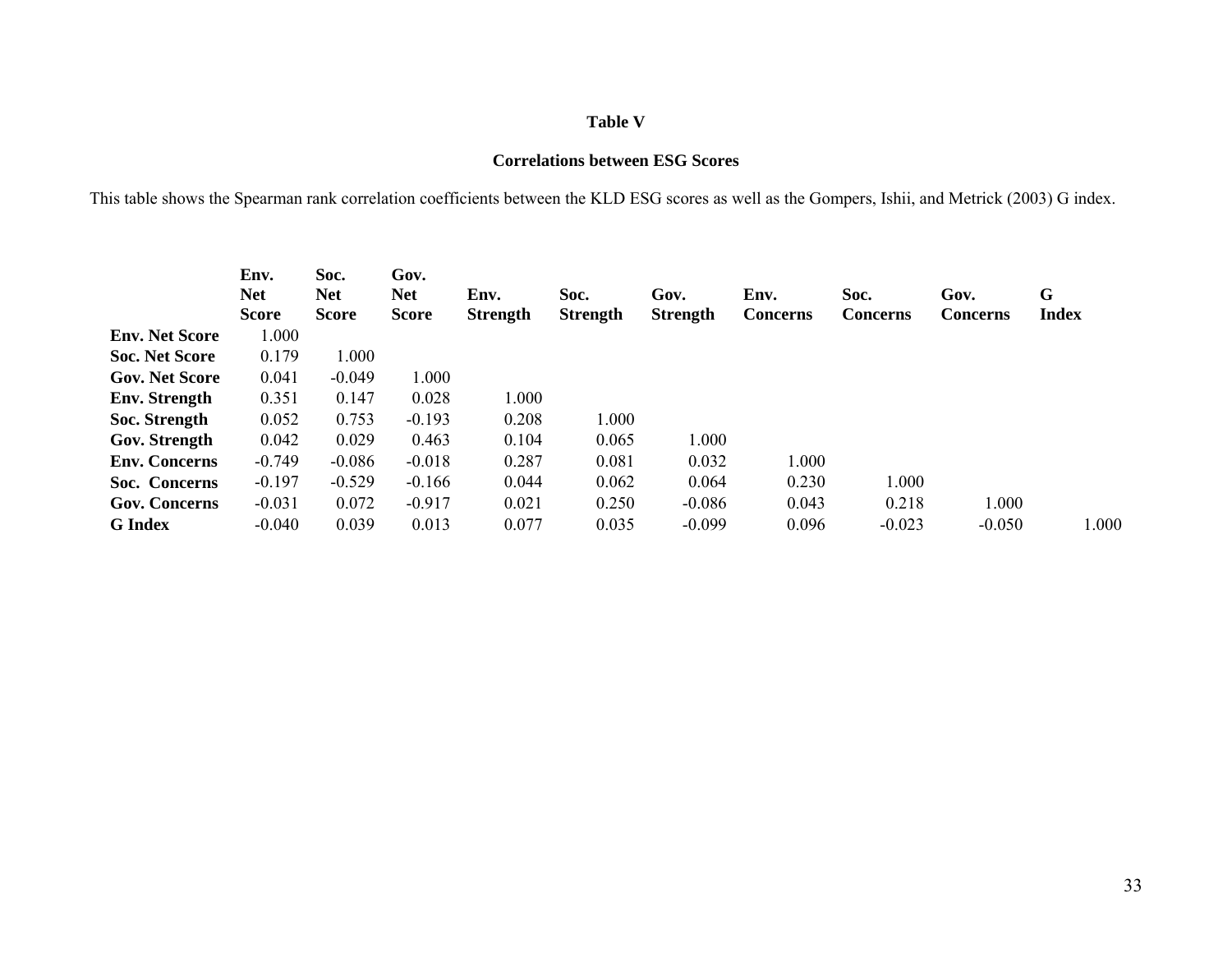#### **Table VI**

#### **Relation between Fraction of Shares Owned by Institutions and ESG Scores**

This table shows the relation between institutional ownership in a firm and its ESG scores. The dependent variable is the fraction of shares owned by institutions in the firm as of March 31 in year t+1. The independent variables shown are the firm's E, S, or G score as of December 31 of year t. The regressions also include a number of firm characteristic control variables that are not shown: log size, log price, log standard deviation of monthly returns, log dividend yield, log stock turnover, and stock return over the previous 6 months. The regressions are pooled over the 1992-2007 sample period with industry and year fixed effects and standard errors clustered by firm. Panel A reports the coefficients for the ESG net scores and Panel B reports the coefficients for the ESG strength and concern scores.

| Variables                      | $\lceil 1 \rceil$ | $[2]$        | $[3]$        |
|--------------------------------|-------------------|--------------|--------------|
|                                |                   |              |              |
| <b>Environmental Net Score</b> | 0.001200          |              |              |
|                                | (0.33)            |              |              |
| Social Net Score               |                   | $-0.00283*$  |              |
|                                |                   | $(-1.67)$    |              |
| Governance Net Score           |                   |              | $-0.0336***$ |
|                                |                   |              | $(-8.40)$    |
| Market equity                  | $0.00818**$       | $0.00898***$ | 0.000476     |
|                                | (2.54)            | (2.83)       | (0.15)       |
| Price                          | $0.0468***$       | $0.0466***$  | $0.0508***$  |
|                                | (6.50)            | (6.45)       | (6.95)       |
| Standard deviation             | $-0.0624***$      | $-0.0627***$ | $-0.0629***$ |
|                                | $(-5.79)$         | $(-5.80)$    | $(-5.83)$    |
| Firm age                       | $0.0231***$       | $0.0232***$  | $0.0226***$  |
|                                | (6.04)            | (6.08)       | (5.98)       |
| Dividend yield                 | $-6.434***$       | $-6.437***$  | $-6.364***$  |
|                                | $(-4.20)$         | $(-4.20)$    | $(-4.16)$    |
| Turnover                       | $0.190***$        | $0.190***$   | $0.184***$   |
|                                | (18.46)           | (18.49)      | (18.04)      |
| Past return                    | $-0.00323$        | $-0.00342$   | 0.00140      |
|                                | $(-0.44)$         | $(-0.47)$    | (0.19)       |
|                                |                   |              |              |
| Number of observations         | 15103             | 15103        | 15103        |
| R-squared                      | 0.37              | 0.37         | 0.38         |
| t-statistics in parentheses    |                   |              |              |
| *** p<0.01, ** p<0.05, * p<0.1 |                   |              |              |

#### **Panel A. ESG net scores**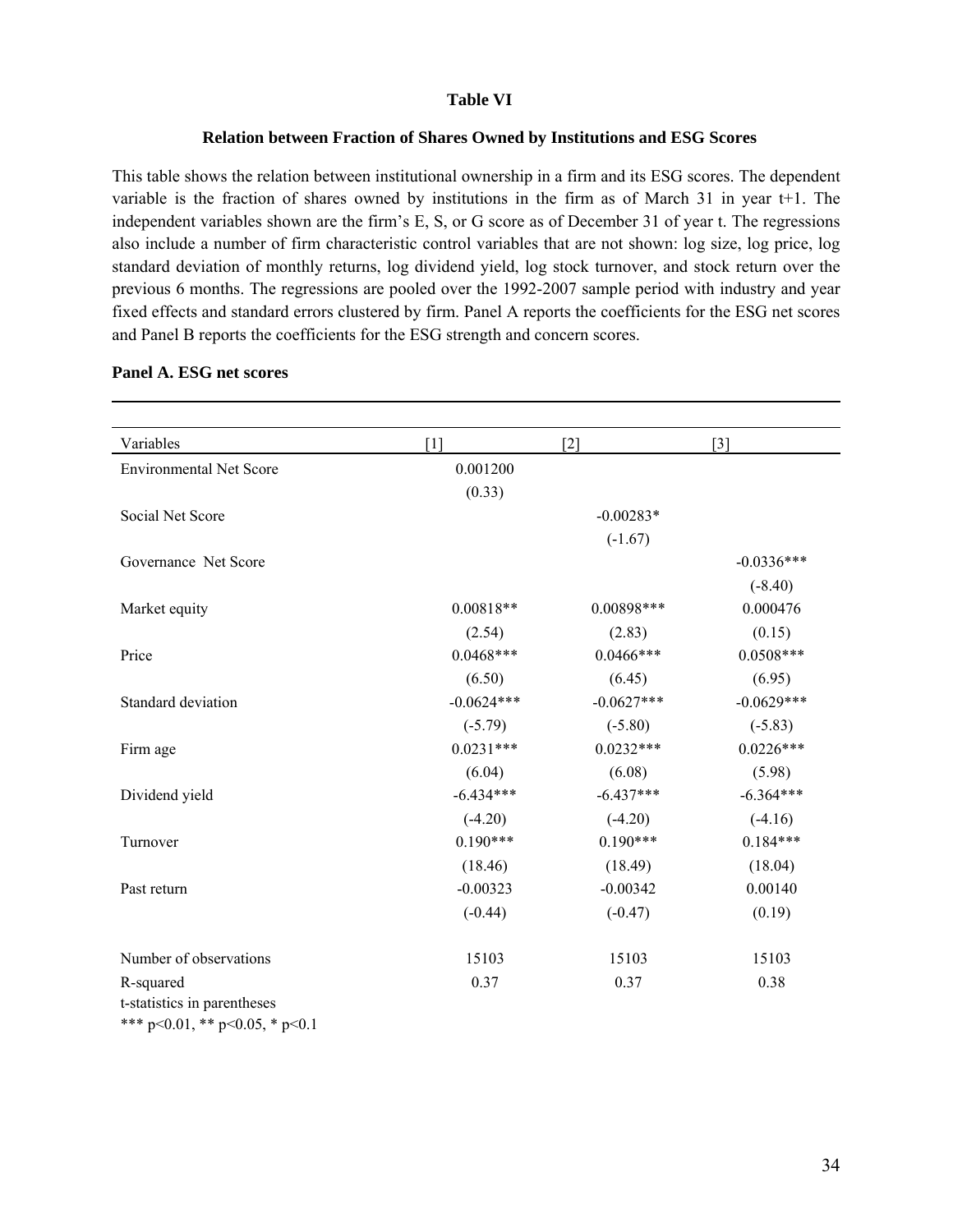# **Panel B. ESG Strength and Concern Scores**

| Variables                      | $\lceil 1 \rceil$ | $[2]$        | $\lceil 3 \rceil$ | $[4]$        | $[5]$        | [6]          |
|--------------------------------|-------------------|--------------|-------------------|--------------|--------------|--------------|
| <b>Environmental Strength</b>  | $-0.0143**$       |              |                   |              |              |              |
|                                | $(-2.38)$         |              |                   |              |              |              |
| Social Responsibility Strength |                   | $-0.0064***$ |                   |              |              |              |
|                                |                   | $(-3.07)$    |                   |              |              |              |
| Governance Strength            |                   |              | $-0.0682***$      |              |              |              |
|                                |                   |              | $(-9.00)$         |              |              |              |
| <b>Environmental Concern</b>   |                   |              |                   | $-0.0082*$   |              |              |
|                                |                   |              |                   | $(-1.88)$    |              |              |
| Social Responsibility Concern  |                   |              |                   |              | $-0.0048**$  |              |
|                                |                   |              |                   |              | $(-2.02)$    |              |
| Governance Concern             |                   |              |                   |              |              | $0.0114**$   |
|                                |                   |              |                   |              |              | (2.37)       |
| Market equity                  | $0.0090***$       | $0.01250***$ | $0.0060**$        | $0.00929***$ | $0.00987***$ | $0.00584*$   |
|                                | (2.80)            | (3.79)       | (1.97)            | (2.81)       | (2.98)       | (1.75)       |
| Price                          | $0.0463***$       | $0.0444***$  | $0.0479***$       | $0.0464***$  | $0.0455***$  | $0.0480***$  |
|                                | (6.41)            | (6.11)       | (6.38)            | (6.45)       | (6.30)       | (6.62)       |
| Standard deviation             | $-0.0634***$      | $-0.0614***$ | $-0.0615***$      | $-0.0625***$ | $-0.0612***$ | $-0.0628***$ |
|                                | $(-5.89)$         | $(-5.71)$    | $(-5.68)$         | $(-5.81)$    | $(-5.69)$    | $(-5.83)$    |
| Firm age                       | $0.02330***$      | $0.0235***$  | $0.0234***$       | $0.0232***$  | $0.0232***$  | $0.0229***$  |
|                                | (6.09)            | (6.16)       | (6.22)            | (6.06)       | (6.07)       | (5.98)       |
| Dividend yield                 | $-6.410***$       | $-6.334***$  | $-6.617***$       | $-6.255***$  | $-6.404***$  | $-6.401***$  |
|                                | $(-4.19)$         | $(-4.14)$    | $(-4.38)$         | $(-4.08)$    | $(-4.19)$    | $(-4.17)$    |
| Turnover                       | $0.1890***$       | $0.1890***$  | $0.183***$        | $0.189***$   | $0.189***$   | $0.189***$   |
|                                | (18.44)           | (18.47)      | (18.10)           | (18.41)      | (18.42)      | (18.35)      |
| Previous return                | $-0.00354$        | $-0.00464$   | $-0.00159$        | $-0.00400$   | $-0.00378$   | $-0.00185$   |
|                                | $(-0.48)$         | $(-0.64)$    | $(-0.22)$         | $(-0.55)$    | $(-0.52)$    | $(-0.25)$    |
| Number of observations         | 15103             | 15103        | 15103             | 15103        | 15103        | 15103        |
| R-squared                      | 0.37              | 0.37         | 0.39              | 0.37         | 0.37         | 0.37         |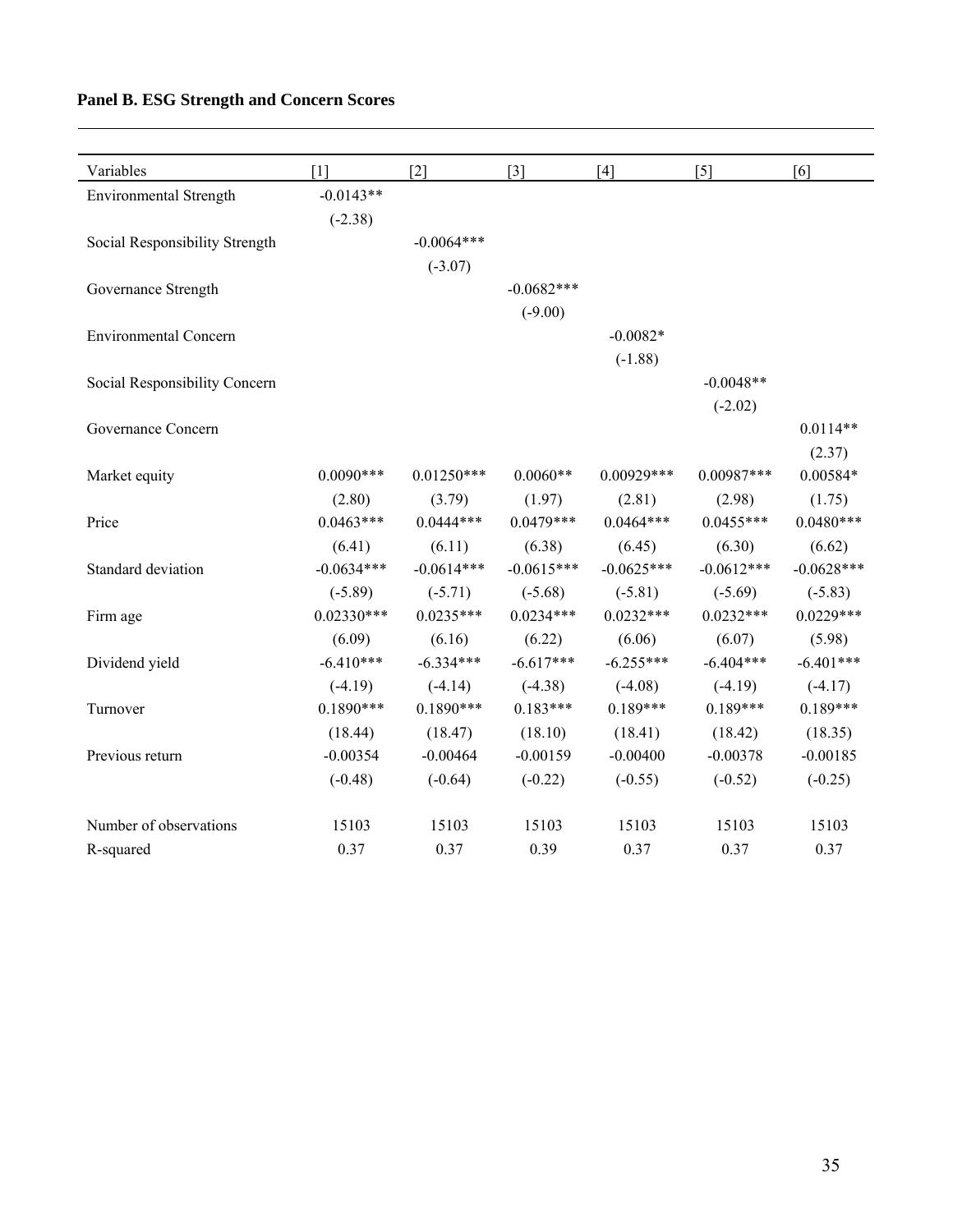#### **Table VII**

#### **Changes in ESG Scores over Time**

This table shows the changes in each of the KLD ESG net scores over time with strengths in panel A and concerns in Panel B. The number of firms represents the number of unique firms in the sample each year.

#### **Panel A: Changes in Strengths**

|      |         |                |                |                |                |                |                        | $\Delta E > 0$<br>Less | $\Delta S > 0$<br>Less | $\Delta G \mbox{>} 0$<br>Less |
|------|---------|----------------|----------------|----------------|----------------|----------------|------------------------|------------------------|------------------------|-------------------------------|
| Year | # firms | $\Delta E > 0$ | $\Delta S > 0$ | $\Delta G > 0$ | $\Delta E < 0$ | $\Delta S < 0$ | $\Delta G \!\!<\!\! 0$ | $\Delta E < 0$         | $\Delta S < 0$         | $\Delta G \!\!<\!\! 0$        |
| 1992 | 586     | 25             | 136            | $22\,$         | 34             | 37             | 3                      | $-9$                   | 99                     | 19                            |
| 1993 | 577     | 23             | 110            | 16             | 9              | 56             | 6                      | 14                     | 54                     | $10\,$                        |
| 1994 | 560     | 41             | 159            | 17             | 27             | 52             | 16                     | 14                     | 107                    | $\mathbf{1}$                  |
| 1995 | 563     | 25             | 124            | 9              | 15             | 72             | 11                     | 10                     | 52                     | $-2$                          |
| 1996 | 556     | 23             | 100            | 27             | 26             | 131            | $\tau$                 | $-3$                   | $-31$                  | 20                            |
| 1997 | 550     | 20             | 119            | 28             | 15             | 68             | 10                     | 5                      | 51                     | 18                            |
| 1998 | 540     | 13             | 117            | 17             | 20             | 81             | 12                     | $-7$                   | 36                     | 5                             |
| 1999 | 527     | 7              | 116            | 11             | 18             | 60             | 13                     | $-11$                  | 56                     | $-2$                          |
| 2000 | 545     | 10             | 129            | 14             | 17             | 86             | 17                     | $-7$                   | 43                     | $-3$                          |
| 2001 | 554     | 10             | 113            | 6              | 8              | 57             | 14                     | $\overline{2}$         | 56                     | $\mbox{-}8$                   |
| 2002 | 886     | 13             | 120            | 14             | 10             | 52             | $\overline{7}$         | 3                      | 68                     | $\tau$                        |
| 2003 | 1001    | 11             | 221            | 54             | 22             | 111            | 22                     | $-11$                  | 110                    | 32                            |
| 2004 | 2328    | 15             | 403            | 156            | 39             | 163            | 92                     | $-24$                  | 240                    | 64                            |
| 2005 | 2342    | 102            | 321            | 160            | 18             | 162            | 315                    | 84                     | 159                    | $-155$                        |
| 2006 | 2278    | 73             | 212            | 247            | 11             | 125            | 119                    | 62                     | 87                     | 128                           |
| 2007 | 2247    | 49             | 319            | 39             | 10             | 135            | 16                     | 39                     | 184                    | 23                            |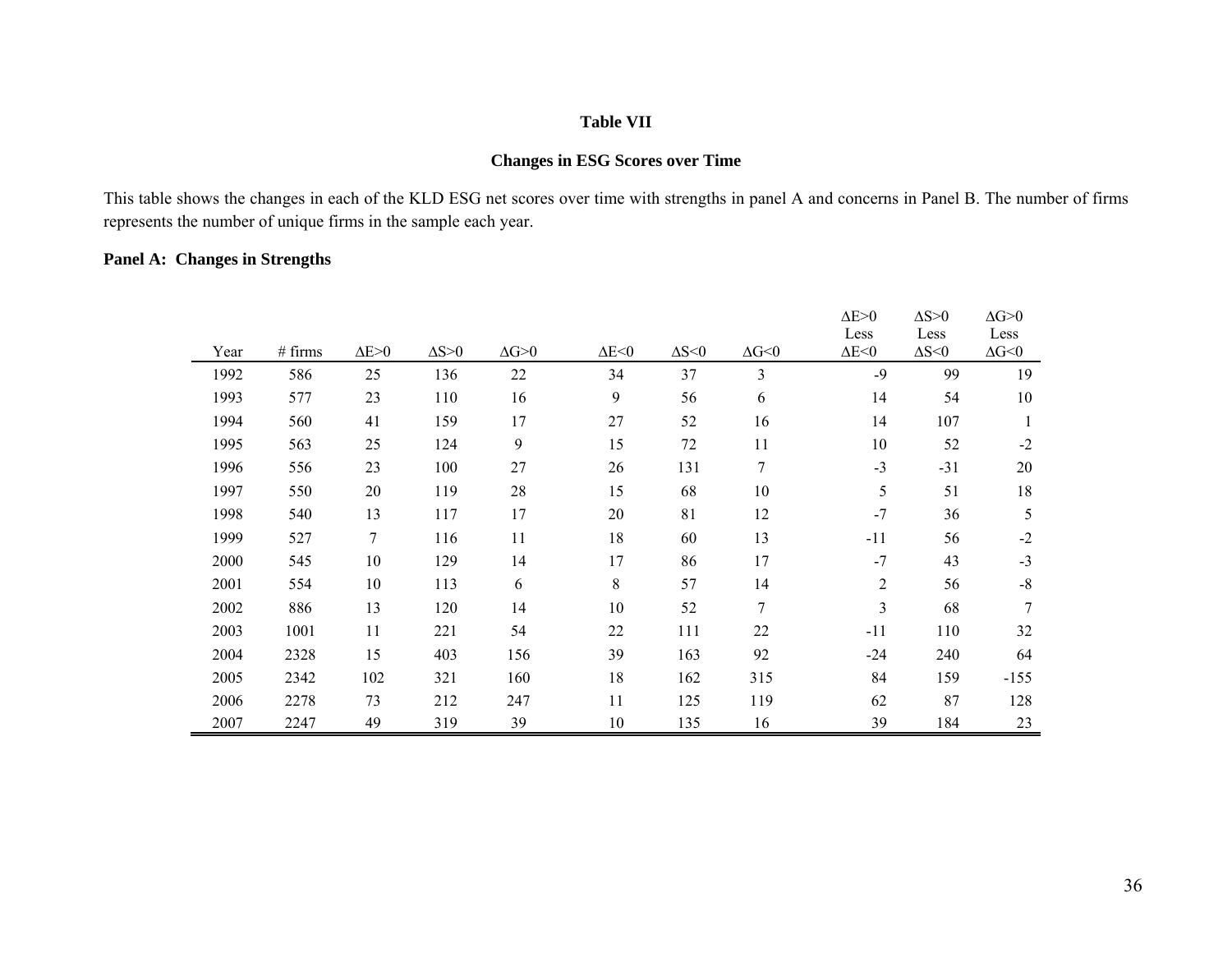# **Panel B: Changes in Concerns**

.

|      |         |                |                |                       |                |                |                        | $\Delta E > 0$ | $\Delta S > 0$ | $\Delta G > 0$    |
|------|---------|----------------|----------------|-----------------------|----------------|----------------|------------------------|----------------|----------------|-------------------|
|      |         |                |                |                       |                |                |                        | Less           | Less           | Less              |
| Year | # firms | $\Delta E > 0$ | $\Delta S > 0$ | $\Delta G \mbox{>} 0$ | $\Delta E < 0$ | $\Delta S < 0$ | $\Delta G \!\!<\!\! 0$ | $\Delta E < 0$ | $\Delta S < 0$ | $\Delta G \leq 0$ |
| 1992 | 586     | 49             | 118            | 70                    | 19             | 42             | 3                      | 30             | 76             | 67                |
| 1993 | 577     | 42             | 176            | 49                    | 24             | 53             | 16                     | 18             | 123            | 33                |
| 1994 | 560     | 60             | 145            | 63                    | 30             | 89             | 39                     | 30             | 56             | 24                |
| 1995 | 563     | 29             | 99             | 71                    | 49             | 128            | 22                     | $-20$          | $-29$          | 49                |
| 1996 | 556     | 28             | 87             | 3                     | 56             | 106            | 164                    | $-28$          | $-19$          | $-161$            |
| 1997 | 550     | 21             | 83             | 203                   | 15             | 68             | 6                      | 6              | 15             | 197               |
| 1998 | 540     | 21             | 95             | 70                    | 26             | 83             | 36                     | $-5$           | 12             | 34                |
| 1999 | 527     | 54             | 96             | 26                    | 12             | 38             | 44                     | 42             | 58             | $-18$             |
| 2000 | 545     | 24             | 108            | 58                    | 31             | 78             | 41                     | $-7$           | 30             | 17                |
| 2001 | 554     | 56             | 139            | 38                    | 19             | 37             | 26                     | 37             | 102            | 12                |
| 2002 | 886     | 27             | 196            | 76                    | 45             | 41             | 16                     | $-18$          | 155            | 60                |
| 2003 | 1001    | 24             | 327            | 140                   | 27             | 88             | 53                     | $-3$           | 239            | 87                |
| 2004 | 2328    | 91             | 660            | 385                   | 28             | 265            | 56                     | 63             | 395            | 329               |
| 2005 | 2342    | 88             | 473            | 313                   | 36             | 337            | 316                    | 52             | 136            | $-3$              |
| 2006 | 2278    | 82             | 291            | 534                   | 39             | 178            | 132                    | 43             | 113            | 402               |
| 2007 | 2247    | 61             | 328            | 60                    | 42             | 213            | 32                     | 19             | 115            | 28                |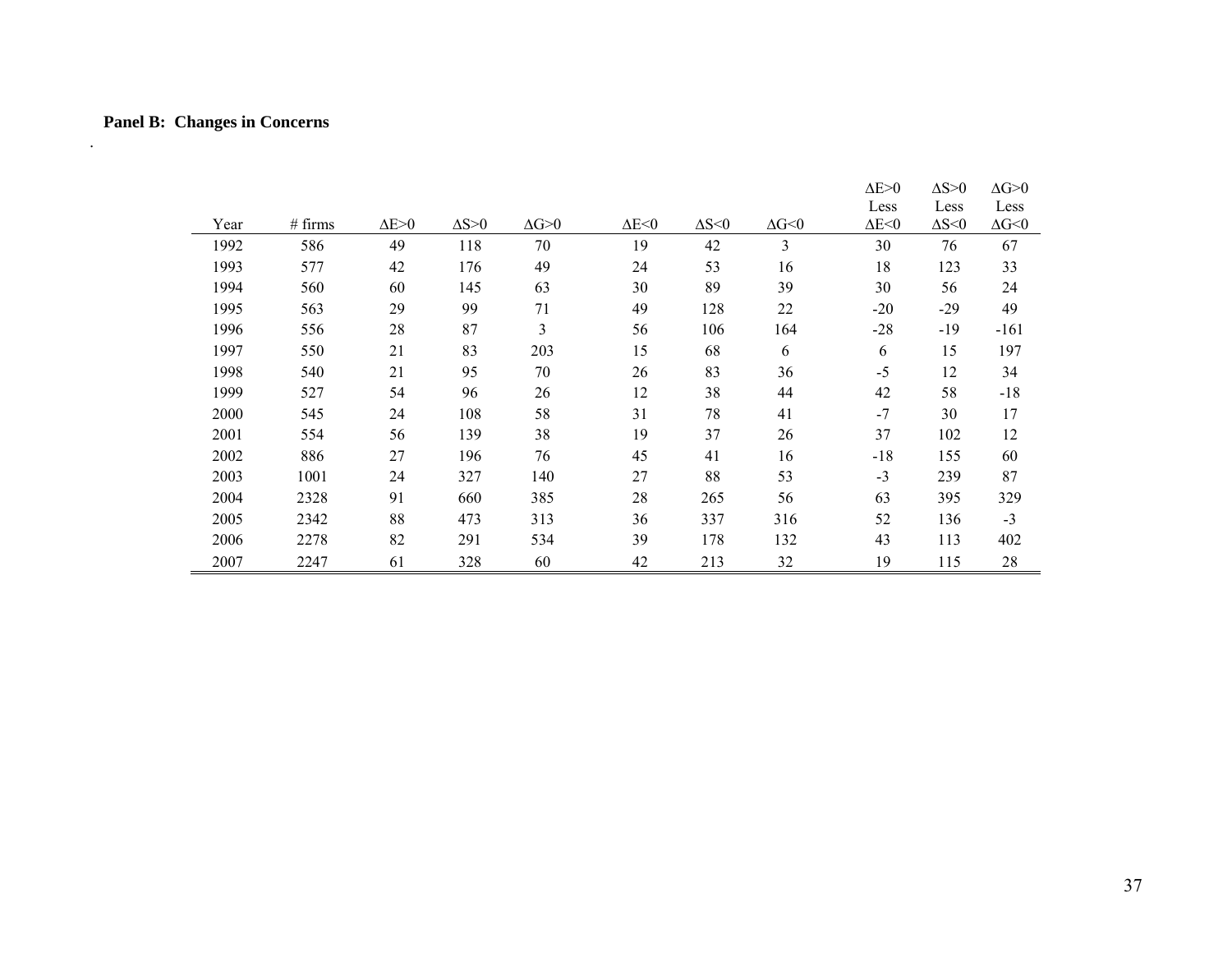#### **Table VIII**

#### **Changes in ESG Scores and Changes in Institutional Ownership**

This table shows the relation between changes in institutional ownership and changes in ESG scores, with the environmental scores in Panel A, the social responsibility scores in Panel B and the governance scores in Panel C. In each panel the first three columns report the coefficients from regressions of the change in institutional ownership on lagged changes in ESG scores. The next three columns report the coefficients from regressions of the change in ESG scores (strength, concerns, and net scores) on lagged changes in institutional ownership. All regressions include controls for log size, log price, log standard deviation of monthly returns, log dividend yield, log stock turnover and the return over the previous six months. All regressions include industry and year effects, where industry is defined using Fama-French (1993) 48 industry classification. Standard errors are clustered at the stock level.

#### **Environmental**

|                   | (1)            | (2)           | (3)            | (4)          | (5)          | (6)          |
|-------------------|----------------|---------------|----------------|--------------|--------------|--------------|
|                   | Lead chg. in   | Lead chg. in  | Lead chg. in   | Lead chg. in | Lead chg. in |              |
|                   | $%$ instl.     | $%$ instl.    | $%$ instl.     | strength     | strength     | Lead chg. in |
|                   | ownership      | ownership     | ownership      | score        | score        | net score    |
| Lag change in     | $-0.00392$     |               |                |              |              |              |
| strength score    |                |               |                |              |              |              |
| Lag change in     | $(-1.39)$      |               |                |              |              |              |
| concerns score    |                | 0.00200       |                |              |              |              |
|                   |                | (1.09)        |                |              |              |              |
| Lag change in net |                |               |                |              |              |              |
| score             |                |               | $-0.00274*$    |              |              |              |
|                   |                |               | $(-1.72)$      |              |              |              |
| Lag change in     |                |               |                |              |              |              |
| instl.ownership   |                |               |                | $-0.00983$   | 0.0199       | $-0.0297$    |
|                   |                |               |                | $(-0.48)$    | (0.71)       | $(-0.89)$    |
| Market equity     | 0.000371       | 0.000294      | 0.000330       | $0.0177***$  | $0.0071***$  | $0.0105***$  |
|                   | (0.66)         | (0.53)        | (0.59)         | (8.56)       | (4.56)       | (4.59)       |
| Price             | $-0.00408$ *** | $-0.00406***$ | $-0.00409$ *** | $-0.0129***$ | 0.00678      | $-0.0197***$ |
|                   | $(-2.65)$      | $(-2.64)$     | $(-2.66)$      | $(-3.10)$    | (1.61)       | $(-3.38)$    |
| Std. deviation    | $-0.00966$ *** | $-0.00962***$ | $-0.00966$ *** | $-0.00893$   | $-0.000995$  | $-0.00793$   |
|                   | $(-3.12)$      | $(-3.11)$     | $(-3.12)$      | $(-1.30)$    | $(-0.12)$    | $(-0.76)$    |
| Firm age          | $-0.00264*$    | $-0.00263*$   | $-0.00263*$    | 0.000263     | $-0.00295$   | 0.00321      |
|                   | $(-1.91)$      | $(-1.91)$     | $(-1.91)$      | (0.11)       | $(-1.02)$    | (0.84)       |
| Dividend yield    | $-1.027**$     | $-1.041**$    | $-1.034**$     | $2.269***$   | 0.386        | 1.883        |
|                   | $(-2.15)$      | $(-2.17)$     | $(-2.16)$      | (2.77)       | (0.27)       | (1.20)       |
| Turnover          | $-0.0156***$   | $-0.0156***$  | $-0.0156***$   | $-0.00536$   | 0.00278      | $-0.00813$   |
|                   | $(-4.69)$      | $(-4.69)$     | $(-4.69)$      | $(-0.96)$    | (0.43)       | $(-0.99)$    |
| Previous return   | $0.00733*$     | $0.00733*$    | $0.00737*$     | $-0.00890$   | $-0.00526$   | $-0.00364$   |
|                   | (1.75)         | (1.76)        | (1.76)         | $(-1.16)$    | $(-0.53)$    | $(-0.29)$    |
| Observations      | 11767          | 11767         | 11767          | 12213        | 12213        | 12213        |
| R-squared         | 0.10           | 0.10          | 0.10           | 0.03         | 0.02         | 0.02         |
|                   |                |               |                |              |              |              |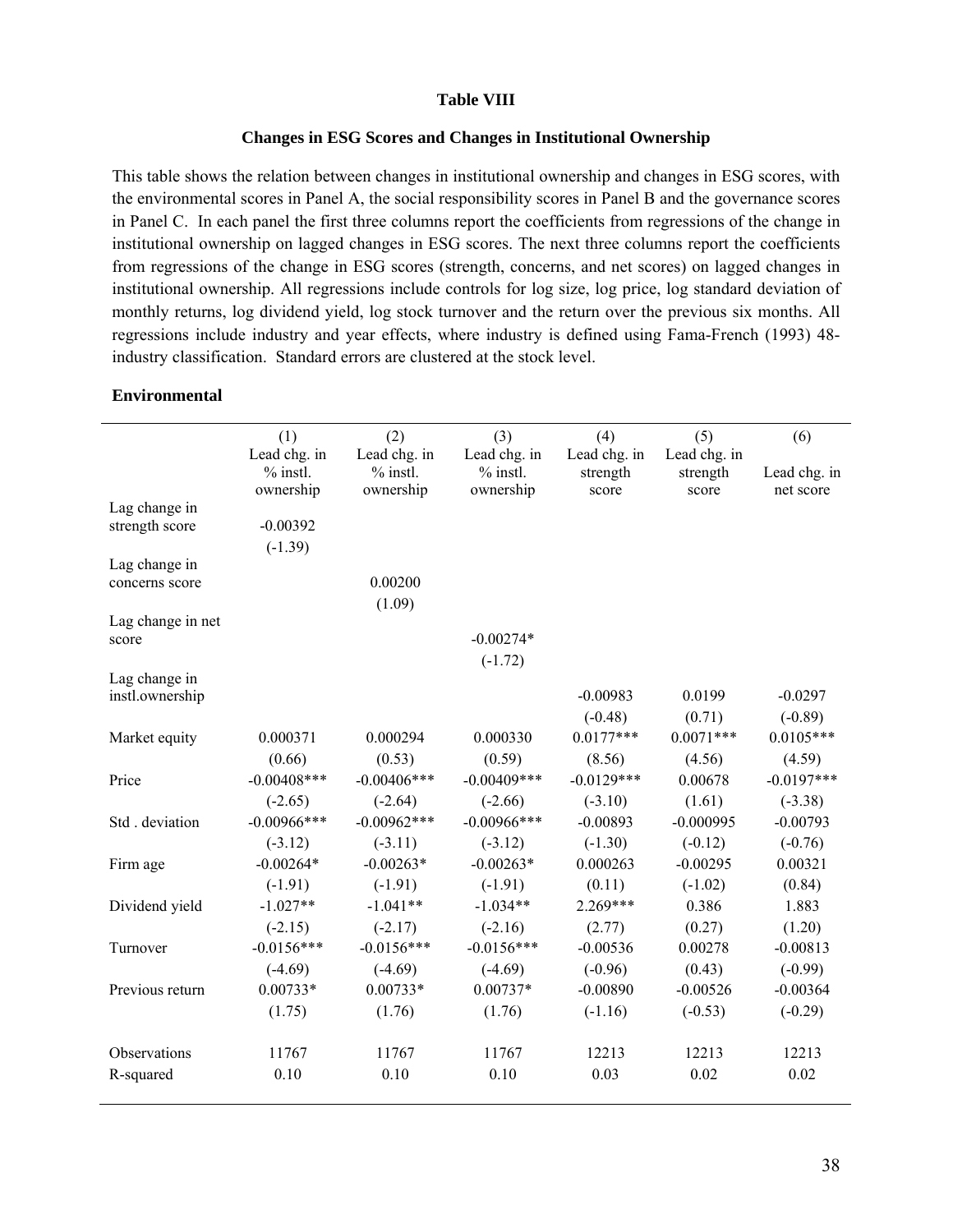# **B. Social Responsibility**

|                                 | (1)                                     | (2)                                     | (3)                                     | (4)                               | (5)                               | (6)                       |
|---------------------------------|-----------------------------------------|-----------------------------------------|-----------------------------------------|-----------------------------------|-----------------------------------|---------------------------|
|                                 | Lead chg. in<br>$%$ instl.<br>ownership | Lead chg. in<br>$%$ instl.<br>ownership | Lead chg. in<br>$%$ instl.<br>ownership | Lead chg. in<br>strength<br>score | Lead chg. in<br>strength<br>score | Lead chg. in<br>net score |
| Lag change in<br>strength score | $-0.00303$ ***<br>$(-2.96)$             |                                         |                                         |                                   |                                   |                           |
| Lag change in<br>concerns score |                                         | 0.000369<br>(0.35)                      |                                         |                                   |                                   |                           |
| Lag change in net<br>score      |                                         |                                         | $-0.00177**$<br>$(-2.36)$               |                                   |                                   |                           |
| Lag change in                   |                                         |                                         |                                         | $-0.0249$                         | $-0.0681$                         | 0.0432                    |
| instl.ownership                 |                                         |                                         |                                         | $(-0.36)$                         | $(-0.94)$                         | (0.43)                    |
| Market equity                   | 0.000493                                | 0.000304                                | 0.000387                                | $0.0568***$                       | $0.0148***$                       | $0.0420***$               |
|                                 | (0.88)                                  | (0.55)                                  | (0.69)                                  | (11.02)                           | (3.25)                            | (6.21)                    |
| Price                           | $-0.00403$ ***                          | $-0.00404***$                           | $-0.00401$ ***                          | 0.00970                           | $-0.0121$                         | 0.0218                    |
|                                 | $(-2.63)$                               | $(-2.63)$                               | $(-2.61)$                               | (0.81)                            | $(-1.01)$                         | (1.28)                    |
| Std. deviation                  | $-0.00953***$                           | $-0.00961***$                           | $-0.00956***$                           | 0.0336                            | $-0.00943$                        | 0.0430                    |
|                                 | $(-3.08)$                               | $(-3.11)$                               | $(-3.09)$                               | (1.53)                            | $(-0.40)$                         | (1.36)                    |
| Firm age                        | $-0.00279**$                            | $-0.00263*$                             | $-0.00269*$                             | $-0.0350***$                      | 0.00285                           | $-0.0379***$              |
|                                 | $(-2.03)$                               | $(-1.91)$                               | $(-1.95)$                               | $(-4.72)$                         | (0.38)                            | $(-3.59)$                 |
| Dividend yield                  | $-1.049**$                              | $-1.037**$                              | $-1.034**$                              | 2.530                             | $-5.375$                          | 7.905                     |
|                                 | $(-2.19)$                               | $(-2.16)$                               | $(-2.16)$                               | (0.70)                            | $(-1.43)$                         | (1.62)                    |
| Turnover                        | $-0.0156***$                            | $-0.0156***$                            | $-0.0156***$                            | 0.00606                           | 0.00660                           | $-0.000539$               |
|                                 | $(-4.70)$                               | $(-4.69)$                               | $(-4.69)$                               | (0.33)                            | (0.37)                            | $(-0.02)$                 |
| Previous return                 | $0.00711*$                              | $0.00727*$                              | $0.00713*$                              | $-0.0312$                         | 0.00790                           | $-0.0391$                 |
|                                 | (1.70)                                  | (1.74)                                  | (1.70)                                  | $(-1.23)$                         | (0.27)                            | $(-0.97)$                 |
| Observations                    | 11767                                   | 11767                                   | 11767                                   | 12213                             | 12213                             | 12213                     |
| R-squared                       | 0.10                                    | 0.10                                    | 0.10                                    | 0.02                              | 0.02                              | 0.02                      |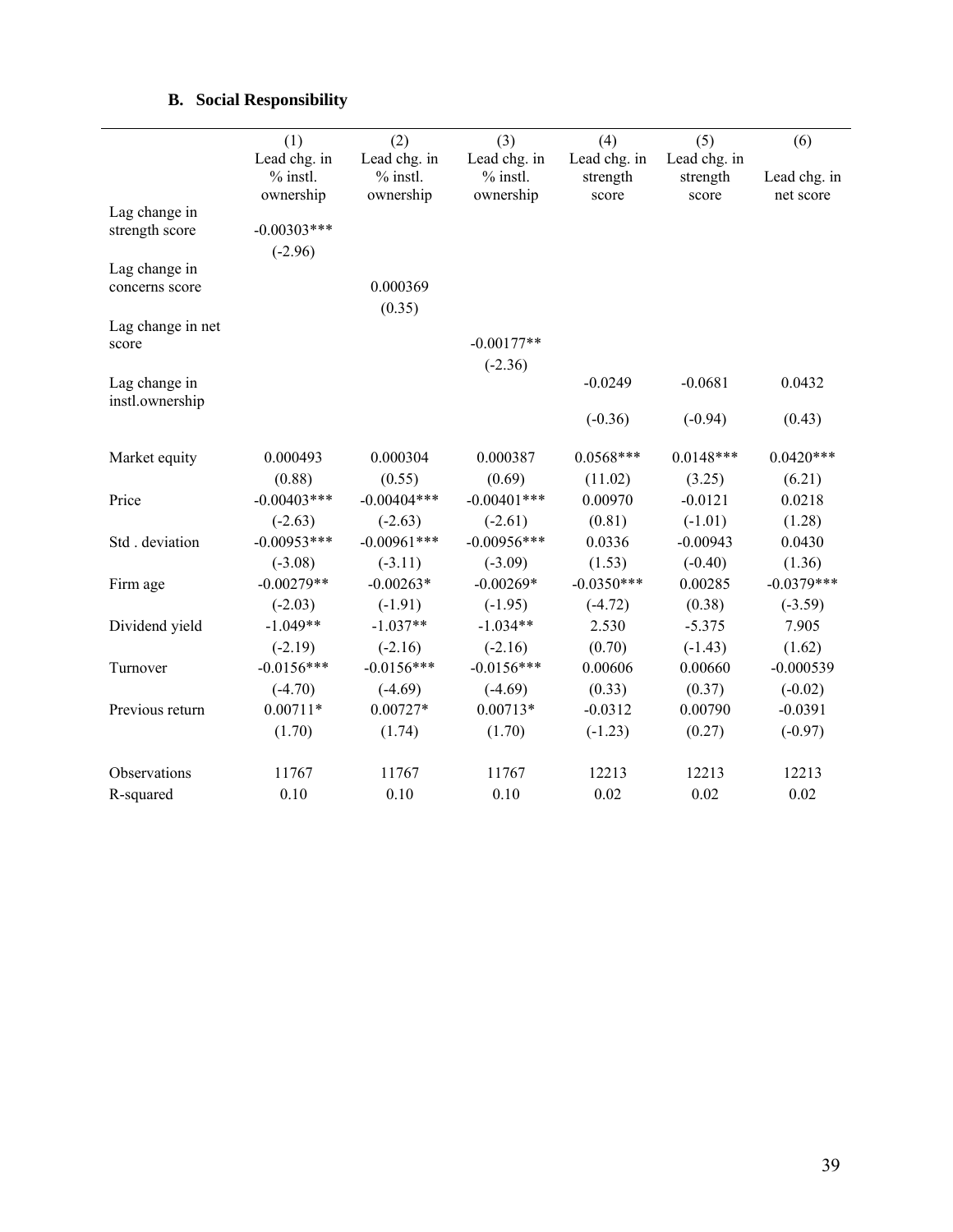# **C. Governance**

|                                  | (1)                                     | (2)                                     | (3)                                     | (4)                                 | (5)                                | (6)                                 |
|----------------------------------|-----------------------------------------|-----------------------------------------|-----------------------------------------|-------------------------------------|------------------------------------|-------------------------------------|
|                                  | Lead chg. in<br>$%$ instl.<br>ownership | Lead chg. in<br>$%$ instl.<br>ownership | Lead chg. in<br>$%$ instl.<br>ownership | Lead chg. in<br>strength<br>score   | Lead chg. in<br>strength<br>score  | Lead chg. in<br>net score           |
| Lag change in<br>strength score  | $-0.000522$<br>$(-0.22)$                |                                         |                                         |                                     |                                    |                                     |
| Lag change in<br>concerns score  |                                         | $-0.000946$<br>$(-0.53)$                |                                         |                                     |                                    |                                     |
| Lag change in net<br>score       |                                         |                                         | 0.000427<br>(0.30)                      |                                     |                                    |                                     |
| Lag change in<br>instl.ownership |                                         |                                         |                                         | 0.0243                              | $-0.106**$                         | $0.130**$                           |
|                                  |                                         |                                         |                                         | (0.72)                              | $(-2.11)$                          | (2.11)                              |
| Market equity                    | 0.000315<br>(0.57)                      | 0.000324<br>(0.58)                      | 0.000313<br>(0.56)                      | $0.0105***$                         | $0.0103***$<br>(4.16)              | 0.000270<br>(0.08)                  |
| Price                            | $-0.00405***$                           | $-0.00404***$                           | $-0.00404***$                           | (4.93)<br>$-0.00876*$               | $0.0243***$                        | $-0.0330***$                        |
| Std. deviation                   | $(-2.64)$<br>$-0.00961***$              | $(-2.63)$<br>$-0.00961***$              | $(-2.63)$<br>$-0.00961***$              | $(-1.80)$<br>0.00496                | (4.00)<br>$0.0225*$                | $(-4.15)$<br>$-0.0175$              |
| Firm age                         | $(-3.11)$<br>$-0.00264*$                | $(-3.11)$<br>$-0.00265*$                | $(-3.11)$<br>$-0.00264*$                | (0.50)<br>$-0.00338$                | (1.87)<br>$-0.0158***$             | $(-1.09)$<br>$0.0124**$             |
| Dividend yield                   | $(-1.92)$<br>$-1.038**$                 | $(-1.93)$<br>$-1.041**$                 | $(-1.92)$<br>$-1.041**$                 | $(-0.96)$<br>1.256                  | $(-3.59)$<br>1.971                 | (2.16)<br>$-0.716$                  |
| Turnover                         | $(-2.17)$<br>$-0.0156***$               | $(-2.17)$<br>$-0.0156***$               | $(-2.17)$<br>$-0.0156***$               | (0.57)<br>$-0.0227***$              | (1.00)<br>$0.0485***$              | $(-0.26)$<br>$-0.0712***$           |
| Previous return                  | $(-4.69)$<br>$0.00729*$<br>(1.75)       | $(-4.67)$<br>$0.00724*$<br>(1.73)       | $(-4.67)$<br>$0.00726*$<br>(1.74)       | $(-2.69)$<br>$-0.0133$<br>$(-1.09)$ | (4.44)<br>$-0.000226$<br>$(-0.01)$ | $(-5.10)$<br>$-0.0131$<br>$(-0.64)$ |
| Observations                     | 11767                                   | 11767                                   | 11767                                   | 12213                               | 12213                              | 12213                               |
| R-squared                        | 0.10                                    | 0.10                                    | 0.10                                    | 0.02                                | 0.06                               | 0.04                                |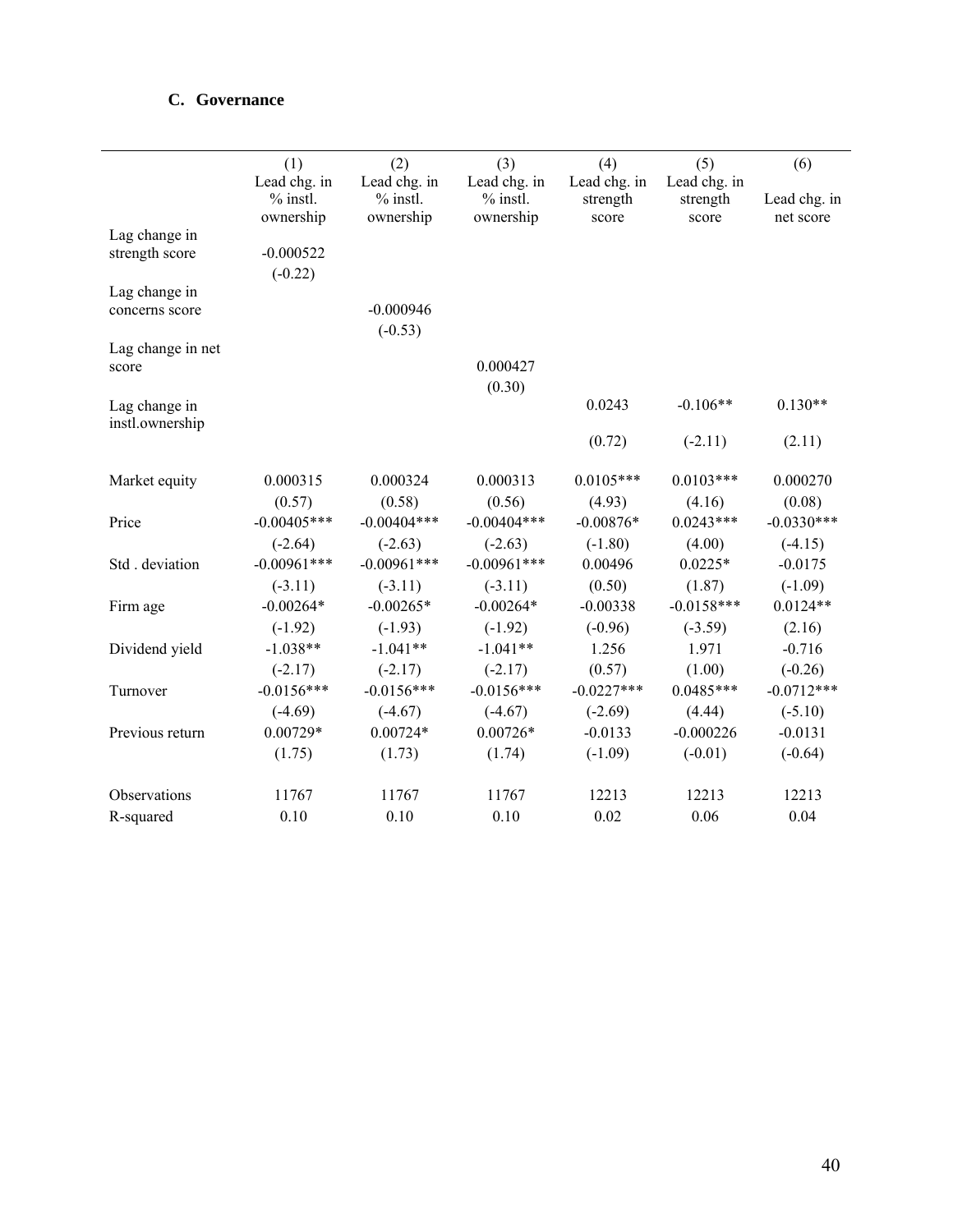#### **Table IX**

#### **Tobin's** *q* **and ESG Scores**

This table shows the relation between a firm's Tobin's *q* and its ESG scores for each attribute separately, with the environmental scores in columns (1) and (2), the social scores in columns (3) and (4), and the governance scores in columns (5) and (6). The dependent variables are Tobin's *q*, defined as the market value of assets over book value of assets, where market value of assets equals book value of assets plus market value of equity minus the sum of equity book value of deferred taxes. Controls are log market equity, log book-to-market, book leverage and advertising expenses scaled by assets. If advertising expense is missing it is set equal to zero. We include a dummy variable equal to 1 if advertising expense is missing, zero otherwise. All regressions include industry and year effects, where industry is defined using Fama-French (1993) 48-industry classification. Standard errors are clustered at the stock level.

|                                                                                                                                                                                                                           |             | Model       |             |
|---------------------------------------------------------------------------------------------------------------------------------------------------------------------------------------------------------------------------|-------------|-------------|-------------|
|                                                                                                                                                                                                                           | (1)         | (2)         | (3)         |
| Environmental net                                                                                                                                                                                                         | $0.140***$  |             |             |
|                                                                                                                                                                                                                           |             |             |             |
| (9.10)<br>Social net<br>Governance net<br>$0.177***$<br>ln(market equity)<br>(11.96)<br>$-1.831***$<br>Leverage<br>$(-13.39)$<br>$2.910***$<br>Advertising /Assets<br>(3.75)<br>Advert. missing dummy<br>0.0049<br>(0.11) | $0.0247***$ |             |             |
|                                                                                                                                                                                                                           |             | (2.68)      |             |
| 0.0089<br>(0.19)<br>Observations<br>12113<br>12113                                                                                                                                                                        |             | $0.145***$  |             |
|                                                                                                                                                                                                                           |             |             | (5.61)      |
|                                                                                                                                                                                                                           |             | $0.154***$  | $0.187***$  |
|                                                                                                                                                                                                                           |             | (10.28)     | (12.10)     |
|                                                                                                                                                                                                                           |             | $-1.826***$ | $-1.789***$ |
|                                                                                                                                                                                                                           |             | $(-13.28)$  | $(-13.12)$  |
|                                                                                                                                                                                                                           |             | $2.923***$  | 2.938***    |
|                                                                                                                                                                                                                           |             | (3.73)      | (3.78)      |
|                                                                                                                                                                                                                           |             |             | $-0.0023$   |
|                                                                                                                                                                                                                           |             |             | $(-0.05)$   |
|                                                                                                                                                                                                                           |             |             | 12113       |
| R-squared                                                                                                                                                                                                                 | 0.20        | 0.18        | 0.18        |

 $p<0.01$ , \*\*  $p<0.05$ , \*  $p<0.1$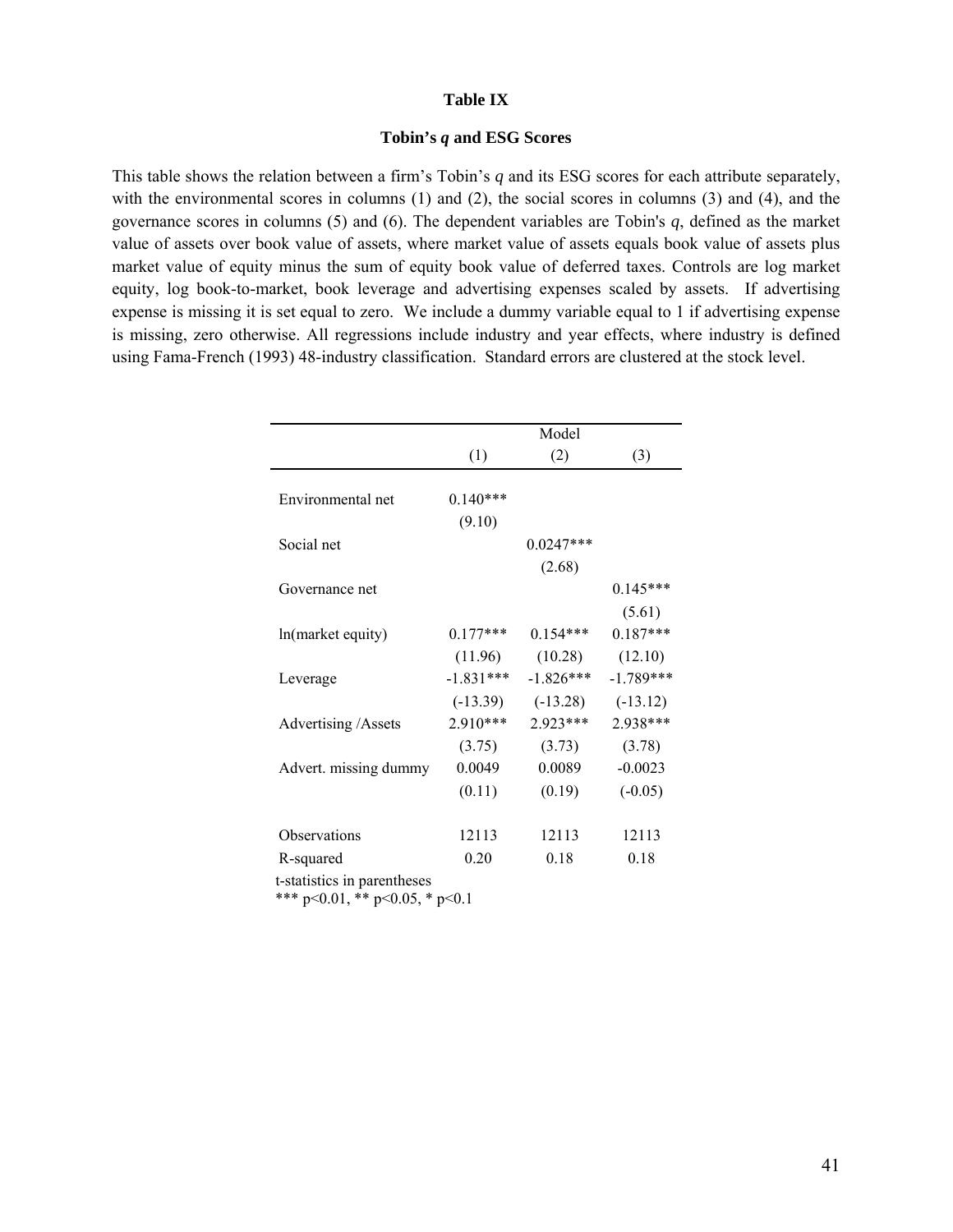**Figure 1a: Histogram of Environmental Strengths** 



**Figure 2a: Histogram of Social Strengths** 



**Figure 3a: Histogram of Governance Strengths** 



**Figure 1b: Histogram of Environmental Concerns** 



**Figure 2b: Histogram of Social Concerns** 



**Figure 3b: Histogram of Governance Concerns**